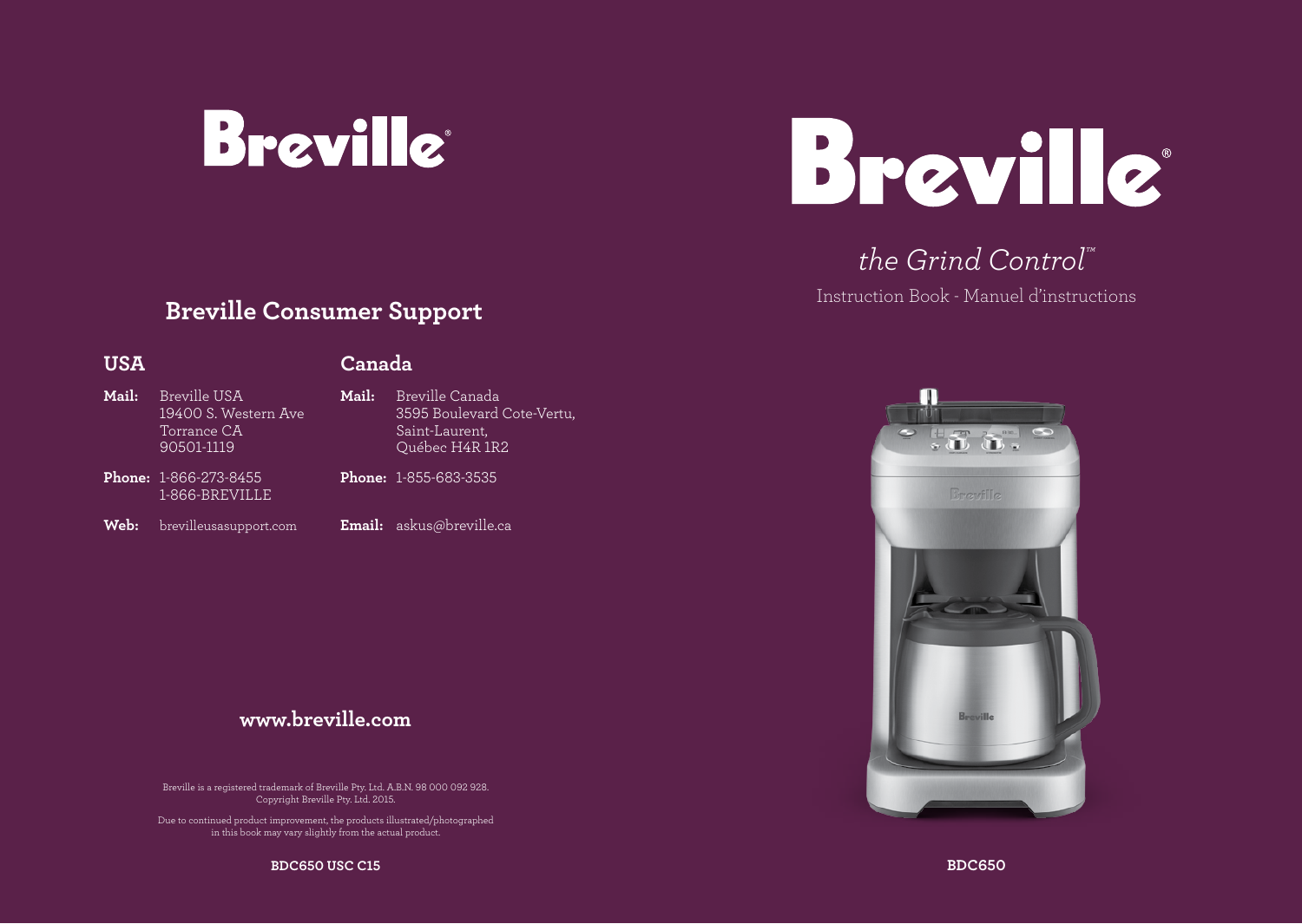# **CONGRATULATIONS**

on the purchase of your Breville product

# **Register online for product support and exclusive offers.\***

**USA Consumers:** www.brevilleusa.com **Canadian Consumers:** www.breville.ca

## **CONTENTS**

- **4 Breville recommends safety first**
- **8 Know your Breville product**
- **10 Operating your Breville product**
- **12 Using the Grind Control™ - Carafe Mode**
- **15 Using the Grind Control™ - Single Cup Mode**
- **17 Programming the Clock & Auto Start**
- **20 Advanced Features**
- **21 Helpful Tips**
- **23 Care & cleaning**
- **27 Troubleshooting**
- **34 French**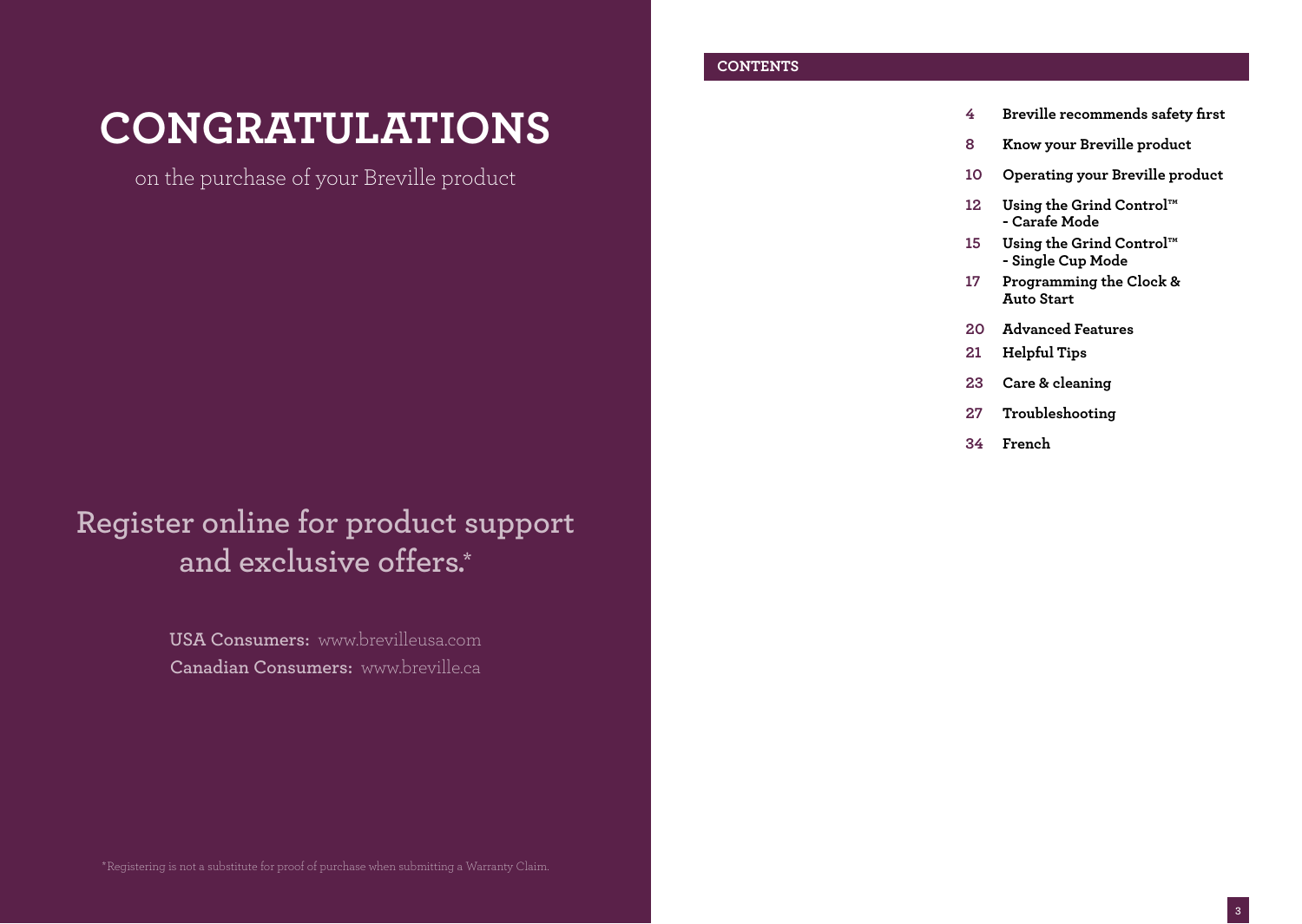At Breville we are very safety conscious. We design and manufacture consumer products with the safety of you, our valued customer, foremost in mind. In addition we ask that you exercise a degree of care when using any electrical appliance and adhere to the following precautions.

# **IMPORTANT SAFEGUARDS**

## **READ ALL INSTRUCTIONS**

- Carefully read all instructions before operating the appliance and save for future reference.
- Remove and safely discard any packaging material, plastic power plug cover, and any removable labels before using appliance.
- If the appliance is to be:
	- left unattended
	- cleaned
	- moved
	- assembled; or
	- stored

unplug the unit from the power outlet.

- Always operate the appliance on a stable and heat resistant surface.
- Do not place the appliance on or near a hot gas burner, electric element or where it could touch a heated oven.
- Ensure the unit has at least 4 inches (10cm) of clearance from all side panels.
- Do not operate the appliance without water in the water tank. Use only cold, preferably filtered water. Do not fill the appliance with any other liquids.
- Ensure the supplied gold tone filter or a paper filter (8-12 cup, flat base basket style with ~ 3¼"/8.25cm base) is placed in the coffee basket before using the appliance. Do not use the gold tone filter in conjunction with a paper filter.
- Before starting a brew cycle:
	- Completely empty the carafe and securely lock the carafe lid in place.
	- Push in and seat the carafe under the drip stop.
	- Ensure the filter basket is empty and properly fit in place.

During a brew cycle:

- Do not remove the carafe or open the basket door while the unit is in a brew cycle. Failure to follow the above may lead to scalding or serious injury.

## **BREVILLE RECOMMENDS SAFETY FIRST BREVILLE RECOMMENDS SAFETY FIRST**

- Some surfaces may be hot, use caution when touching or lifting the unit or accessories.
- Only lift the carafe from the carafe handle.
- The carafe is designed for use with this appliance only. It must never be used on a range top or in a microwave.
- Scalding may occur if the carafe lid is removed during the brewing cycle.
- Always ensure the carafe lid is securely locked in place onto the carafe before pouring.
- Do not use the carafe with a cracked, loose, weakened or damaged handle.
- Do not touch hot surfaces. Use the handle for lifting and carrying the carafe.
- Do not set a hot carafe on a wet, cold or heat sensitive surface.
- Do not operate the grinder without the bean hopper lid in position. Keep fingers, hands, hair, clothing and utensils away from the bean hopper during operation. Avoid contact with moving parts.
- Check the grinder for presence of foreign objects before using.
- Use the grinder to grind roasted coffee beans only.
- Always switch the appliance off by removing the power plug from the power outlet before attempting to move the appliance, when the appliance is not in use and before cleaning and storing. Allow to cool before putting on or taking off parts, and before cleaning the appliance.
- Do not use harsh or abrasive materials when cleaning any part of this appliance such as steel wool or scoring pads.
- The use of attachments not sold or recommended by Breville may cause fire, electric shock or injuries.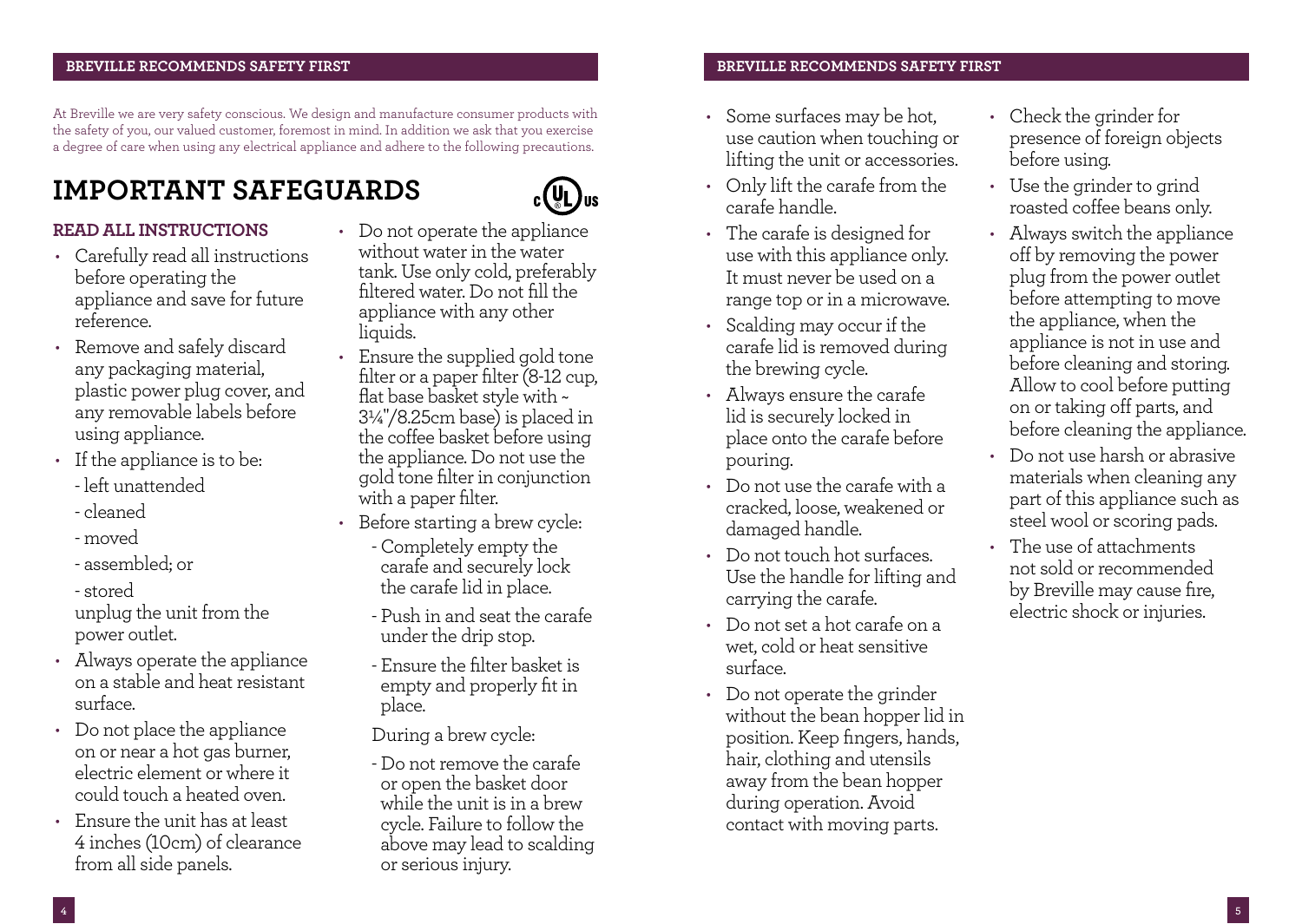## **BREVILLE RECOMMENDS SAFETY FIRST BREVILLE RECOMMENDS SAFETY FIRST**

## **IMPORTANT SAFEGUARDS FOR ALL ELECTRICAL APPLIANCES**

- Fully unwind cord before use.
- To protect against electric shock, do not immerse cord, plug or appliance in water or any other liquid.
- Do not let the cord hang over the edge of a bench or table, touch hot surfaces, or become knotted.
- Do not leave the appliance unattended when in use.
- Children should be supervised to ensure they do not play with the appliance.
- This appliance is recommended for household use only. Do not use this appliance for anything other than its intended use. Do not use in moving vehicles or boats. Do not use outdoors.

• It is recommended to regularly inspect the appliance. Do not use the appliance if the power supply cord, power plug, or appliance becomes damaged in anyway. Immediately stop using the unit and call Breville Consumer Service.

### $\sqrt{N}$ *CAUTION*

*We recommend using cold, filtered water. We do not recommend the use of de-mineralized or distilled water as this may affect the taste of brewed coffee and how the coffee machine is designed to function.*

## **SHORT CORD INSTRUCTIONS**

Your Breville appliance is fitted with a short power cord to reduce the risk of personal injury or property damage resulting from pulling, tripping or becoming entangled with a longer cord. Longer detachable power cords or extension cords are available and may be used if care is exercised. If an extension cord is used, (1) the marked electrical rating of the cord set or extension cord should be at least as great as the electrical rating of the appliance, (2) the cord should be arranged so that it will not drape over the counter-top or table where it can be pulled on by children or tripped over unintentionally and (3) the extension cord must include a 3-prong grounding plug.

## **NOTE**

**This appliance has a three wire grounded plug. To reduce the risk of electric shock, this plug will fit in a polarized outlet only one way. If the plug does not fit properly into the outlet, contact a qualified electrician. Do not use an adaptor or modify the plug in any way. Do not connect the appliance to an external switch or device (such as a timer, monitor or remote circuit) that can be switched on and off.**

## **BREVILLE ASSIST‰ PLUG**

Your Breville appliance comes with a unique Assist® Plug, conveniently designed with a finger hole to easy removal from the power outlet.

## **CALIFORNIA PROPOSITION 65:**

*(Applicable to California residents only).*

This product contains chemicals known to the State of California to cause cancer, birth defects or other reproductive harm.

# **FOR HOUSEHOLD USE ONLY SAVE THESE INSTRUCTIONS**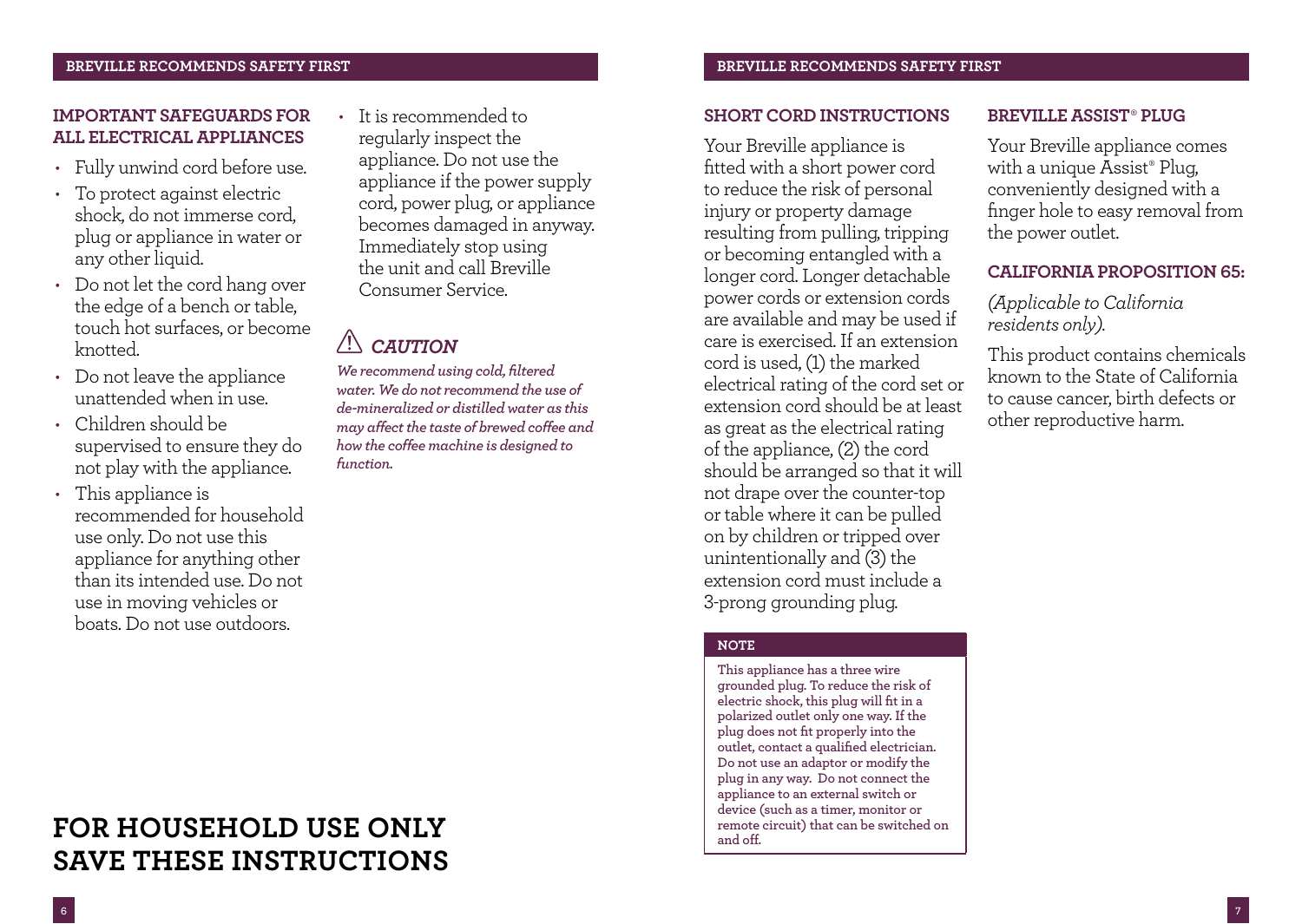## **KNOW YOUR BREVILLE PRODUCT KNOW YOUR BREVILLE PRODUCT**

All parts of the Grind Control™ that come into contact with coffee and water are BPA Free.\*



- 1. **Bean Hopper Lid**
- 2. **0.5lb Bean Hopper**
- 3. **Bean Hopper Locking System** seals the base of the bean hopper for easy removal and transfer of coffee beans for storage.
- 4. **Grind Adjustment Knob**, adjusts coarseness and/or fineness from one of the 6 settings.
- 5. **Cleaning Brush** for cleaning of the grinding burrs and coffee grinds chute.
- 6. **Integrated Adjustable Burr Grinder**  grinds whole beans just prior to brewing for maximum flavor and aroma. Grinder can be turned off when using pre-ground coffee.
- 7. **12-Cup (60oz) Water Tank** with flip-top lid for convenient, front-access filling. Grille prevents large debris from entering the tank while the 'MAX' level float rises when the tank is full.
- 8. **Intuitive simple to operate Control Panel** with backlit LCD screen.
- 9. **Coffee Grinds Chute** delivers ground coffee from the grinder to the coffee basket.
- 10. **Removable Grinds Catcher** catches loose grinds.
- 11. **Carafe Lid**.
- 12. **12-Cup Double-Wall, Stainless Steel Thermal Carafe**
- 13. **Removable Gold Tone Filter**
- 14. **Soft Opening, Swing-Out Door** with safety interlock system prevents operation if the coffee basket is not correctly assembled or the door is not properly closed.
- 15. **Removable Coffee Basket** lifts out for easy filling and cleaning. Holds the included gold tone filter or paper filters.



- 16. **Steam Baffle** diverts water overflow if the coffee basket becomes blocked.
- 17. **Brew Pause Drip Stop** temporarily ceases the flow of coffee when the carafe is removed so a cup can be poured mid-brew.
- 18. **Drip Tray** can be removed for direct brewing into tall cups & travel mugs.
- 19. **OPEN button.** Press to open the swing-out door.
- 20. **MENU | EXIT button** 
	- Access the Menu to allow you: - Set the clock
	- Adjust the Alert volumes
	- Reset the machine
	- Enter the Calibration Mode
- 21. **CUP | CARAFE button.** Press to brew a single cup of coffee or a carafe.
- 22. **STRENGTH button.** Rotate to select from one of the 8 strength settings, or Pre-ground.
- 23. **Auto Start button**  Allows you turn the Auto Start feature On & Off & adjust Auto Start time.

24. **START | CANCEL button**  Press to start or cancel the brew cycle.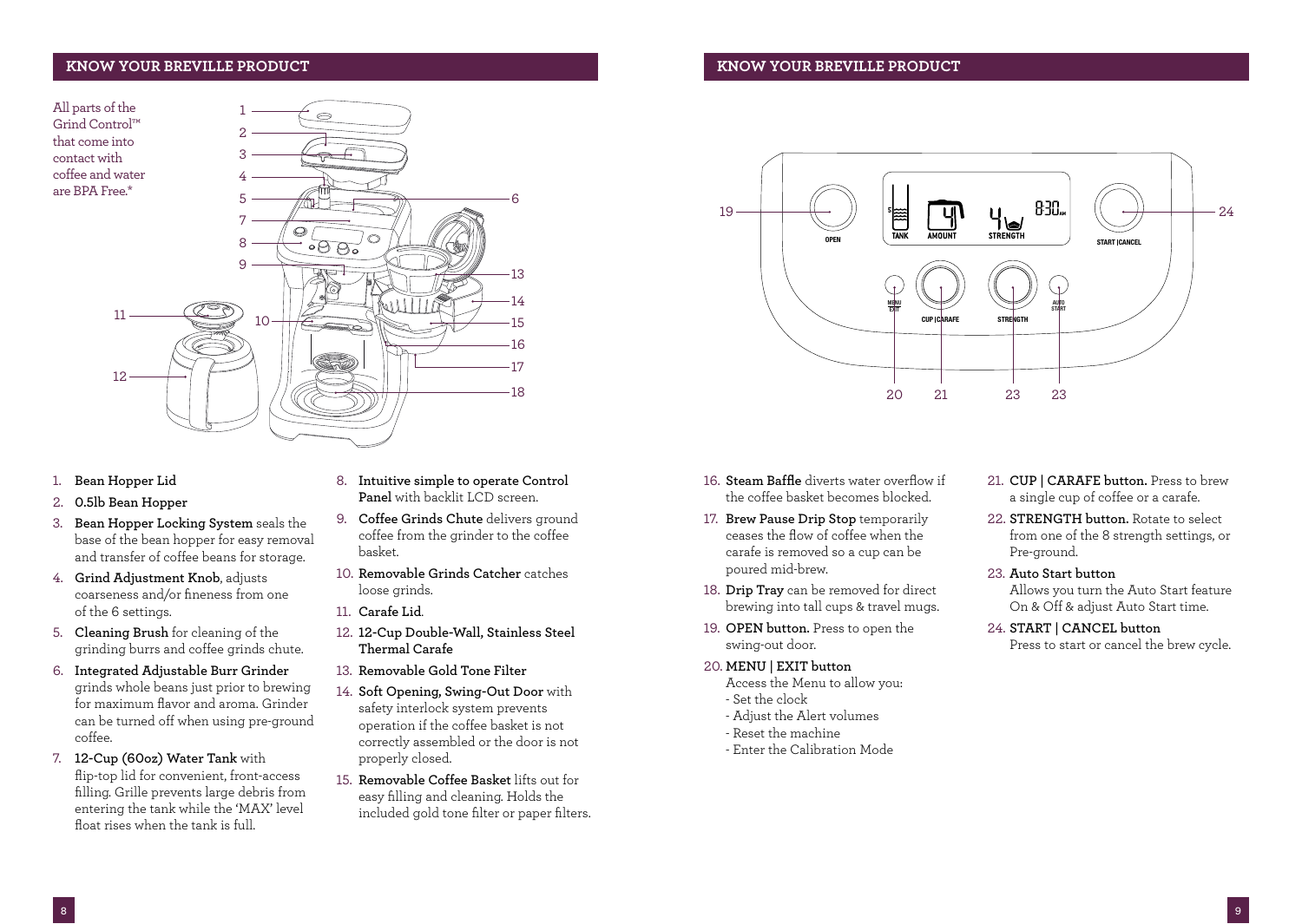## **FRESH IS BEST**

To get the most out of your Grind Control™ coffee brewer we recommend using quality freshly roasted whole bean coffee & grind right before you brew. Coffee is at its peak flavor potential 5-20 days after roasting. Always buy coffee with a "Roasted On" date printed on the bag and avoid buying coffee with a "Best Before" or "Use By" date, as you never know when it was roasted. Coffee loses flavor and its aromatics once it's ground, so grinding right before you brew is the key to great tasting coffee with superior flavor and aroma.

## **PRODUCT OVERVIEW**

Your Grind Control™ coffee brewer is the first drip coffee maker with an adjustable built-in grinder and calibration mode.

The adjustable grinder features machined stainless steel burrs that allow you to adjust the coarseness or fineness to optimize flavor balance.

The calibration mode allows you adjust the amount of coffee delivered on any strength/ cup size setting to suit coffee of varying grind size, origins, age and degree of roast, so you can achieve the maximum flavor potential from any coffee you choose.

The Grind Control™ also allows you to brew a single cup or travel mug in "cup" mode or from 2 to 12 cups in "carafe" mode.

## **BEFORE FIRST USE**

Unpack all parts and accessories before removing and safely discarding all packaging material and promotional labels. Ensure the power cord is unplugged from the power outlet.

Wipe the exterior stainless steel housing with a soft, damp cloth. Wash the bean hopper and lid, coffee basket, gold tone filter and carafe in warm, soapy water and a soft cloth. Do not use abrasive cleansers, pads or cloths which can scratch the surface. Rinse and dry thoroughly.

## **INITIAL SET UP**

## **1. Install the Bean Hopper**

Position the hopper onto the machine. Turn the locking knob clockwise in the direction of the LOCK arrow until it clicks. Fill the hopper with fresh beans.

We recommend always keeping the hopper full (0.5lb maximum) to ensure there are sufficient beans. However, never over-pack the hopper as this may result in the grinder jamming. Replace the hopper lid.

## **NOTE**

**For easy removal, transfer and storage of beans, the hopper can be removed by turning the locking knob counterclockwise in the direction of the UNLOCK arrow. If you have removed the hopper, ensure it is securely reassembled back onto the machine. The safety interlock system will prevent operation if the hopper is incorrectly assembled. The LCD screen will flash 'LOCK BEAN HOPPER' until the issue is resolved.**

## **OPERATING YOUR BREVILLE PRODUCT OPERATING YOUR BREVILLE PRODUCT**

### **2. Plugging in the Power Cord**

Unwind the power cord completely and insert the power plug into a grounded 110-120V power outlet. The LCD screen will illuminate.

## **NOTE**

**The coffee machine will enter POWER SAVE mode after remaining idle for 10 minutes. Press any button to exit POWER SAVE mode and re-start the machine.** 

## **3. Install the Coffee Basket**

For best results, we recommend pre-heating the coffee basket by running it under hot tap water. Dry the coffee basket thoroughly, taking particular care to completely dry the chute area. Line the coffee basket with either the provided gold tone filter or a paper filter. **Never use both at the same time**.

a) **Provided gold tone filter.** When using the gold tone filter, be sure that the handle is positioned towards the hinge area of the coffee basket. Otherwise the handle may interfere with the flow of ground coffee into the gold tone filter.



## **NOTE**

**The gold tone filter will allow some fine coffee grounds to fall into the coffee. This will appear as sediment in the cup or carafe. This is normal.**

**Only use the gold tone filter provided as others may cause the machine to overflow.** 

b) **Paper filter** Use an 8-12 cup, flat base basket style paper filter with ~ 3¼"/8.25cm base. Ensure that the paper filter is completely open and touching the side walls and bottom of the coffee basket.

Close the coffee basket lid. Press the OPEN button to open the swing-out door. Attach the coffee basket to the swing-out door by ensuring the hinge area of the coffee basket is firmly seated in its most downward position on the two door hooks. Close the door until it clicks shut.



## **NOTE**

**The safety interlock system will prevent operation if the coffee basket is not in place, if it is not firmly seated on the two door hooks, or if the swing-out door is not closed. The LCD screen will flash 'EMPTY COFFEE FILTER' until the issues are resolved.**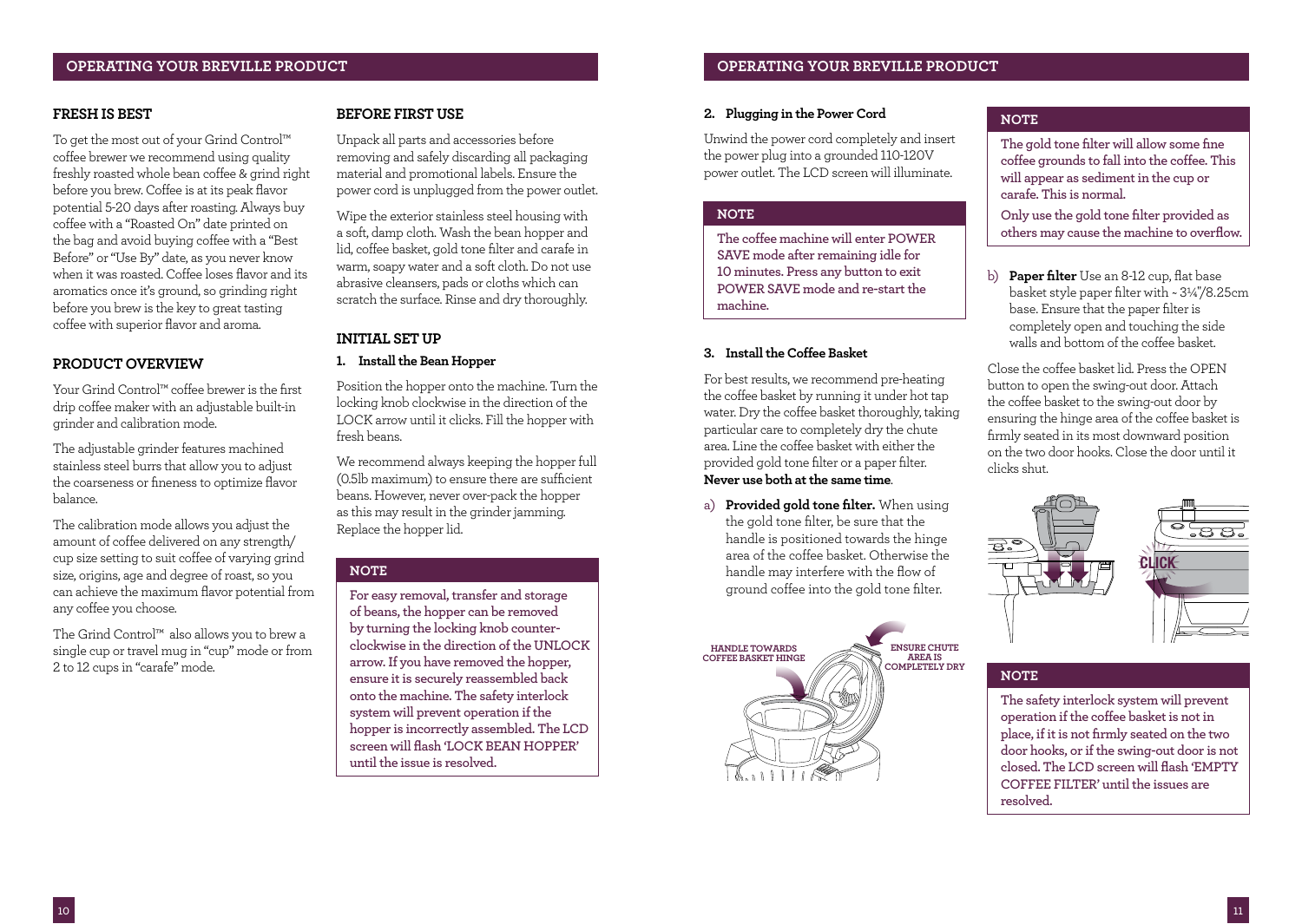## **OPERATING YOUR BREVILLE PRODUCT OPERATING YOUR BREVILLE PRODUCT**

### **USING THE GRIND CONTROL™ - CARAFE MODE**

### **First Time Use Only**

We recommend flushing the machine to remove any dust particles or residue from the manufacturing process. Follow the proceeding instructions, ensuring to completely fill the water tank. Step 1 (below) , select '12 CUPS'. (Step 2, below) and the 'PRE-GROUND' coffee setting. (Step 4, page 13). However **do not add any coffee to the coffee basket**. Once the cycle is complete, discard the water from the carafe and repeat the cycle again for best results. The machine is now ready to use.

## **1. Fill the Water Tank**

Press the flip-top lid to open. Pour the desired amount of cold, preferably filtered water into the tank using a jug or the provided carafe. **Never use Distilled, De-mineralized or highly filtered water as this will affect the electronics and the taste of your coffee**.

If using the carafe, ensure the carafe is clean and the carafe lid is securely locked in place. The LCD screen will indicate the amount of water in the tank as it is filled. The machine will beep when full and the water level float will rise to indicate the maximum level. Do not exceed the 12 cup maximum. Doing so may cause the carafe to overflow or water spillage at the back of the machine. Close the flip-top lid.

## **NOTE**

**Always ensure your carafe is clean before brewing. Residual coffee will affect the taste of your next cup.**

## **NOTE**

**Check the water level on the LCD screen before use. We recommend always keeping the water tank full. The water tank should be refilled with cold, preferably filtered water. Never fill with de-mineralized water or any other liquid.**

### **NOTE**

**Never pour water into the bean hopper or grinding chamber area. Doing so can cause the grinder to clog. Only re-commence use when the grinding chamber and grinding burrs are completely dry. Refer to Troubleshooting, 'Moisture clogging grinder', page 26.**

## **NOTE**

**Never fill the water tank once the coffee machine has started a brewing cycle. This will affect the volume dispensed into the carafe.**

## **2. Pre-Warm the Carafe**

A warm carafe will help maintain the coffee's optimal temperature and keep coffee hotter for longer. Remove the carafe lid by turning counter-clockwise then lifting upwards.

Fill the carafe with hot water and leave to stand for about 30 seconds then discard the water. To lock the carafe lid back into position, align the arrow on the carafe lid with the ALIGN arrow on the carafe. Turn clockwise until the arrow on the carafe lid aligns with the LOCK arrow on the carafe. This ensures that the lid is closed and in the proper position for brewing and pouring. Place the carafe into position under the drip stop outlet.



## **NOTE**

**Ensure the carafe is clean and completely empty and the lid is securely locked in place before placing under the drip stop outlet. Starting a brew cycle with water or coffee in the carafe will cause the carafe to over flow.** 

## **3. Select 'Carafe' Mode**

Press the CUP|CARAFE button. The LCD screen will display a Carafe symbol and the current number of cups selected. Rotate the CUP | CARAFE dial to select the required number of cups to brew. You can choose less than the current tank level (2 cup minimum), while the maximum is the amount of water in the tank, up to 12 cups. If you select cups greater than the level in the water tank, the LCD will display FILL TANK and the water tank symbol will flash.

## **4. Select the Brew Strength or 'PRE-GROUND' Coffee Setting**

There are 8 Strength settings. The LCD screen will display the current strength setting. Rotate the STRENGTH dial to select your required Strength. 1 is the weakest and 8 is the strongest. We recommend starting on setting 4 for a medium strength coffee. Adjust strength higher or lower to suit your taste.

## **NOTE**

**If using pre-ground coffee, rotate the STRENGTH dial to select the 'PRE-GROUND' coffee setting. This will disable the burr grinder. Add pre- ground coffee to the gold tone filter or a paper filter.**

**We recommend 1 level tablespoon of pre-ground coffee per 5oz/150ml cup of water. Adjust the amount according to your individual taste. The maximum capacity for pre-ground coffee is 12 level tablespoons. Exceeding this amount may cause overflow.**

## **5. Start the Brew Cycle**

Press the START | CANCEL button. The grinder will commence grinding the correct amount of coffee for the selected brew size and strength. If the 'PRE-GROUND' coffee setting has been selected, the grinder will be disabled.

## **NOTE**

**Steam may emit from the rear steam vent during grinding and brewing. This is normal.**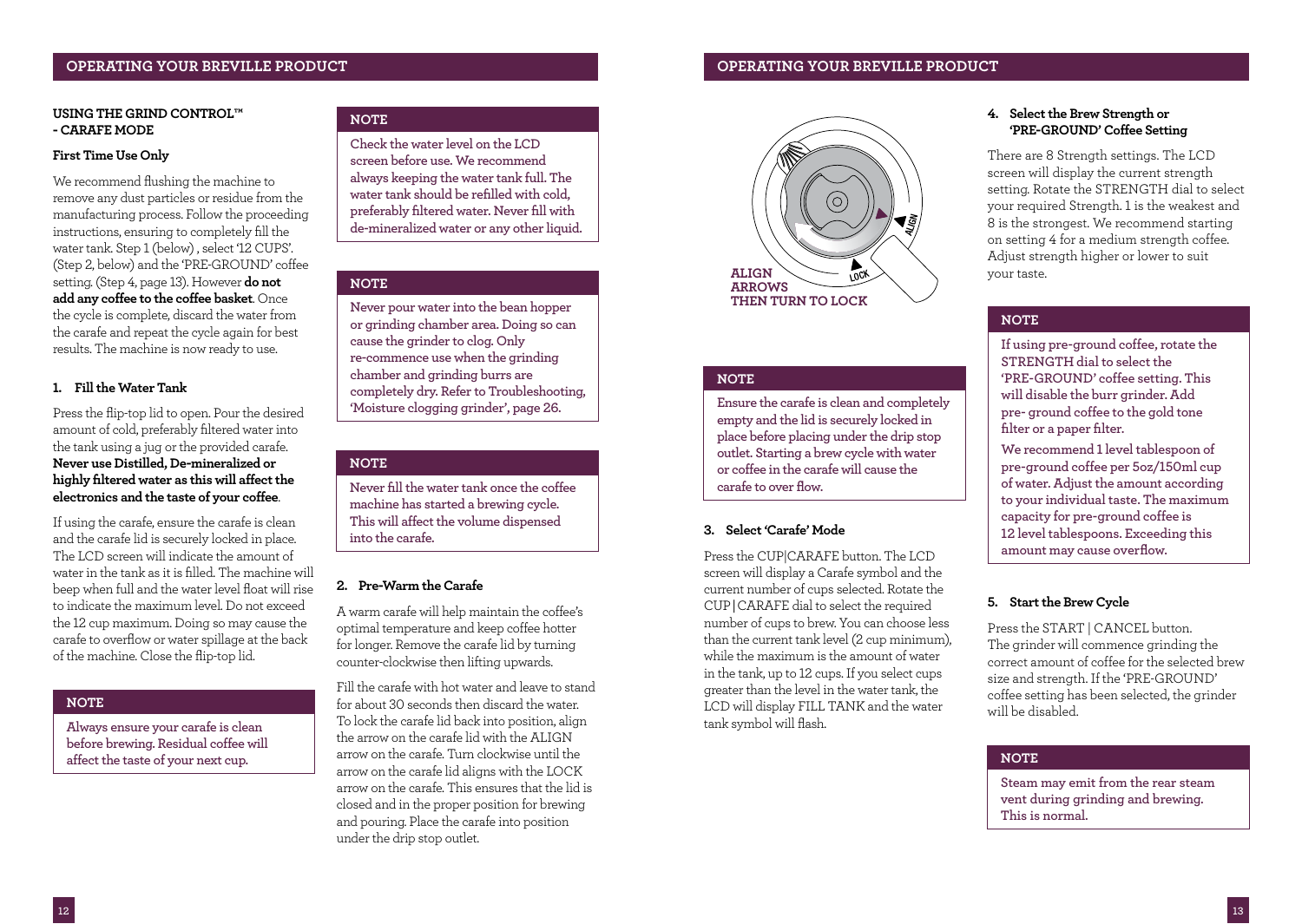The count-down timer will then begin. The time displayed is an estimate only and will depend on the brew size and strength settings you have selected.

## The LCD screen will display:

a) 'PRE-HEATING' as the water is heated to the optimal temperature. The preheating time will depend on the starting temperature of the water in the water tank.

## **PRE-HEATING**

b) 'INFUSING' as the water is delivered to the ground coffee.

## **INFUSING**

c) 'BREWING' as the coffee is dispensed into the carafe.

## **BREWING**

To stop the cycle at any time, press the START | CANCEL button. You will hear a winding noise. This is normal.

## *CAUTION*

*Never open the swing-out door and remove the coffee basket while brewing. Hot water and coffee can cause injury.*

*The coffee basket and gold tone or paper filter may still be very hot after brewing. Use caution and allow to cool before removing.*

*Hot steam may rise when pouring. The bottom of the carafe is hot to touch for several minutes after brewing. Use caution and ensure not to set the carafe on a heat sensitive surface.* 

## **6. Using the Brew Pause Feature**

The Brew Pause feature temporarily ceases the flow of coffee when the carafe is removed so a cup can be poured mid-brew. Do not remove the carafe for longer than 20 seconds or the coffee may overflow the coffee basket.

## **7. Empty the Coffee Basket**

Once the brewing cycle is complete, the ready signal will sound and a winding noise will be heard. This is normal. The coffee machine will automatically shut-off and the LCD screen will flash 'EMPTY COFFEE FILTER' as a reminder to remove the coffee basket and discard the used grinds. Wash the coffee basket, taking particular care to rinse the chute area. Then dry the coffee basket and chute area thoroughly.

We also recommend checking the coffee grinds chute disc for any build-up of coffee grinds. This is the stainless steel disc that is visible when the swing-out door is opened.

A build-up of grinds on this disc can affect the performance of the machine. Wipe the disc clean then dry thoroughly.

## **OPERATING YOUR BREVILLE PRODUCT OPERATING YOUR BREVILLE PRODUCT**

## **8. Pour and Enjoy**

Ensure the carafe lid is securely locked in position. There is no need to turn or adjust the lid before pouring. The lid automatically opens when pouring so as to keep coffee hot.

## **USING THE GRIND CONTROL™ - SINGLE CUP MODE**

## **1. Fill the Water Tank**

Press to open the flip-top lid. Pour the desired amount of cold, preferably filtered water into the tank using a jug or the carafe. **Never use Distilled, De-mineralized or highly filtered water as this will affect the electronics and the taste of your coffee.**

The LCD screen will indicate the amount of water in the tank as it is filled. The machine will beep when full and the water level float will rise to indicate the maximum level. Do not exceed the 12 cup maximum. Doing so may cause water spillage at the back of the machine. Close the flip-top lid.

## **NOTE**

**Check the water level on the LCD screen before use. We recommend always keeping the water tank full. The water tank should be refilled with cold, preferably filtered water. Do not fill with any other liquid.**

## **NOTE**

**Never pour water into the bean hopper or grinding chamber area. Doing so can cause the grinder to clog. Only re-commence use when the grinding chamber and grinding burrs are completely dry. Refer to Troubleshooting, 'Moisture clogging grinder', page 26. Never fill the water tank once the coffee machine has started a brewing cycle. This will affect the volume dispensed into the cup.**

## **2. Pre-Warm the Cup or Travel Mug**

A warm cup will help maintain the coffee's optimal temperature and keep coffee hotter for longer. Fill the cup with hot water for about 30 seconds then discard the water. Place the cup into position under the drip stop outlet.

## **TIP**

**For taller cups and travel mugs, remove the drip tray at the base of the machine. Press the OPEN button to open the swing-out door. Insert the cup/mug into the drip tray cavity before closing the swing-out door. The maximum cup/ mug dimensions are 7.5" height, 2¾" diameter.**



**REMOVE DRIP TRAY, OPEN DOOR, INSERT CUP, CLOSE DOOR.**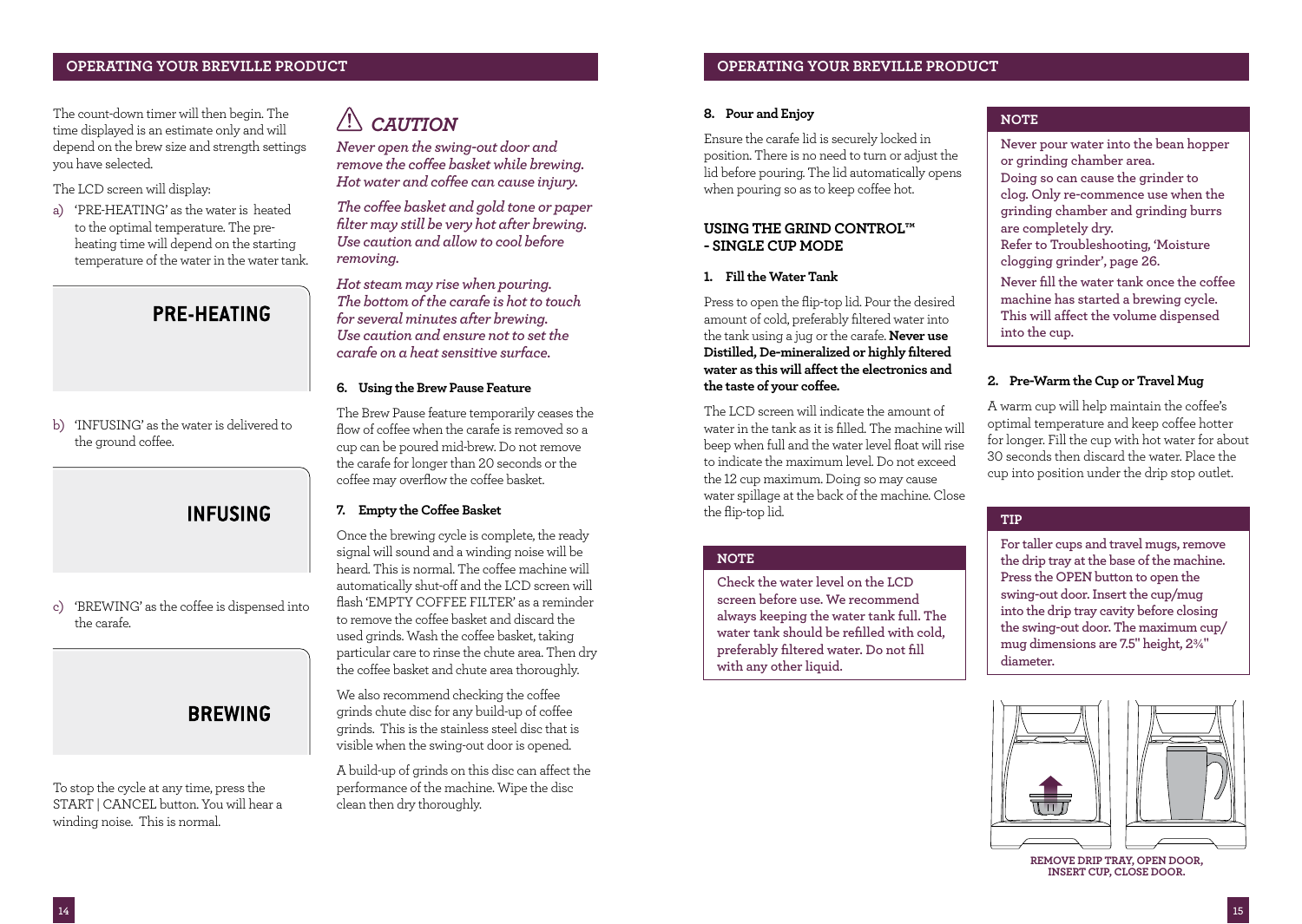### **3. Select 'Single Cup' Mode**

Press the CUP|CARAFE dial until the LCD screen displays the CUP symbol and the current cup size selected in ounces. Rotate the CUP|CARAFE dial to select the required size.

There are 7 size options to accommodate for different amounts or milk, half-and- half and creamer. Always ensure your cup is an adequate size for the setting selected.

The amounts displayed on the LCD screen are approximate only. Actual amounts may vary depending on the type of filter used, the coffee grind size, roast, blend and freshness, or amount and type of pre-ground coffee used.

## **4. Select the Brew Strength or 'PRE-GROUND' Coffee Setting**

There are 8 strength settings. The LCD screen will display the current strength setting. Rotate the STRENGTH dial to select your required strength. 1 is the weakest and 8 is the strongest. We recommend starting on setting 4 for a medium strength coffee. Adjust strength higher or lower to suit your taste.

## **NOTE**

**If using pre-ground coffee, select the 'PRE-GROUND' coffee setting. This will disable the grinder. Add pre-ground coffee to the gold tone filter or a paper filter. We recommend 1 level tablespoon of pre-ground coffee per 5oz/150ml cup of water. Adjust the amount according to your individual taste. The maximum capacity for pre-ground coffee is 12 level tablespoons. Exceeding this amount may cause overflow.**

## **5. Start the Brew Cycle**

Press the START | CANCEL button. The grinder will commence grinding the correct amount of coffee for the selected brew size and strength. If the 'PRE-GROUND' coffee setting has been selected, the grinder will be disabled.

## **NOTE**

**Steam may emit from the rear steam vent during grinding and brewing. This is normal.**

The count-down timer will then begin. The time displayed is an estimate only and will depend on the amount and strength settings you have selected. The LCD screen will display:

a) 'PRE-HEATING' as the water is heated to the optimal temperature. The pre-heating time will depend on the starting temperature of the water in the water tank.

> **PRE-HEATING** 7: 15

b) 'INFUSING' as coffee and water are steeped together.

**INFUSING** 

650

## **OPERATING YOUR BREVILLE PRODUCT OPERATING YOUR BREVILLE PRODUCT**

c) 'BREWING' as the coffee is dispensed into the cup.



To stop the cycle at any time, press the START | CANCEL button. You will hear a winding noise. This is normal.

# *CAUTION*

*Never open the swing-out door and remove the coffee basket while brewing. Hot water and coffee can cause injury.* 

## **6. Empty the Coffee Basket**

Once the brewing cycle is complete, the ready signal will sound and a winding noise will be heard. This is normal.

The coffee machine will automatically shut-off, however the LCD screen will flash 'EMPTY COFFEE FILTER' as a reminder to remove the coffee basket and discard the used grinds. Wash the coffee basket, taking particular care to rinse the chute area. Then dry the coffee basket and chute area thoroughly.

We also recommend checking the coffee grinds chute disc for any build-up of coffee grinds. This is the stainless steel disc that is visible when the swing-out door is opened. A build-up of grinds on this disc can affect the performance of the machine. Wipe the disc clean then dry thoroughly.

# *CAUTION*

*The coffee basket, gold tone or paper filter may still be very hot after brewing. Use caution and allow to cool before removing.* 

## **NOTE**

**If using the gold tone filter, you may notice the brewing cycle finish before the ready signal sounds. This is normal. The total brewing time displayed on the LCD screen is calculated using paper filters as coffee passes through paper filters slower.**

## **PROGRAMMING THE CLOCK (OPTIONAL)**

- 1. Press the MENU|EXIT button.
- 2. Press the STRENGTH dial. The LCD. screen displays the current time, flashing.



- 3. Rotate the STRENGTH dial to adjust the time.
- 4. Press the STRENGTH button to set. The machine will beep to confirm.
- 5. The LCD will return to the main screen when the clock is set.

## **PROGRAMMING AUTO START (OPTIONAL)**

The Auto Start feature allows you to program the specific time when the coffee machine will automatically turn on and start the grinding and brewing cycle.

You must set the clock to use the Auto Start feature. Always remember to reset the clock for time changes, power outages and when you unplug the machine.

1. Press the AUTO START button. The current Auto Start time will be displayed and flashing.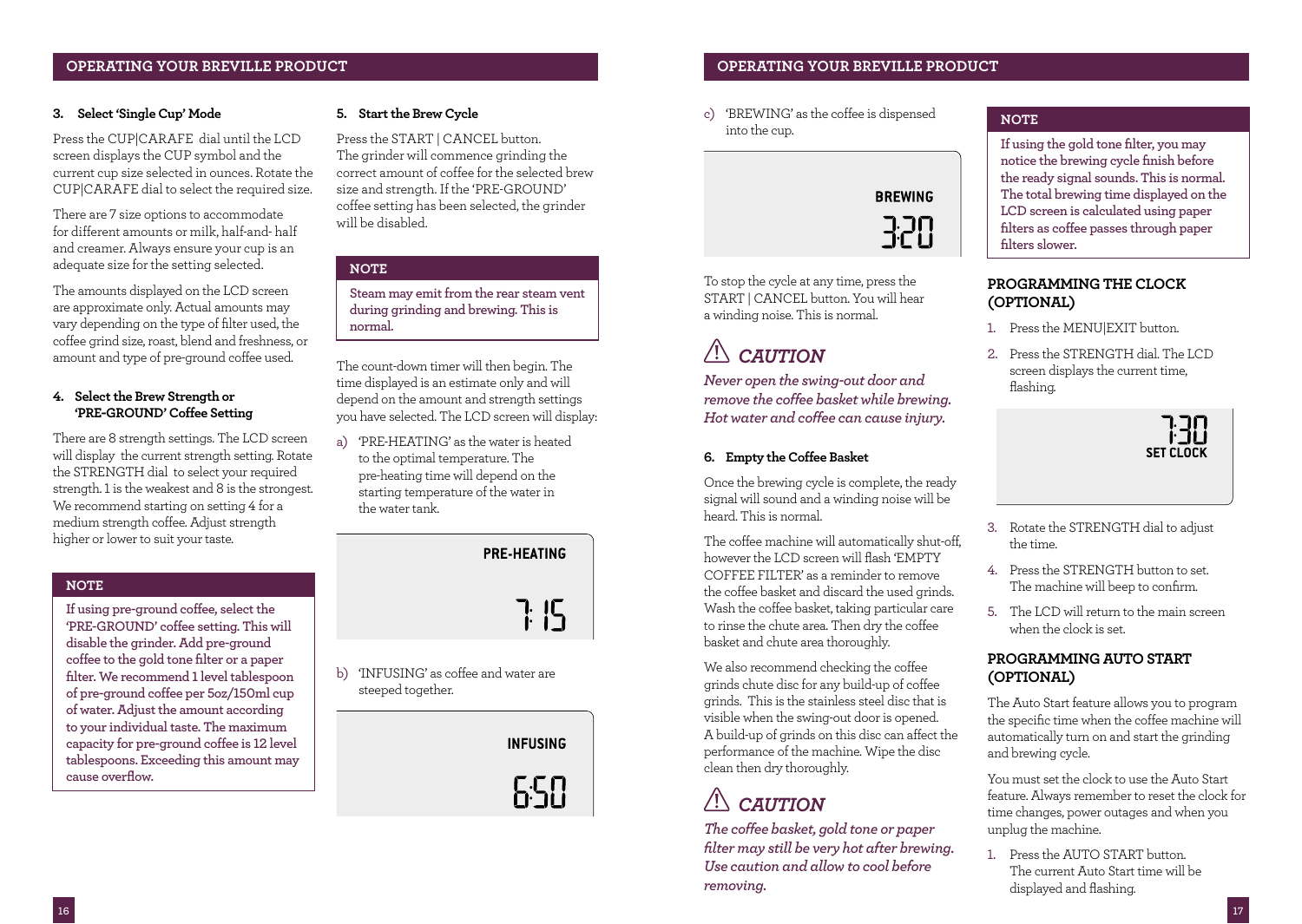## **OPERATING YOUR BREVILLE PRODUCT OPERATING YOUR BREVILLE PRODUCT**

- 2. Rotate the STRENGTH dial to adjust the time you want the brewer to start.
- 3. Press the STRENGTH button to set the Auto Start time. The machine will beep to confirm.

### **NOTE**

**If you have not set the clock time, please follow the instructions below.**

- 4. The current clock time will flash on the LCD. Rotate the STRENGTH button to set the current clock time. Press the STRENGTH button to confirm.
- 5. The machine will now automatically start the brew cycle at the time you've set.
- 6. Make sure you have:
	- Enough water in the tank.
	- Selected the number of cups you wish to brew.
	- Set the strength.
	- Fill hopper with fresh beans.
	- A fresh filter paper in the brew basket & the drawer is closed.
	- A clean, empty carafe under the brew basket.
- 7. If 'AUTO START ON' does not appear, then the Auto Start feature has not be activated.
- 8. To cancel the Auto On after it's been set, press the AUTO START button once.



### **NOTE**

**The Auto Start feature must be selected each time you want to pre-schedule a brew. Press the AUTO START button and the programmed Auto Start time will display on the LCD screen.** 

### **NOTE**

**Always remember to reset the clock and Auto Start time when there is a time change, power outage or after you unplug the machine.**

## **CHANGING THE 'READY' SIGNAL VOLUME**

The volume of the 'Ready' signal can be changed to suit your preference. There are 3 options:

## **HEF**  $\Gamma$

- 1. Press the MENU|EXIT button.
- 2. Rotate the STRENGTH dial to SOUND.
- 3. Press the STRENGTH dial to select SOUND.
- 4. SOUND and the current setting will be displayed, flashing.
- 5. Rotate the STRENGTH to select your setting.
- 6. Press the STRENGTH dial to confirm. The machine will beep to confirm.
- 7. LCD will return to the main screen.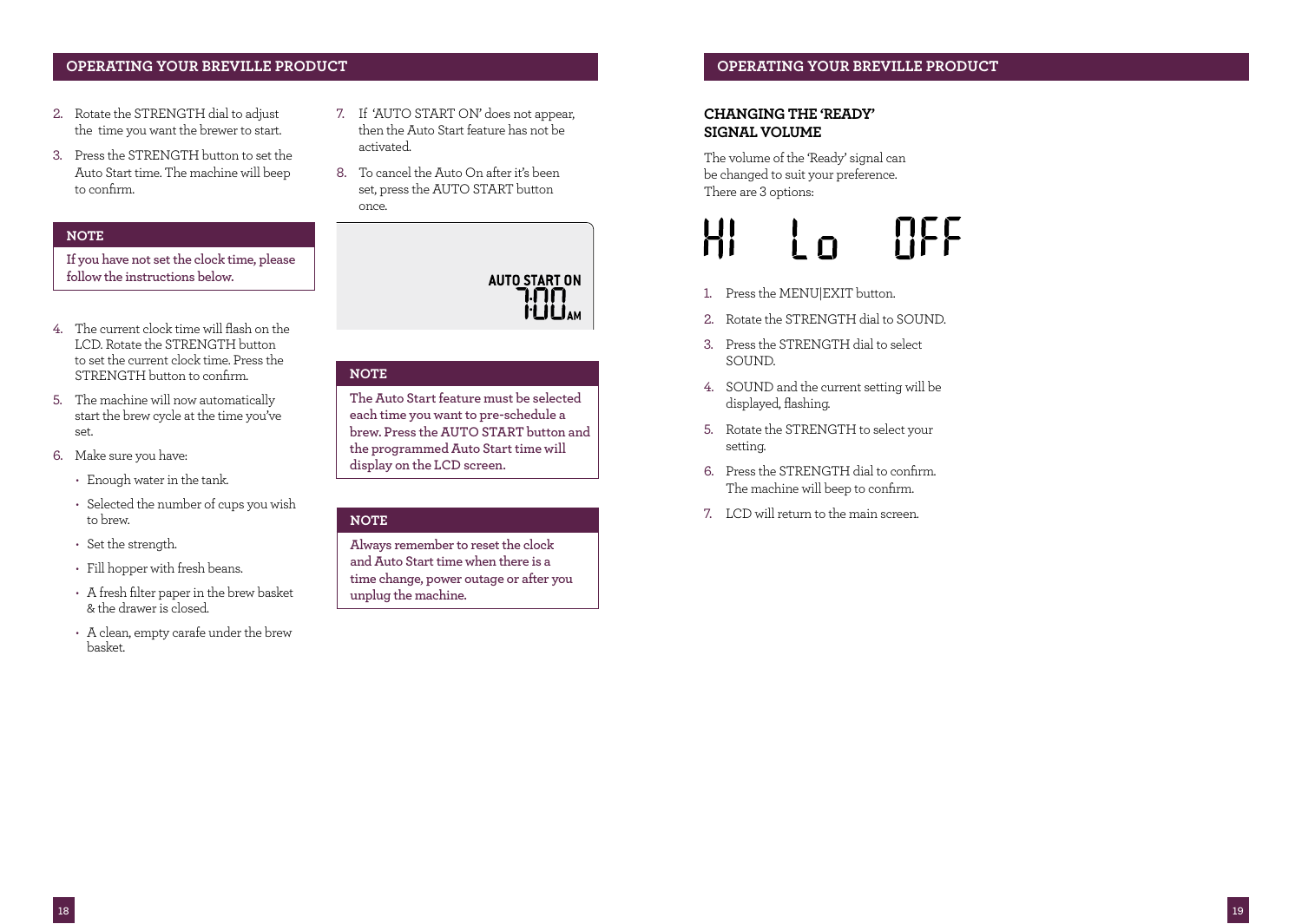## **ADVANCED FEATURES HELPFUL TIPS**

Your Grind Control™ coffee brewer is equipped with some advanced features that usually only need to be used occasionally. These are outlined below:

## **ADJUSTING THE GRINDER**

Your Grind Control™ coffee brewer is fitted with Adjustable Stainless Steel burrs. These flat burrs deliver a coffee particle of optimum size for Drip Filter brewing. You may need to adjust the grind size to compensate for coffee of different origins, quality, age and degree of roast. Grind setting 3 should cover most coffees you purchase but there are circumstances that require the grind size to be adjusted.

We recommend you visually assess the grind size first. This can only be done by grinding some coffee and assessing the size. For smaller cup volumes (10oz) a finer grind will work best (setting 2-3) for larger cup volumes (12 cup carafe) a medium-coarse grind will work best (setting 3-5), but these are heavily dependent on many factors.

We suggest only making one adjustment at a time & determine its affects by brewing and tasting.

To adjust, turn the Grind Adjustment dial located through the bean hopper lid, in the direction of the arrow to effect a coarser or finer grind. The LCD will display your grind setting when you turn the dial. Turn the dial slowly until the Grind Size number is displayed.

## **NOTE**

**A grind size of between 2 and 4 should be suitable for most coffee origins & brew sizes. If using this range and your coffee is not tasting as expected, check the freshness of your beans. Also ensure the coffee basket and carafe are clean.**

## **CALIBRATE FUNCTION**

This function is used to adjust the grinder output times to compensate for coffee beans of different origins, age and degree of roast and grind size. To use this function you will require a set of precision scales with a resolution of 1 gram. When using this function the machine will require you to weigh the amount of output from the grinder after it runs for 10 secs.

We recommend you set the grind size you require first. This can only be done by grinding some coffee and visually assessing to the size. For smaller cup volumes (10 oz), a finer grind (2-3) works best; for larger cup volumes (12 cup carafe), a medium coarse grind (3-5) works best.

- 1. Set the Grind Size.
- 2. Ensure there is enough beans in the hopper.
- 3. Ensure you have the Gold Tone filter or paper filter in the coffee basket.
- 4. Ensure the coffee basket is fitted to the Swing Out door & the door is closed.
- 5. Press the MENU|EXIT button.
- 6. Rotate the STRENGTH Dial to Calibrate.
- 7. Press the STRENGTH Dial to start the grinder.
- 8. When the grinder has stopped, open the Swing Out door.
- 9. Weigh the ground coffee.
- 10. Rotate the STRENGTH Dial to match the weighed coffee amount.
- 11. Press the STRENGTH Dial to accept.

The grinder output is now re-calibrated to match your coffee beans origin, age and degree of roast. You can now experiment with different strength settings & grind size adjustments until you achieve the taste you require.

## **RESET FUNCTION**

This is used to RESET the machine to the factory settings. These include the CLOCK, AUTO START ON time and the Grinder output times. If you have used the CALIBRATE function and the grinder output is unsuitable, use the RESET to restore the grinder output time to the factory settings.

- 1. Press the MENU|EXIT button.
- 2. Rotate the STRENGTH dial to RESET.
- 3. Press the STRENGTH dial to select.
- 4. YES will be displayed, flashing.
- 5. Press the STRENGTH button to confirm
- 6. The machine will beep to confirm the RESET.

## **WHOLE BEANS**

- FRESH IS BEST! Freshly roasted, quality coffee is key to making great tasting coffee. Peak flavor potential is 5-20 days after roast. Always look for a "Roasted On" date on the bag. Avoid coffee with a "Best Before" or "Use By" date as you never know when it was roasted.
- Coffee flavor and strength is a personal preference. Vary the type of coffee beans and the strength setting to achieve the taste of your preference.
- Freshly ground beans are key to making coffee with more flavor and body. Pre-ground coffee will have lost most of its flavor and aromatics, so always grind right before you brew for superior taste.
- Store coffee beans in a dark, cool and dry place. Vacuum seal if possible.
- Buy coffee beans in small batches to reduce the storage time and store no more than one week's supply at any time.
- Do not store beans in the bean hopper for a prolonged period.
- Clean the bean hopper and grinding burrs regularly.

## **PRE-GROUND COFFEE**

- We recommend 1 level tablespoon of pre-ground coffee per 5oz/150ml cup of water. Adjust the amount according to your individual taste. The maximum capacity for pre-ground coffee is 12 level tablespoons. Exceeding this amount may cause the coffee basket to overflow.
- The grind will affect the rate at which the water flows through the coffee in the coffee basket and therefore the taste of the coffee. If the grind is too fine the water will not flow through the coffee and may clog or overflow the coffee basket. It may pass through the gold tone filter leaving sediment in the cup or carafe. The resulting coffee will be over extracted, too dark and bitter. If the grind is too coarse the water will flow through the coffee too quickly. This will result in an under-extracted coffee lacking in flavor.
- Always use "drip coffee grind" suitable for use with a drip coffee machine Never use "Espresso grind" as the finer grind size may cause the coffee basket to overflow.

## **HOTTER COFFEE**

• Pre-heat the carafe or cup for best results. A pre-heated carafe or cup will help maintain the coffee's optimal temperature and keep coffee hotter for longer. Fill with hot water for about 30 seconds then discard the water.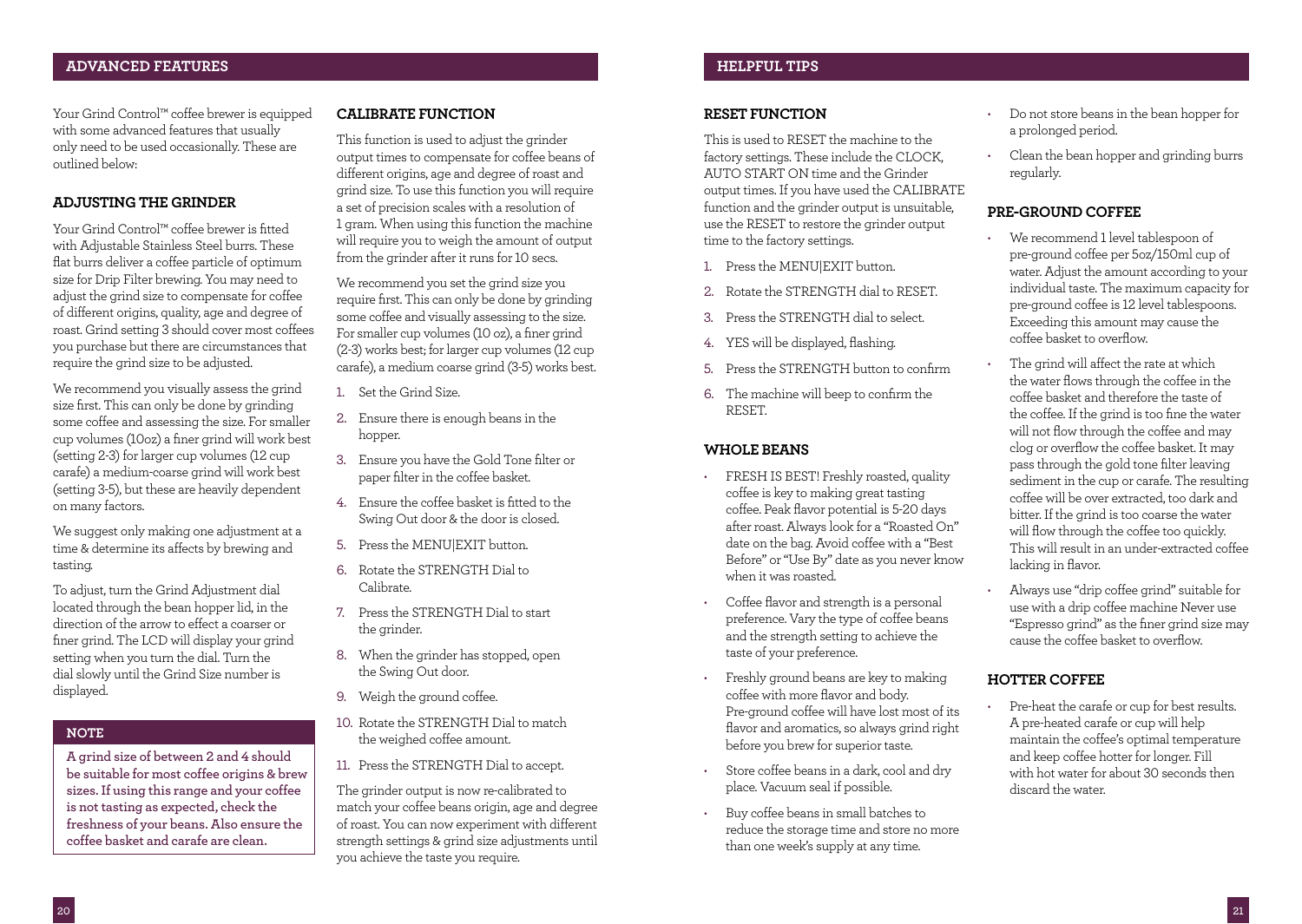## **WATER QUALITY**

• Fresh, good-tasting water is essential for a perfect cup. If your water contains excessive sediment, or has an 'off' taste or odor, we recommend using filtered water. Never use distilled or de-mineralized water as this will affect the electronics and the taste of your coffee.

## **ICED COFFEE**

- Iced coffee is at its best when the coffee is brewed strong because the coffee is diluted by the melting ice cubes. We recommend selecting '9 CUPS' and number 8 strength setting. This makes approximately 1.5 quarts (1.5L) of brewed coffee, enough for 4-6 servings. Once the brewing cycle is complete, transfer the coffee to a heatproof pitcher and let cool to room temperature. Refrigerate until cold, at least 2 hours or overnight. Fill glasses with ice cubes. Pour the coffee into the glasses, filling them to within 1.5" (4cm) of the rim. Top each glass with cream, milk, syrups or sweeteners as desired.
- If using granulated sugar as a sweetener, add while the coffee is hot to encourage the sugar to completely dissolve.
- To avoid a diluted taste, you can also use regular strength coffee and serve it over coffee ice cubes. Prepare coffee ice cubes by pouring cool coffee into ice-cube trays and freezing.

Always turn the coffee machine off and remove the plug from the power outlet before cleaning.

## **CLEANING THE COFFEE BASKET AND GOLD TONE FILTER**

After every use, press the OPEN button to open the swing-out door. Remove the coffee basket. Discard the ground coffee and paper filter. The coffee basket and gold tone filter can be rinsed under running water. Make sure to thoroughly rinse the chute area of the coffee basket and ensure the fine holes of the gold tone filter are clear. For a deeper clean, wash the coffee basket and gold tone filter in warm, soapy water with a soft bristled brush.

## **NOTE**

**The flap on the side of the coffee basket is the steam baffle which assists with water overflow if the coffee basket becomes blocked. The flap is hinged from the bottom for easy cleaning. Pull the flap downwards to clean, however always click it back into the upright position before use.**

# *CAUTION*

*The coffee basket, gold tone or paper filter may still be very hot after brewing. Use caution and allow to cool before removing.*

### **CLEANING THE CARAFE**

After each use, empty the carafe. Do not let brewed coffee stand overnight as this can cause the carafe to stain. Rinse the carafe and carafe lid under running water. For a deeper clean, we recommend regularly washing the carafe in warm, soapy water with a soft bristled brush (one can be purchased from Breville if you do not have a suitable one). Do not use abrasive cleansers, pads or cloths which can scratch the surface. Rinse and dry thoroughly.

## **CLEANING THE BEAN HOPPER**

Remove the hopper lid and turn the locking knob counter-clockwise in the direction of the UNLOCK arrow. The bean hopper and lid can be washed in warm, soapy water. Do not use abrasive cleansers, pads or cloths which can scratch the surface. Rinse and dry thoroughly.

### **NOTE**

**Do not clean any of the parts or any of the accessories in the dishwasher.**

## **CLEANING THE GRINDING BURRS AND COFFEE GRINDS CHUTE**

The LCD screen will display 'CLEAN COFFEE CHUTE' when the grinding burrs and coffee grinds chute need to be cleaned. We recommend doing this immediately to avoid clogging and overflowing of the coffee basket. Depending on frequency of use, you may choose to do this every 2-3 weeks.

- 1. Unlock and remove the bean hopper.
- 2. Open the swing-out door. The coffee grinds chute will rotate to the open position. You may hear a winding noise, this is normal.



- 3. Remove the plug from the power outlet.
- 4. Remove any beans that remain in the grinding chamber and around the upper burr.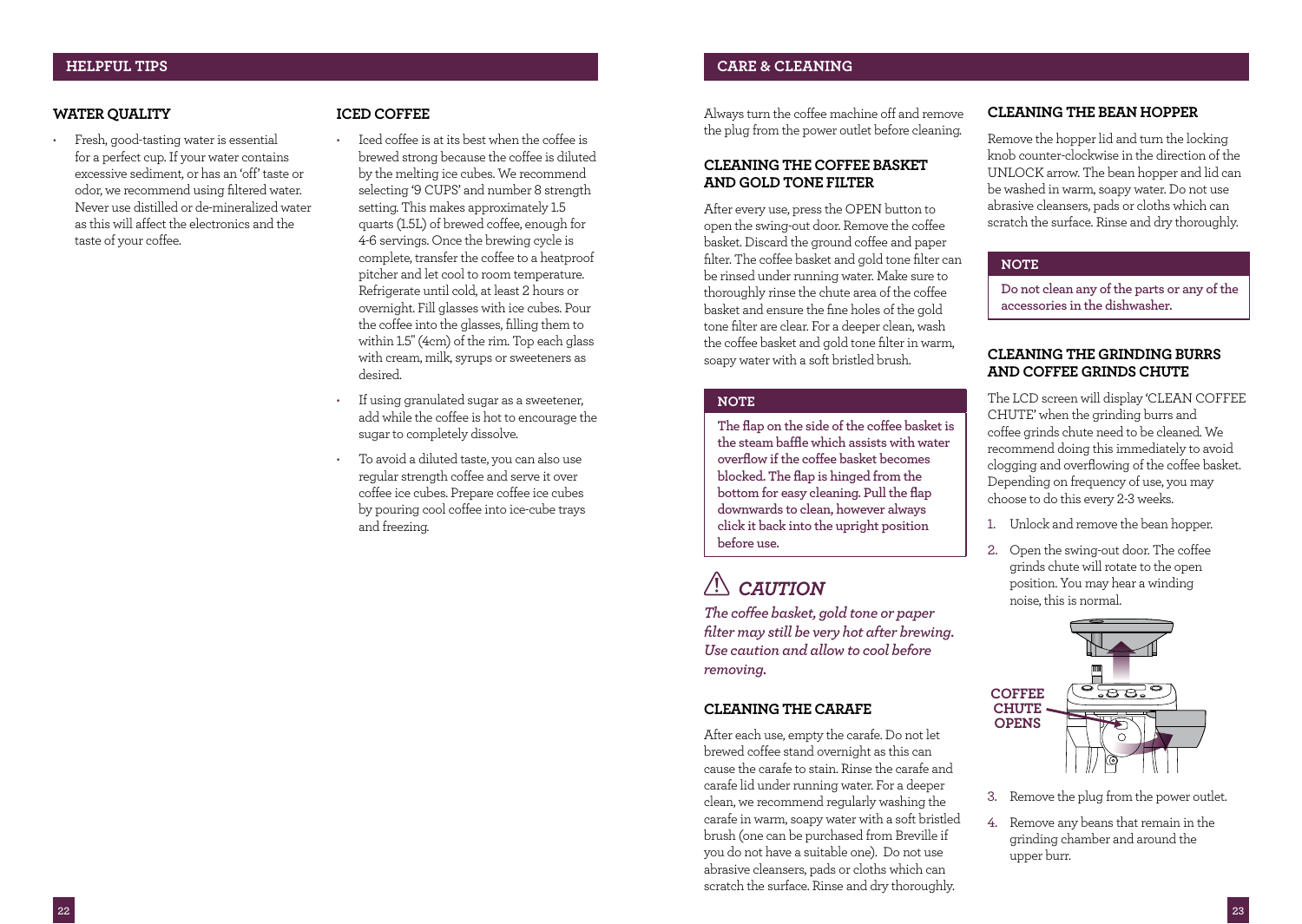## **CARE & CLEANING CARE & CLEANING**

5. Remove the upper burr by turning the handle clockwise.



6. Using the provided cleaning brush, thoroughly remove any build-up of coffee grinds that have formed around the grinding burrs and coffee grinds chute. Ensure the grinds catcher is in place to catch the loose grinds.



- **BURRS GRINDS CHUTE**
- 7. Wipe the coffee grinds chute disc (the entire stainless steel part) to remove any build-up of coffee grinds that have accumulated on the surface. Dry thoroughly.
- 8. Replace the upper burr by aligning the arrow on the upper burr with the 'ALIGN' mark in the grinding chamber. The upper burr should sit flush. Turn the handle counterclockwise until it clicks into position.
- 9. Replace the bean hopper and lock into position.
- 10. Replace the coffee basket onto the swing-out door and close. The coffee grinds chute will rotate back to the closed position. You may hear a winding noise, this is normal.
- 11. The LCD screen will no longer display 'CLEAN COFFEE CHUTE'. The machine is now ready to use.

## **CLEANING THE GRINDS CATCHER AND DRIP TRAY**

Press the OPEN button to open the swing-out door. Remove the grinds catcher located under the coffee grinds chute and the 2-part drip tray at the base of the machine. Wash in warm, soapy water. Do not use abrasive cleansers, pads or cloths which can scratch the surface. Rinse and dry thoroughly.

## **CLEANING THE OUTER HOUSING**

The outer housing and LCD screen can be cleaned with a soft, damp cloth. Apply cleanser to the cloth and not the LCD surface. Polish with a soft, dry cloth. Cleaning and drying with dry paper towels or abrasive cloths and cleaners may scratch the surface.

## **REMOVING CALCIUM BUILD-UP**

Your coffee machine may experience build-up from calcium and minerals contained in your water. This 'scale' or mineral build-up will affect the machine's performance and coffee quality. It is critical that scale build-up be removed. How often you de-scale will depend on the hardness of your water and the frequency of use. For best results, Breville recommends de-scaling once per month in soft water environments and more frequently in hard water environments.

If there is an excessive mineral build-up, the Descale function "dESC" will scroll across the screen.

dE 50

 **Follow the step-by-step instructions below. Allow approximately 30-40 minutes to complete the entire descale process.**

- **1. Empty the Water Tank**
- Press the CUP |CARAFE button and rotate Dial to select water volume as indicated in the water tank.
- Rotate the STRENGTH Dial to select PRE-GROUND setting. However do not add any coffee to the coffee basket.
- Ensure the carafe is empty and the lid is securely locked. Place the carafe into the position under the drip stop outlet.
- Press the START | CANCEL button.
- Once the cycle is complete, discard the water from the carafe. The water tank is now empty.

## **2. De-Scale the Machine**

- Pour approximately 20oz of white vinegar into the water tank until the LCD screen displays '4 CUPS'. Then pour cold, preferably filtered water into the water tank until the LCD screen displays '12 CUPS'. There are now 4 cups of white vinegar and 8 cups of cold water in the water tank.
- Place the carafe into position under the drip stop outlet (Ensure the carafe is empty and the lid is securely locked).
- Press and hold the STRENGTH button for 5 seconds to begin the descaling process.

### **NOTE**

**You cannot stop the descaling process mid cycle. Force stop by unplugging the cord from the power outlet.**

• When the descaling process is finished, the LCD screen will display READY.

**READY** 

- Discard the water from the carafe and rinse thoroughly.
- Press MENU|EXIT to return to the main screen.

## **3. Rinse the Machine**

- Fill water tank with cold (preferably filtered water) until the LCD screen displays  $'12$   $C\Pi$  $PS'$
- Rotate the CUP|CARAFE Dial to select 12 Cups.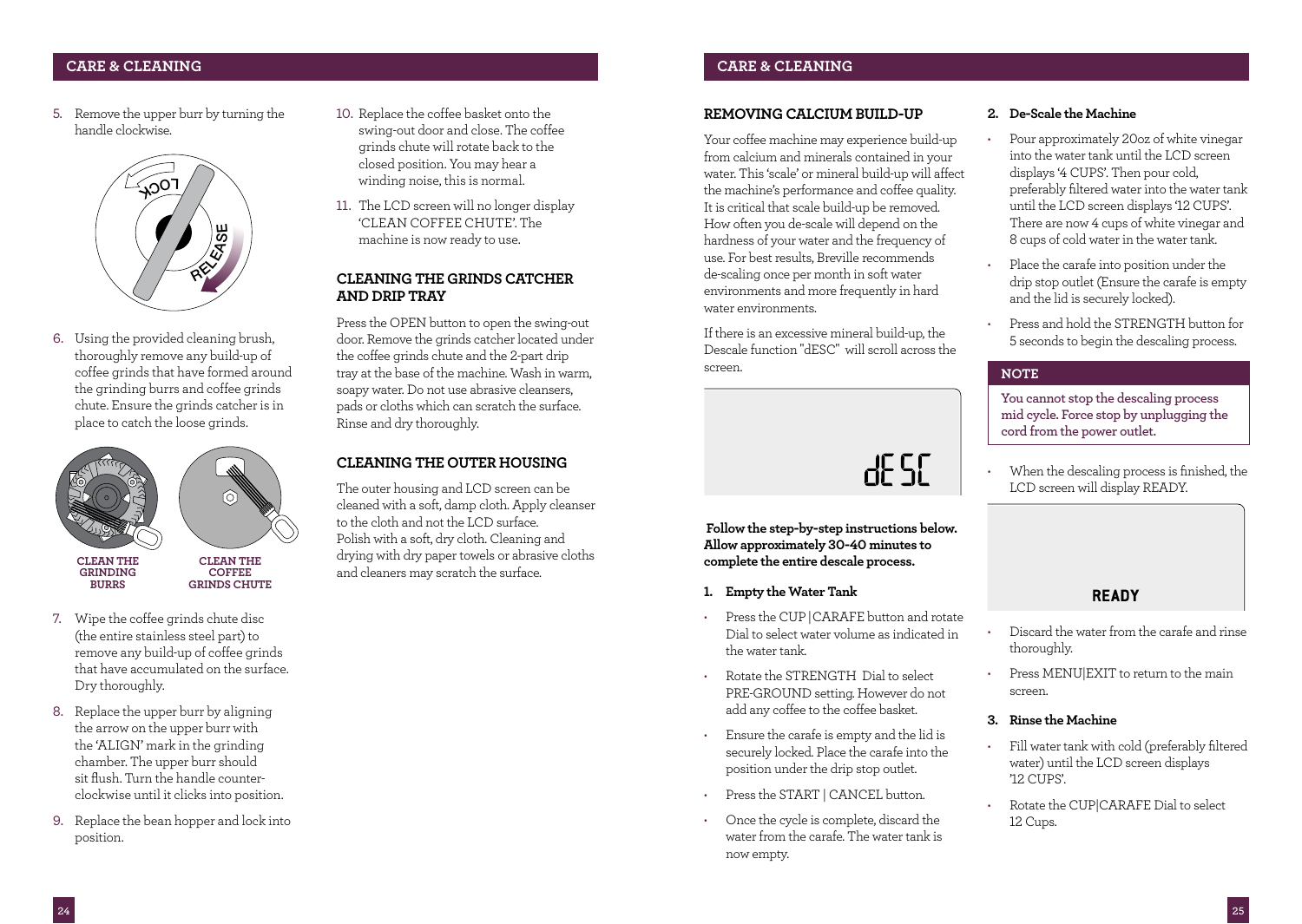- Rotate the STRENGTH Dial to select PRE-GROUND setting. However do not add any coffee to the coffee basket.
- Place the carafe into position under the drip stop outlet (Ensure the carafe is empty and the lid is securely locked).
- Press the START | CANCEL button.
- Once the cycle is complete, discard the water from the carafe.
- **4.** Repeat step 3. again or until the vinegar is gone. The machine is now ready to use.

## **TIP**

**You may choose to use a household de-scaling agent instead of vinegar and water. Look for one that is designed for use with drip coffee machine and follow the manufacturer's instructions promptly.** 

## **CARE & CLEANING TROUBLESHOOTING**

| <b>PROBLEM</b>                                                                             | <b>POSSIBLE CAUSES</b>                                                      | <b>WHAT TO DO</b>                                                                                                                                                                                                                                                                                                                                              |
|--------------------------------------------------------------------------------------------|-----------------------------------------------------------------------------|----------------------------------------------------------------------------------------------------------------------------------------------------------------------------------------------------------------------------------------------------------------------------------------------------------------------------------------------------------------|
| <b>'LOCK BEAN</b><br><b>HOPPER' on LCD</b><br>screen                                       | Hopper not locked in<br>place.                                              | Turn the locking knob clockwise<br>in the direction of the LOCK arrow<br>until it clicks.                                                                                                                                                                                                                                                                      |
| Unable to lock<br>bean hopper                                                              | Coffee beans<br>obstructing bean hopper<br>locking device.                  | Remove bean hopper. Clear coffee<br>beans from the grinding chamber<br>and around the upper burr. Try<br>re-locking the bean hopper.                                                                                                                                                                                                                           |
| <b>'FILL TANK'</b> on<br>LCD screen                                                        | Water tank is empty or<br>not enough water to brew<br>your selected volume. | Press open the flip-top water tank<br>lid. Pour the desired amount of cold.<br>preferably filter water.                                                                                                                                                                                                                                                        |
| <b>'EMPTY COFFEE</b><br>FILTER' on LCD<br>screen                                           | Coffee basket not in<br>place or not correctly<br>assembled.                | Check that the coffee basket lid<br>is closed and the coffee basket is<br>firmly seated on the two door hooks.                                                                                                                                                                                                                                                 |
|                                                                                            | Swing-out door not<br>closed properly.                                      | Close the door until it clicks shut.                                                                                                                                                                                                                                                                                                                           |
|                                                                                            | Coffee basket not emptied<br>of used grinds.                                | Remove the coffee basket and<br>discard used grinds. Wash the<br>coffee basket, taking particular<br>care to rinse the chute area. Dry<br>thoroughly (especially the chute<br>area). Attach to the swing-out door.<br>Close the door until it clicks shut.                                                                                                     |
| Grinder starts<br>but operates with<br>a loud noise. No<br>coffee in the coffee<br>basket. | Grinder is blocked with<br>a foreign item.                                  | Check the bean hopper for any<br>foreign body. If there is none, refer<br>to 'Cleaning the Grinding Burrs and<br>Coffee Grinds Chute', page 23.                                                                                                                                                                                                                |
|                                                                                            | Moisture clogging<br>grinder.                                               | Clean and thoroughly dry the<br>grinding burrs and coffee grinds<br>chute. Refer to Cleaning the<br>Grinding Burrs and Coffee Grinds<br>Chute', page 23. It is possible to<br>use a hair dryer to blow air into the<br>grinding chamber and dry the<br>lower burr. Only re-commence use<br>when the grinding chamber and<br>grinding burrs are completely dry. |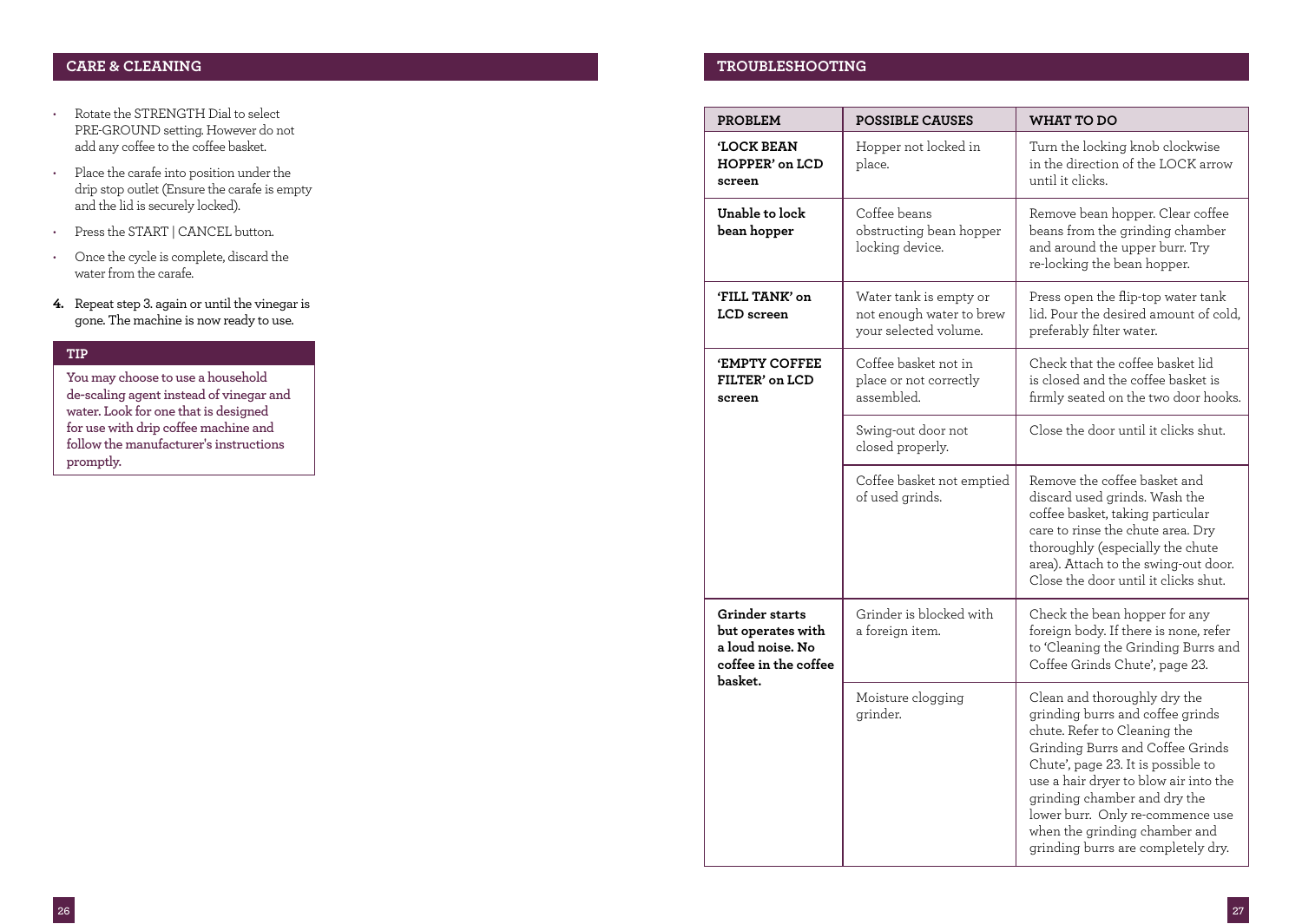## **TROUBLESHOOTING TROUBLESHOOTING**

| <b>PROBLEM</b>                                | <b>POSSIBLE CAUSES</b>                                                                                                        | <b>WHAT TO DO</b>                                                                                                                                                                                                                                                                                                                                                                                                                                                                                                                      |
|-----------------------------------------------|-------------------------------------------------------------------------------------------------------------------------------|----------------------------------------------------------------------------------------------------------------------------------------------------------------------------------------------------------------------------------------------------------------------------------------------------------------------------------------------------------------------------------------------------------------------------------------------------------------------------------------------------------------------------------------|
| Coffee grinds in<br>coffee                    | Using the gold tone filter.                                                                                                   | The gold tone filter will allow some<br>fine coffee grinds to fall into the<br>coffee. This is normal. Switch to<br>using a paper filter (8-12 cup, flat<br>base basket style with ~ 31/4"/8.25cm<br>base) if you wish to eliminate all<br>grinds.                                                                                                                                                                                                                                                                                     |
|                                               | Coffee basket has not<br>been properly cleaned.<br>Residual grinds from<br>previous use.                                      | After each use, wash the coffee<br>basket, taking particular care to<br>rinse the chute area. Dry thoroughly<br>(especially the chute area). Ensure<br>there are no grinds in the coffee<br>basket before lining the coffee<br>basket with the gold tone or paper<br>filter.                                                                                                                                                                                                                                                           |
| Coffee basket<br>overflows                    | The coffee basket is<br>clogged due to a number<br>of reasons.                                                                | If using pre-ground coffee,<br>ensure it is a drip coffee grind<br>and not too fine. Never use<br>Espresso grind.<br>Check that the coffee basket is<br>lined with only one paper filter.<br>Check that either the gold tone<br>filter or the paper filter is used.<br>Do not use both together.<br>Check that the gold tone filter<br>mesh is clear and unclogged.<br>Clean the coffee grinds chute.<br>Refer to 'Cleaning the Grinding<br>Burrs and Coffee Grinds Chute',<br>page 23.<br>Grinder is set too fine, adjust<br>coarser. |
| I cannot select<br>a certain carafe<br>amount | The minimum carafe<br>amount is 2 cups, while<br>the maximum is the<br>number of cups of water<br>in the tank, up to 12 cups. | Press open the flip-top water tank<br>lid. Pour the desired amount of cold.<br>preferably filter water.                                                                                                                                                                                                                                                                                                                                                                                                                                |

| <b>PROBLEM</b>                                        | <b>POSSIBLE CAUSES</b>                                                                                                                                                                                                                                                                                                                                                | WHAT TO DO                                                                                                                                                                                                                                                                   |
|-------------------------------------------------------|-----------------------------------------------------------------------------------------------------------------------------------------------------------------------------------------------------------------------------------------------------------------------------------------------------------------------------------------------------------------------|------------------------------------------------------------------------------------------------------------------------------------------------------------------------------------------------------------------------------------------------------------------------------|
| Coffee basket<br>drips                                | Coffee basket has not<br>been properly cleaned.<br>Residual grinds from<br>previous use.                                                                                                                                                                                                                                                                              | After each use, wash the coffee<br>basket, taking particular care to<br>rinse the chute area. Dry thoroughly<br>(especially the chute area). Ensure<br>there are no grinds in the coffee<br>basket before lining the coffee<br>basket with the gold tone or paper<br>filter. |
| Carafe overflows                                      | Carafe was not<br>completely empty before<br>brewing.                                                                                                                                                                                                                                                                                                                 | Always ensure the carafe is<br>completely empty before brewing.                                                                                                                                                                                                              |
| Machine takes a<br>long time to brew                  | The Grind Control™<br>System will intelligently<br>pre-heat and dose grinds<br>for optimum temperature<br>and taste. This may<br>result in longer grinding,<br>pre-heating and brewing<br>times than what you are<br>normally used to.                                                                                                                                |                                                                                                                                                                                                                                                                              |
| Machine uses a lot<br>of coffee                       | The Grind Control™<br>System has been<br>calibrated to dose the<br>optimum water to coffee<br>grinds ratio to achieve<br>the best flavor profile.<br>Depending on the<br>strength setting selected,<br>this may result in more<br>coffee being ground than<br>what you are normally<br>used to. However the<br>result will be a bolder,<br>more full-flavored coffee. | If you would like to use less coffee<br>beans, select a lower strength<br>setting.                                                                                                                                                                                           |
| My cup does not<br>fit under the drip<br>stop outlet. | The maximum cup or<br>travel mug dimensions<br>are 7.5" height, 2%"<br>diameter.                                                                                                                                                                                                                                                                                      | Remove the drip tray at the base<br>of the machine. Press the OPEN<br>button to open the swing-out door.<br>Insert the cup/mug into the drip<br>tray cavity before closing the<br>swing-out door.                                                                            |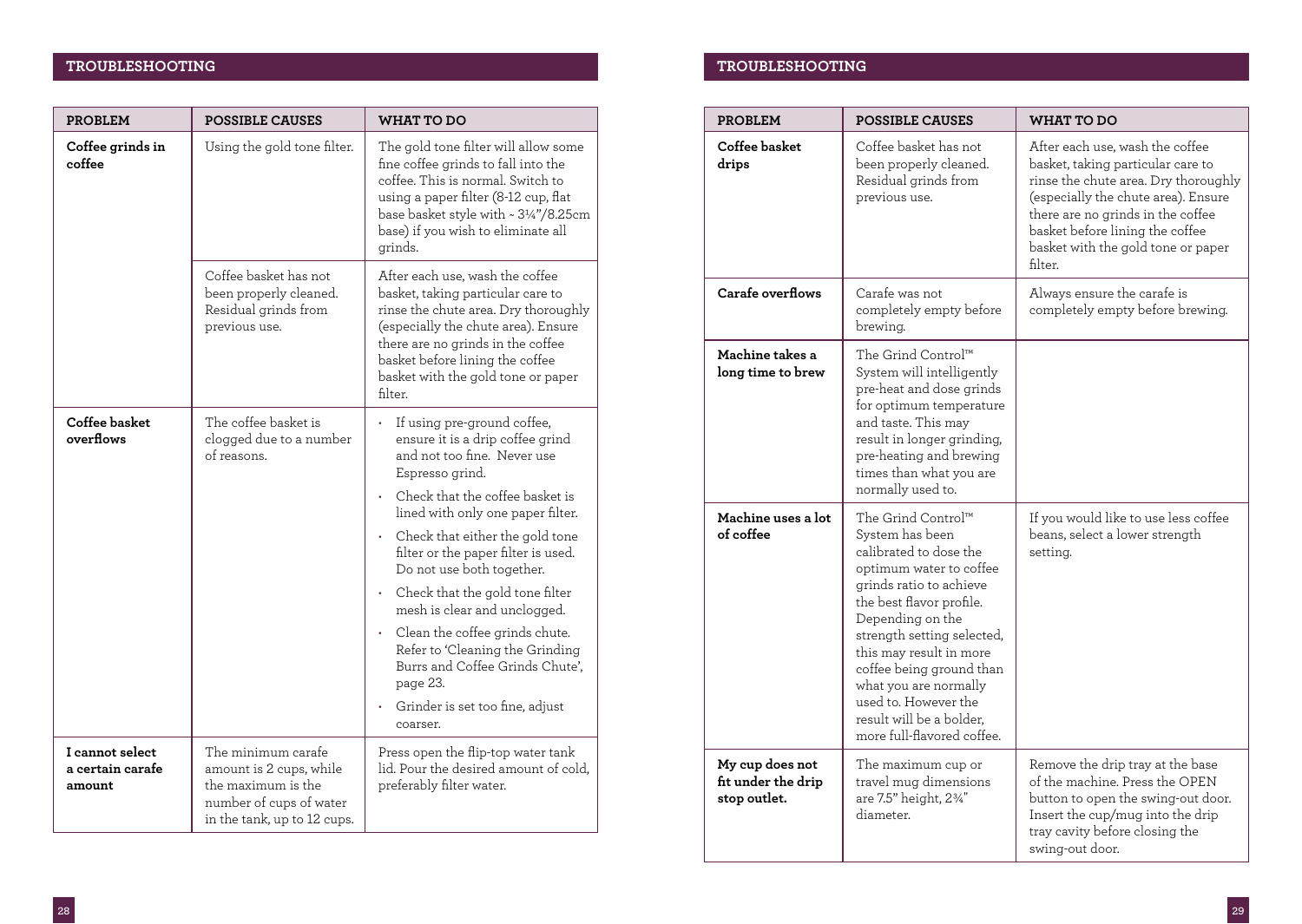## **TROUBLESHOOTING TROUBLESHOOTING**

| <b>PROBLEM</b>                               | <b>POSSIBLE CAUSES</b>                                                                                                                                                                                                                                                                                           | WHAT TO DO                                                                                                                                                            |
|----------------------------------------------|------------------------------------------------------------------------------------------------------------------------------------------------------------------------------------------------------------------------------------------------------------------------------------------------------------------|-----------------------------------------------------------------------------------------------------------------------------------------------------------------------|
| Amount brewed<br>is too little / too<br>much | There is excessive<br>mineral build-up affecting<br>the performance of the<br>machine.                                                                                                                                                                                                                           | De-scale the machine. Refer to<br>'Removing Calcium Build-Up',<br>page 25.                                                                                            |
|                                              | The volume calibrations<br>need to be reset.                                                                                                                                                                                                                                                                     | Recalibrate the machine by<br>flushing it twice. Refer to 'Using<br>the Grind Control™ - Carafe Mode.<br>First Time Use Only', page 12.                               |
|                                              | The water tank was filled<br>once the coffee machine<br>had already started a<br>brewing cycle.                                                                                                                                                                                                                  | Always fill the water tank before<br>starting a brewing cycle.                                                                                                        |
|                                              | The programmed brew<br>size are approximate<br>only. Actual amounts<br>may vary due to the type<br>of filter used, the coffee<br>bean size, roast, blend and<br>freshness, or amount and<br>type of pre-ground coffee<br>used. These factors affect<br>the amount of water<br>retained by the coffee<br>grounds. |                                                                                                                                                                       |
| 'DE-SCALE' on<br>LCD screen                  | There is excessive<br>mineral build-up affecting<br>the performance of the<br>machine.                                                                                                                                                                                                                           | Remove the 'DE-SCALE' icon<br>by press and hold the Strength<br>button for 5 seconds, then de-scale<br>the machine. Refer to 'Removing<br>Calcium Build-Up', page 25. |
| I want to empty the<br>water tank            |                                                                                                                                                                                                                                                                                                                  | Select water amount indicated<br>on the LCD<br>Select Pre-ground setting<br>Ensure the Carafe is in place<br>Press Start/Cancel                                       |
|                                              |                                                                                                                                                                                                                                                                                                                  | Discard the water when finished                                                                                                                                       |

| <b>PROBLEM</b>                                                                                  | <b>POSSIBLE CAUSES</b>                                                                                                                                                                                                  | <b>WHAT TO DO</b>                                                                                                                                                                                                                                                       |
|-------------------------------------------------------------------------------------------------|-------------------------------------------------------------------------------------------------------------------------------------------------------------------------------------------------------------------------|-------------------------------------------------------------------------------------------------------------------------------------------------------------------------------------------------------------------------------------------------------------------------|
| Water is leaking<br>from the back of<br>the machine                                             | Water tank is overfilled.                                                                                                                                                                                               | Do not exceed the 12 cup maximum.<br>The machine will beep when full<br>and the water level float will rise to<br>indicate the maximum level.                                                                                                                           |
| Brewing cycle<br>finishes before<br>the ready signal                                            | If using the gold tone<br>filter, this is normal.<br>The total brewing time<br>displayed on the LCD<br>screen is calculated using<br>paper filters as coffee<br>passes through paper<br>filters slower.                 |                                                                                                                                                                                                                                                                         |
| Steam when<br>grinding and<br>brewing                                                           | This is normal.<br>It is the rear steam vent<br>releasing steam.                                                                                                                                                        |                                                                                                                                                                                                                                                                         |
| <b>Total brewing</b><br>time on LCD<br>screen changes<br>mid-cycle or is<br>different each time | The total brewing time<br>displayed at the start of<br>the cycle is an estimate<br>only and may change<br>mid-cycle or vary each<br>time depending on the<br>starting temperature<br>of the water in the<br>water tank. |                                                                                                                                                                                                                                                                         |
| <b>'CLEAN COFFEE</b><br>CHUTE' on LCD<br>screen                                                 | Grinding burrs and coffee<br>grinds chute need to be<br>cleaned. We recommend<br>doing this immediately<br>to avoid clogging and<br>overflowing of the coffee<br>basket.                                                | Thoroughly clean the coffee<br>basket and gold tone filter<br>to ensure they are clear and<br>unclogged of any coffee grinds.<br>Check the bean hopper for any<br>¥,<br>foreign body.<br>Refer to 'Cleaning the Grinding<br>Burrs and Coffee Grinds Chute'.<br>page 23. |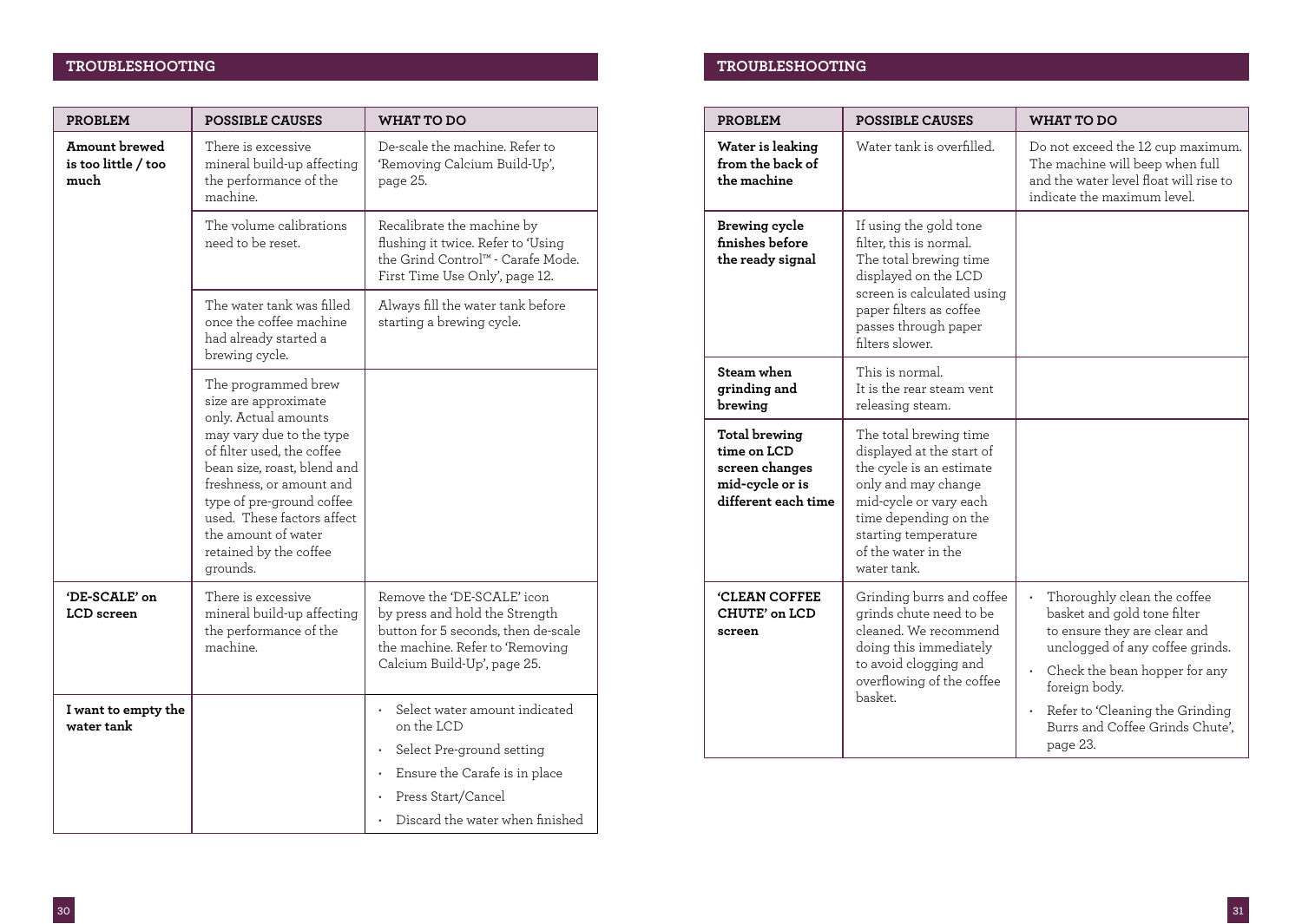## **TROUBLESHOOTING**

| PROBLEM                                                                                             | <b>POSSIBLE CAUSES</b>                                  | WHAT TO DO                                                                                                                                                                                                                                                                                                                                                          |
|-----------------------------------------------------------------------------------------------------|---------------------------------------------------------|---------------------------------------------------------------------------------------------------------------------------------------------------------------------------------------------------------------------------------------------------------------------------------------------------------------------------------------------------------------------|
| Machine beeps and<br>displays '1' on the<br>LCD screen                                              | There is an issue with the<br>coffee grinds chute disc. | Check the coffee grinds chute disc<br>for any build-up of coffee grinds.<br>This is the stainless steel disc that<br>is visible when the swing-out door<br>is opened. A build-up of grinds on<br>this disc can affect the performance<br>of the machine. Wipe the disc clean<br>then dry thoroughly. If the problem<br>persists, call Breville Consumer<br>Service. |
| <b>Machine</b> beeps<br>20 times in fast<br>succession and '2'<br>is displayed on the<br>LCD screen |                                                         | Call Breville Consumer Service.                                                                                                                                                                                                                                                                                                                                     |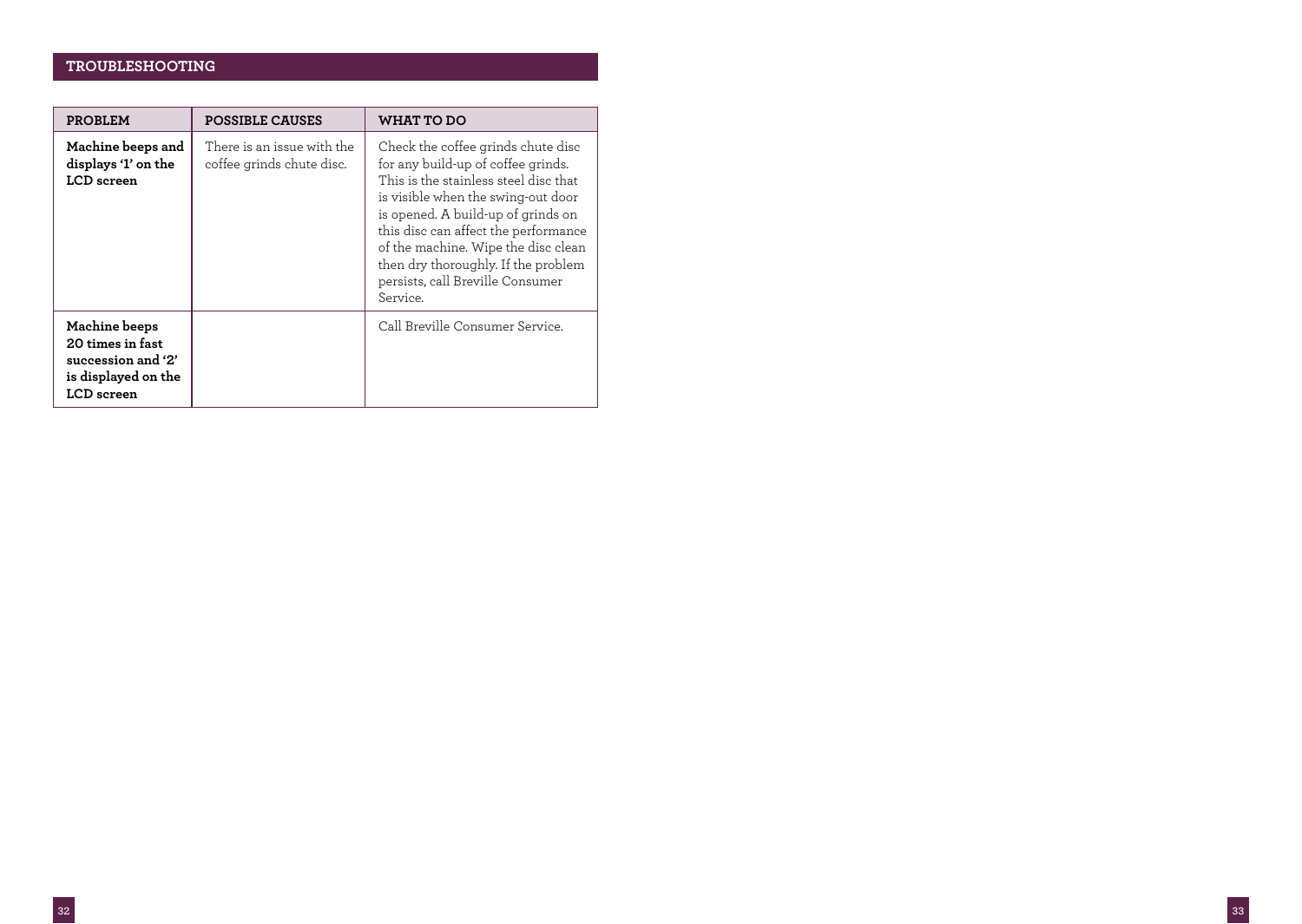# **FÉLICITATIONS**

pour l'achat de votre produit Breville

**Inscrivez-vous en ligne pour le soutien technique et les offres exclusives.\***

> **Consommateurs aux É.-U. :** www.brevilleusa.com **Consommateurs au Canada:** www.breville.ca

## **TABLE DES MATIÈRES**

- **36 Breville vous recommande la sécurité avant tout**
- **40 Faites la connaissance de votre produit Breville**
- **42 Fonctionnement de votre produit Breville**
- **44 Utiliser le Grind ControlMC - Mode 'Carafe'**
- **47 Utiliser le Grind ControlMC - Mode 'Une tasse à la fois'**
- **49 Programmer l'heure**
- **50 Programmer l'heure & le démarrage automatique**
- **52 Fonctions avancées**
- **53 Trucs utiles**
- **55 Entretien & nettoyage**
- **58 Guide de dépannage**

\*L'enregistrement n'est pas un substitut à la preuve d'achat lorsque vous soumettez une réclamation de garantie.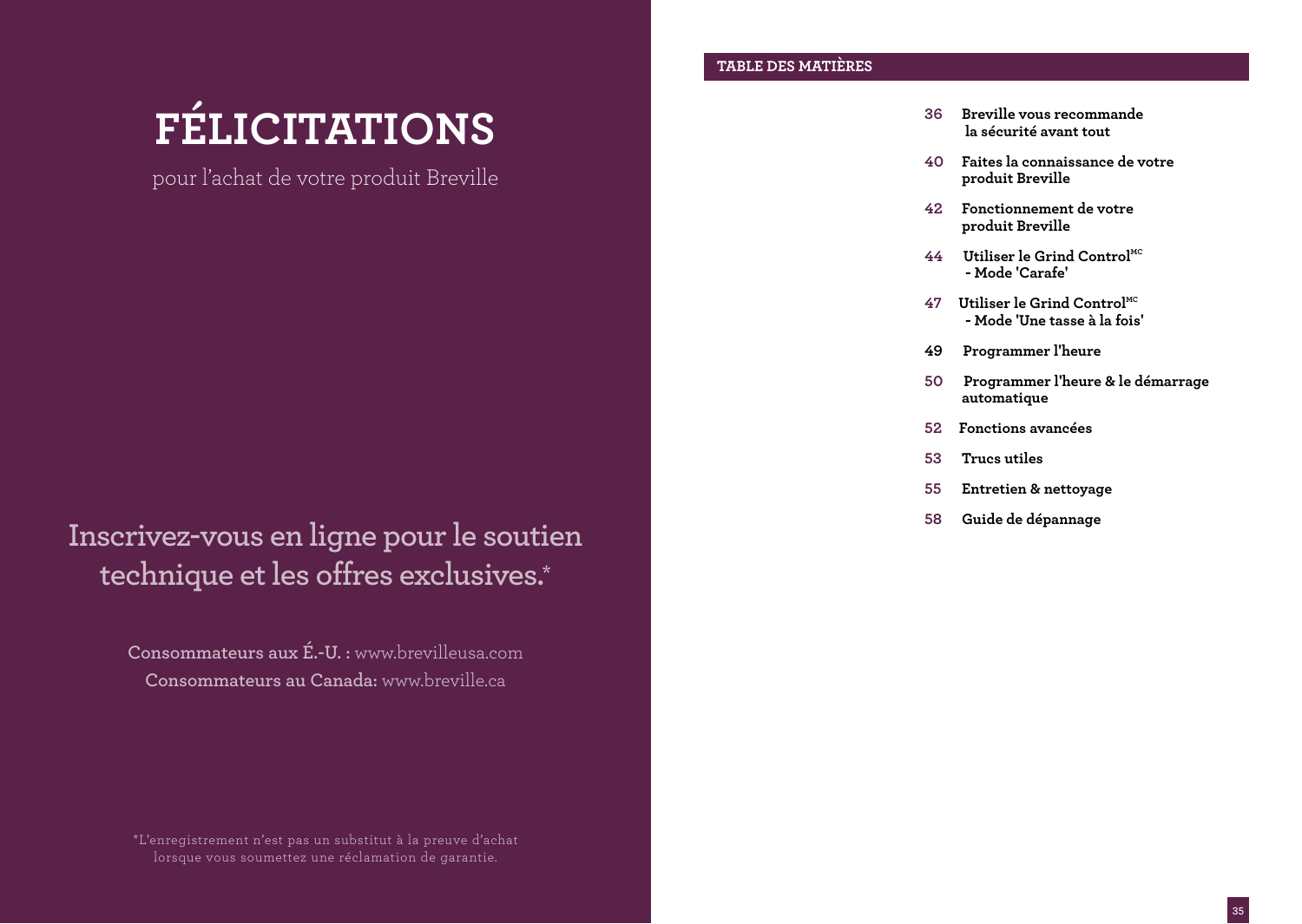## **BREVILLE VOUS RECOMMANDE LA SÉCURITÉ AVANT TO<u>UT <b>EXECULLE DE LA SÉCURITÉ AVANT TOUT** BREVILLE VOUS RECOMMANDE LA SÉCURITÉ AVANT TOUT</u>

Chez Breville, la sécurité occupe une place de choix. Nous concevons et fabriquons des produits de consommation sans jamais perdre de vue la sécurité de notre précieuse clientèle. De plus, nous vous demandons d'être très vigilant lorsque vous utilisez un appareil électrique et de suivre les consignes de sécurité décrites ci-après.

# **IMPORTANTES MESURES DE SÉCURITÉ**



## **LIRE TOUTES LES INSTRUCTIONS**

- Lisez attentivement toutes les instructions avant de faire fonctionner l'appareil et conservez-les à titre de référence.
- Retirez et jetez en lieu sûr le matériel d'emballage, l'enveloppe en plastique recouvrant la fiche électrique, et toutes les étiquettes détachables avant d'utiliser l'appareil.
- Si l'appareil doit être : - laissé sans surveillance
	- nettoyé
	- déplacé
	- assemblé ou
	- rangé

débranchez-le de la prise électrique.

- Faites toujours fonctionner l'appareil sur une surface stable et résistant à la chaleur.
- Ne placez pas l'appareil sur ou près d'un brûleur à gaz, d'un élément électrique ou à un

endroit où il pourrait toucher un four chaud.

- Laissez un espace d'au moins 10 cm (4 po) tout autour de l'appareil.
- Ne faites pas fonctionner l'appareil sans eau dans le réservoir. Utilisez uniquement de l'eau froide, préférablement filtrée. Ne remplissez pas le réservoir avec d'autres liquides.
- Avant d'utiliser l'appareil, assurez-vous que le filtre Gold Tone ou un filtre en papier (de 8-12 tasses en forme de panier et à fond plat de 8,25 cm/3¼ po) est inséré dans le panier à café. N'utilisez jamais le filtre Gold Tone et le filtre en papier simultanément.
- Avant d'amorcer un cycle d'infusion:
	- Videz complètement la carafe et fixez solidement le couvercle en place.

- Installez la carafe bien en place sous la sortie antigoutte.
- Assurez-vous que le panier filtre est vide et bien en place.

Durant le cycle d'infusion:

- Ne retirez jamais la carafe et n'ouvrez jamais la porte du panier durant le cycle d'infusion. Le fait de ne pas respecter ces directives peut provoquer des brûlures ou blessures graves.
- Certaines surface de l'appareil peuvent être très chaudes. Soyez prudent lorsque vous manipulez ou déplacez l'appareil ou les accessoires.
- Utilisez uniquement la poignée pour soulever la carafe.
- La carafe est conçue pour être utilisée uniquement avec cet appareil. Ne l'utilisez jamais sur l'élément d'une cuisinière ou dans le micro-ondes.
- Ne retirez pas le couvercle de la carafe durant le cycle d'infusion, car vous pourriez vous brûler.
- Assurez-vous que le couvercle est bien verrouillé sur la carafe avant de verser le café.
- N'utilisez pas la carafe si la poignée est instable, fissurée ou endommagée.
- Ne touchez pas les surfaces chaudes de l'appareil. Utilisez la poignée pour la soulever ou la manipuler.
- Ne déposez pas la carafe sur une surface humide, froide ou sensible à la chaleur.
- Ne faites pas fonctionner le moulin sans le couvercle bien en place. Gardez les doigts, mains, cheveux, vêtements ou ustensiles loin de la trémie à grains durant l'opération. Évitez tout contact avec les pièces en mouvement.
- Assurez-vous qu'aucun objet n'encombre le moulin.
- Utilisez le moulin uniquement pour moudre des grains de café torréfié.
- Éteignez toujours l'appareil en débranchant la fiche de la prise électrique, s'il n'est plus en fonction ou avant de tenter de le déplacer, le nettoyer ou le ranger. Laissez l'appareil refroidir avant d'assembler ou de retirer les pièces ou avant de le nettoyer.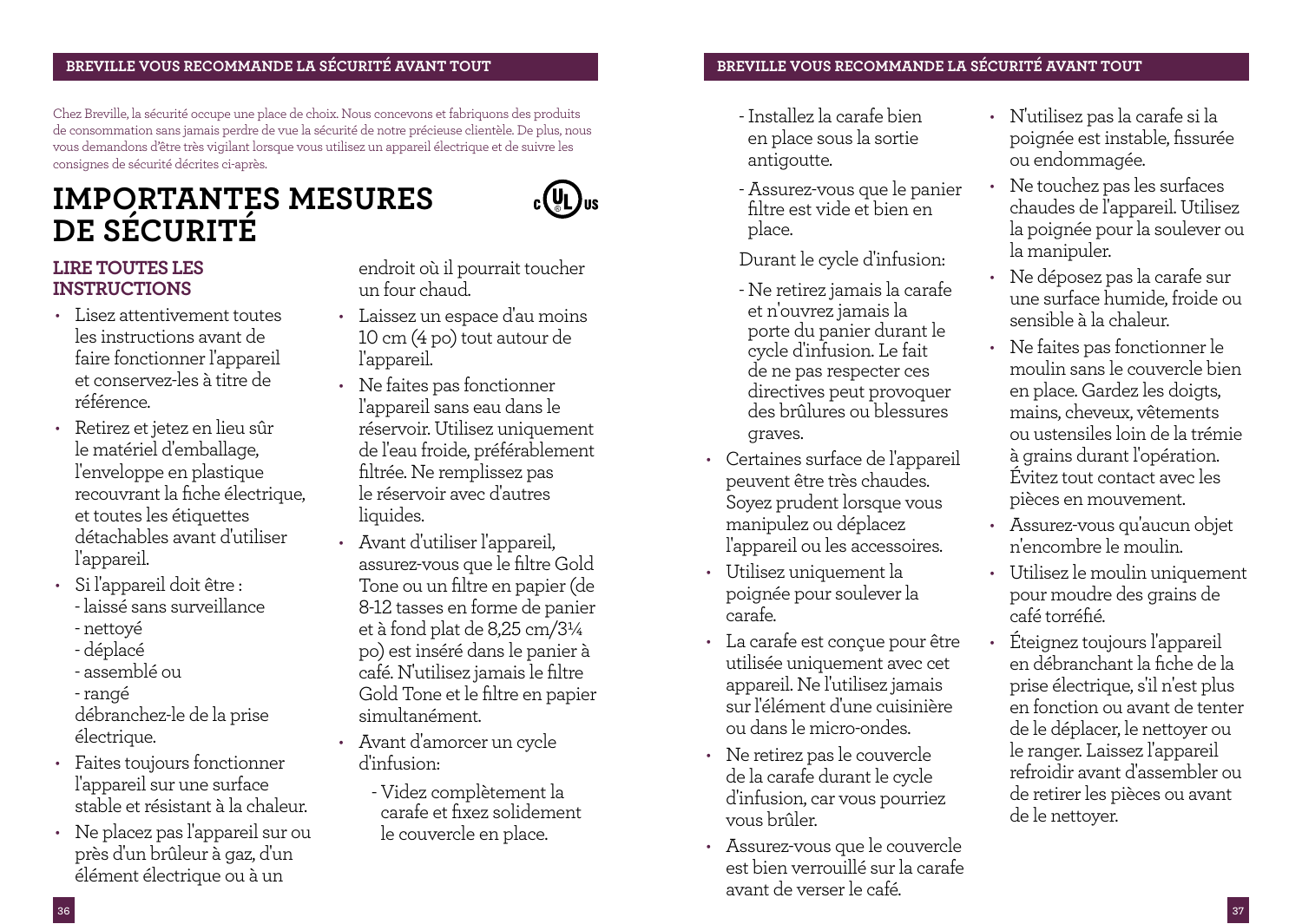- N'utilisez pas de produits rugueux ou abrasifs comme les tampons à récurer en laine d'acier pour nettoyer l'appareil ou ses pièces.
- L'utilisation d'accessoires non vendus ou recommandés par Breville peut causer un risque d'incendie, d'électrocution ou de blessures.

## **IMPORTANTES MESURES DE SÉCURITÉ POUR TOUT APPAREIL ÉLECTRIQUE**

- Déroulez complètement le cordon avant l'usage.
- Pour vous protéger contre les risques d'électrocution, n'immergez pas le cordon d'alimentation, la fiche ou l'appareil dans l'eau ou tout autre liquide.
- Ne laissez pas le cordon pendre d'un comptoir ou d'une table, toucher des surfaces chaudes ou se nouer.
- Ne laissez pas l'appareil sans surveillance lorsqu'il est en fonction.
- Surveillez les enfants afin qu'ils ne jouent pas avec l'appareil.
- Cet appareil est conçu pour un usage domestique seulement. Ne l'utilisez pas à d'autres fins que celles prévues. Ne l'utilisez pas dans un véhicule ou un bateau en mouvement ni à l'extérieur.
- Nous recommandons de vérifier régulièrement l'appareil. Ne l'utilisez pas si le cordon d'alimentation, la fiche ou l'appareil sont endommagés, ou si l'appareil a été endommagé de quelque façon. Cessez immédiatement l'usage et appelez le Soutien aux consommateurs de Breville.

## **ATTENTION**

*Nous recommandons d'utiliser de l'eau froide et filtrée. L'utilisation d'eau déminéralisée ou distillée n'est pas recommandée, car elle peut affecter le goût du café infusé ou le fonctionnement adéquat de la machine.*

## **COURT CORDON D'ALIMENTATION**

Votre appareil Breville est muni d'un court cordon d'alimentation très sécuritaire qui réduit les risques de blessures ou dommages matériels résultant du fait de tirer, trébucher ou s'enchevêtrer dans un cordon plus long. Les cordons détachables plus longs ou les rallonges sont disponibles et peuvent être utilisés avec précaution. Si vous utilisez une rallonge: (1) la puissance nominale indiquée sur la corde doit être au moins équivalente à celle de l'appareil; (2) la corde ne doit pas pendre d'un comptoir ou d'une table où des enfants pourraient involontairement s'y suspendre ou trébucher; (3) la rallonge doit être munie d'une fiche à trois branches reliée à la terre.

## **NOTE**

**Cet appareil est muni d'une fiche à trois branches reliée à la terre. Pour réduire les risques d'électrocution, elle s'insère d'une seule façon dans une prise électrique polarisée. Si la fiche ne s'insère pas correctement, contactez un électricien qualifié. N'utilisez pas d'adaptateur et ne modifiez la fiche d'aucune façon. Ne branchez pas l'appareil à une prise ou un dispositif externe (comme une minuterie, un moniteur ou une télécommande) pouvant être mis en marche ou hors tension.**

## **FICHE ASSIST‰ DE BREVILLE**

Votre appareil Breville est muni d'une fiche exclusive Assist‰ munie d'un anneau conçu pour laisser passer un doigt afin de faciliter le débranchement sécuritaire de la prise électrique.

## **PROPOSITION 65 DE LA CALIFORNIE:**

(Applicable aux résidents de la Californie seulement).

Cet appareil contient des produits chimiques reconnus par l'État de la Californie comme pouvant causer le cancer, des malformations congénitales ou autres problèmes de reproduction.

# **USAGE DOMESTIQUE SEULEMENT CONSERVEZ CES INSTRUCTIONS**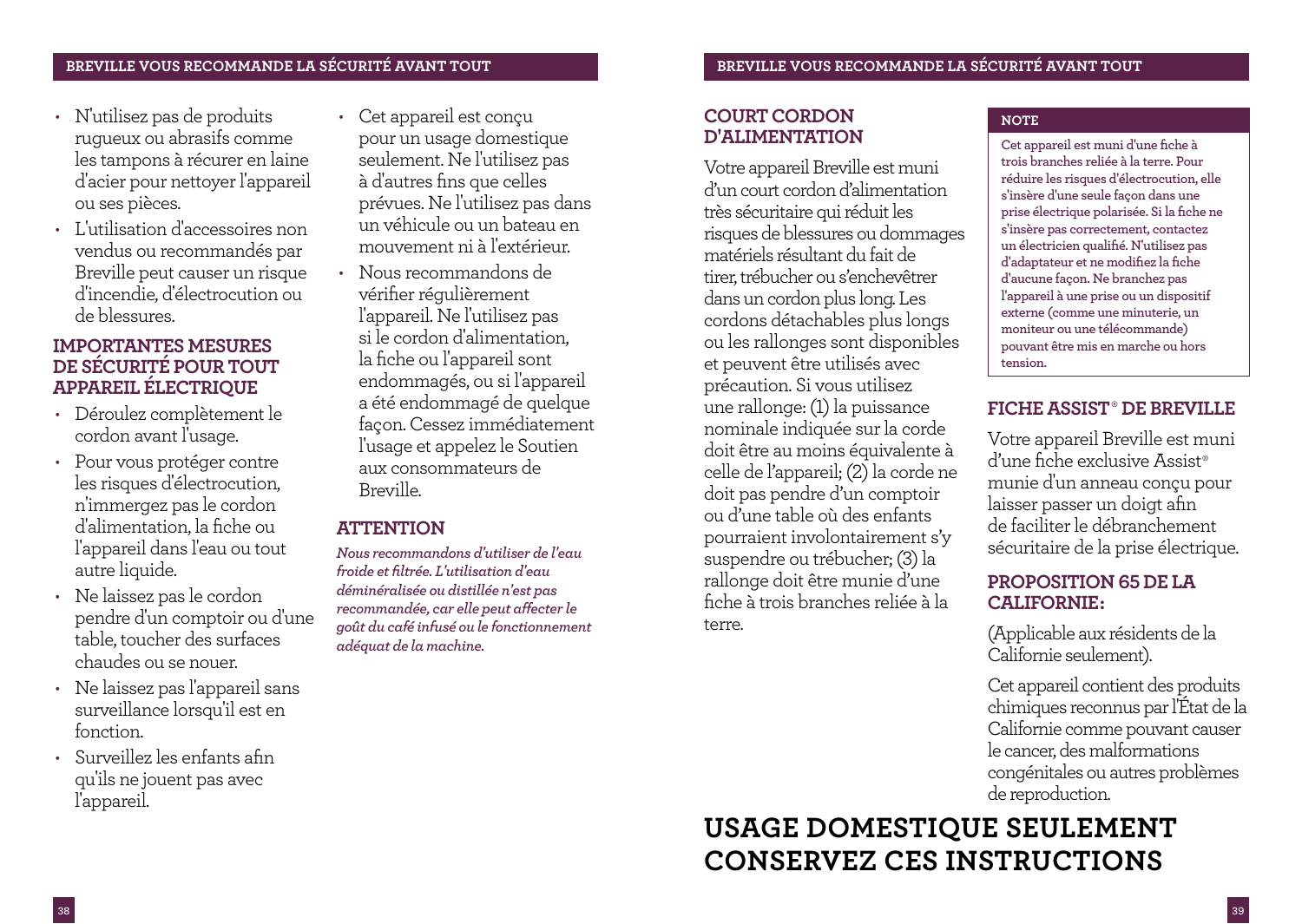### **FAITES LA CONNAISSANCE DE VOTRE PRODUIT BREVILLE FAITES LA CONNAISSANCE DE VOTRE PRODUIT BREVILLE**

1

Toutes les pièces du Grind Control<sup>MC</sup> qui entrent en contact avec le café et l'eau sont sans BPA.\*



 $\circ$ 

- 1. **Couvercle de la trémie**
- 2. **Trémie à grains de 225 g (½ lb)**
- 3. **Système de verrouillage de la trémie**  Scelle la base de la trémie pour faciliter le retrait, le transfert et la conservation des grains de café.
- 4. **Molette de réglage de mouture**  Ajuste la taille de la mouture.
- 5. **Brosse de nettoyage**  Pour nettoyer les meules et la goulotte de café.
- 6. **Moulin à meules intégré et réglable**  Moud les grains entiers juste avant le broyage, pour un maximum de saveur et d'arôme. Le moulin s'éteint lors de l'utilisation de café prémoulu.
- 7. **Réservoir d'eau de 12 tasses (1,8 L)**  Avec couvercle rabattable pour un remplissage frontal pratique. La grille prévient le dépôt de débris dans le réservoir et l'indicateur de niveau d'eau 'MAX' se soulève quand le réservoir est plein.
- 8. **Panneau de commande intuitif facile à utiliser** Avec écran ACL rétroéclairé.
- 9. **Goulotte de café**  Achemine la mouture du moulin dans le panier.
- 10. **Ramasse-grains amovible**  Récupère le surplus de mouture.
- 11. **Couvercle de la carafe**
- 12. **Carafe thermique à double paroi de 12 tasses en acier inoxydable**
- 13. **Filtre amovible Gold Tone**



- 14. **Porte pivotante à ouverture souple**  Avec système de verrouillage de sécurité qui empêche l'appareil de fonctionner si le panier est assemblé incorrectement ou la porte n'est pas bien fermée.
- 15. **Panier à café amovible**  Se soulève pour faciliter le remplissage et le nettoyage. Convient au filtre Gold Tone inclus ou aux filtres en papier.
- 16. **Déflecteur de vapeur**  Détourne le surplus d'eau si le panier se bloque.
- 17. **Pause d'écoulement**  Arrête temporairement le débit du café pour retirer la carafe et la remplacer par une tasse.
- 18. **Plateau d'égouttage**  Se retire pour permettre d'infuser directement dans une chope ou tasse de voyage.
- 19. **Touche OUVRIR**  Pressez pour ouvrir la porte pivotante.

### 20. **Touche MENU|EXIT**

- Accéder au Menu pour : - Régler l'heure
	-
	- Ajuster le volume de l'alerte
	- Réinitialiser l'appareil
	- Passer au mode de calibrage

## 21. **Bouton TASSE |CARAFE**

Pressez pour infuser dans une tasse ou une carafe.

22. **Bouton FORCE** 

Tournez pour choisir un des 8 réglages ou café prémoulu.

23. **Touche AUTODÉMARRAGE** 

Vous permet d'activer ou désactiver la fonction de démarrage automatique & ajuster l'heure de démarrage.

24. **Touche MARCHE | ARRÊT**  Pressez pour démarrer ou annuler le cycle d'infusion.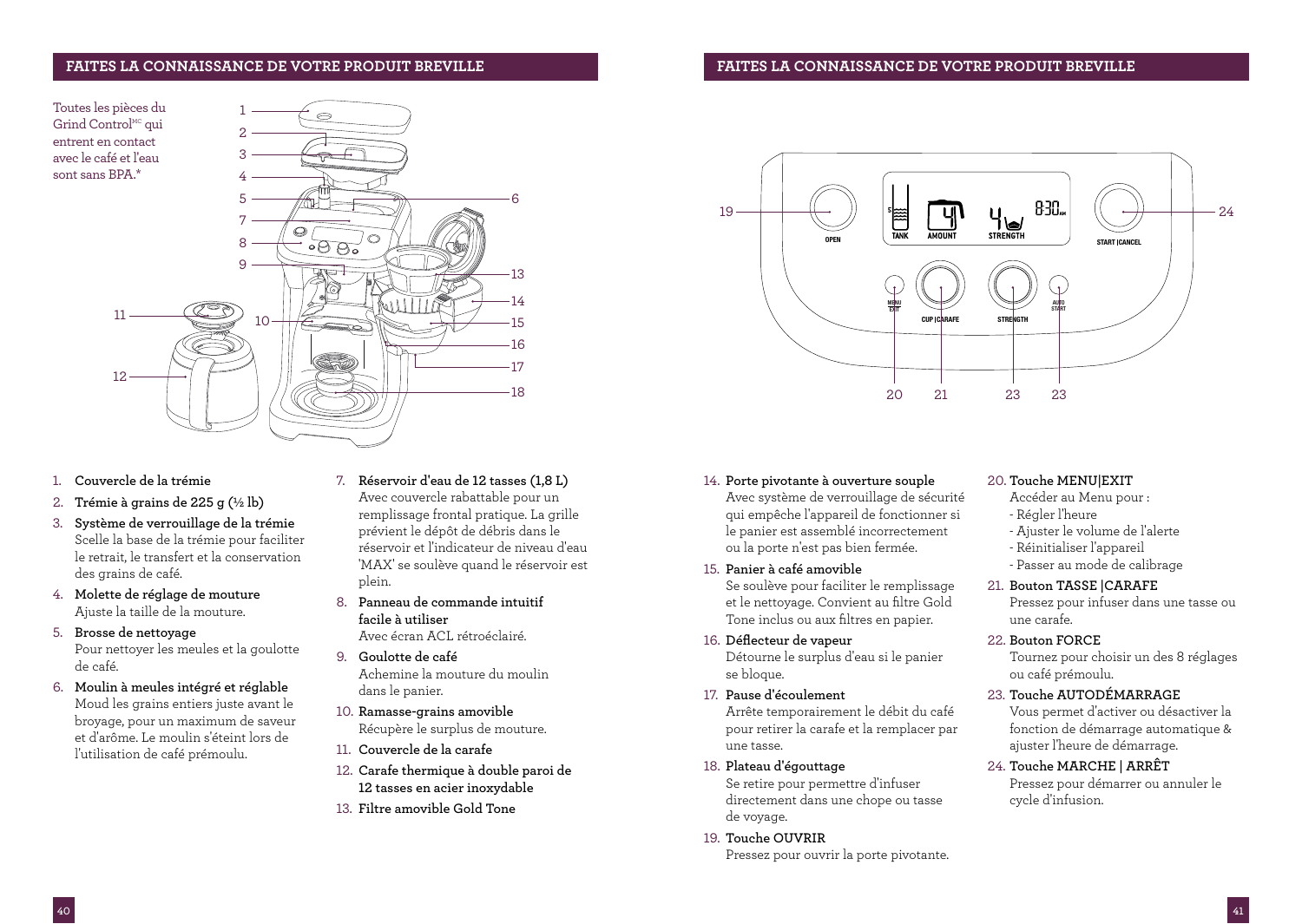## **LA FRAÎCHEUR AVANT TOUT**

Pour profiter au maximum de votre machine à café Grind Control<sup>MC</sup>, nous vous recommandons d'utiliser des grains de café de qualité, fraîchement torréfiés et moulus juste avant l'infusion. Le café atteint son potentiel de saveur 5–20 jours après la torréfaction. Achetez toujours du café portant une 'Date de torréfaction' imprimée sur le sac. Les mentions 'Date de péremption' ou 'Date limite d'utilisation' ne sont pas des gages de fraîcheur. Le café commence déjà à perdre sa saveur et son arôme une fois moulu; c'est pourquoi il doit être moulu immédiatement avant l'infusion, pour un maximum de saveur et d'arôme.

## **VUE D'ENSEMBLE DU PRODUIT**

Votre Grind Control<sup>MC</sup> est la première machine à café filtre munie d'un moulin intégré et d'un mode de calibrage.

Le moulin réglable est fait de meules usinées en acier inoxydable et vous permet d'ajuster la taille de la mouture, pour un équilibre de saveur optimal.

Le mode de calibrage vous permet d'ajuster la quantité de café distribuée selon la force et le format de tasse, la taille de la mouture, l'origine du café, l'âge et le degré de torréfaction, de façon à atteindre le plein potentiel de saveur de n'importe quel café.

Le Grind Control<sup>MC</sup> vous permet également d'infuser le café dans une seule tasse ou une tasse de voyage, au mode ''TASSE'', ou entre 2 à 12 tasses au mode ''CARAFE''.

## **AVANT LA PREMIÈRE UTILISATION**

Retirez toutes les pièces et accessoires avant de retirer et de jeter en lieu sûr tout le matériel d'emballage et les étiquettes promotionnelles. Assurez-vous que l'appareil n'est pas branché.

Essuyez l'extérieur du boîtier en acier inoxydable avec un chiffon doux et humide. Lavez la trémie à grains et son couvercle à l'eau chaude savonneuse à l'aide d'un chiffon doux. N'utilisez pas de nettoyant, tampon à récurer ou chiffon abrasif qui pourrait égratigner la surface de l'appareil. Rincez et séchez soigneusement.

## **PRÉPARATION INITIALE**

## **1. Installer la trémie à grains**

Positionner la trémie sur la machine. Tournez le loquet dans le sens horaire, en direction de la flèche FERMER jusqu'au déclic. Remplissez la trémie de grains frais.

Nous vous recommandons de toujours garder la trémie pleine de grains (225 g) pour s'assurer d'une quantité suffisante. Cependant, ne la remplissez pas trop, car cela pourrait bloquer le moulin. Replacez le couvercle.

### **NOTE**

**Pour faciliter le retrait, le transfert et la conservation des grains, retirez la trémie en tournant le loquet en sens antihoraire, en direction de la flèche OUVRIR. Si vous avez retiré la trémie, assurez-vous de bien la réinstaller sur la machine. Le système de verrouillage de sécurité empêchera l'appareil de fonctionner si la trémie n'est pas correctement assemblée. Le message 'LOCK BEAN HOPPER' (Verrouiller la trémie) clignotera sur l'écran ACL jusqu'à ce que le problème soit résolu.**

## **FONCTONNEMENT DE VOTRE PRODUIT BREVILLE FONCTONNEMENT DE VOTRE PRODUIT BREVILLE**

## **2. Brancher le cordon d'alimentation**

Déroulez complètement le cordon et insérez-le dans une prise électrique de 110–120V reliée à la terre. L'écran ACL s'allumera.

## **NOTE**

**La machine à café entrera en mode ÉCONOMIE D'ÉNERGIE après 10 minutes d'inactivité. Pressez sur n'importe quelle touche pour désactiver le mode ÉCONOMIE D'ÉNERGIE et redémarrer la machine.**

## **3. Installer le panier à café**

Pour de meilleurs résultats, nous vous recommandons de préchauffer le panier à café en le passant sous l'eau chaude. Séchez-le à fond, en particulier la zone de la goulotte. Chemisez le panier du filtre Gold Tone fourni ou d'un filtre en papier.

### **N'utilisez jamais les deux en même temps.**

a) **Filtre Gold Tone fourni.** Lorsque vous utilisez le filtre Gold Tone, assurezvous que la poignée est orientée vers la charnière du panier. Autrement, la poignée pourrait interférer avec le café moulu à l'intérieur du filtre.



## **NOTE**

**Le filtre Gold Tone laissera passer un peu de mouture qui se déposera au fond de la tasse ou de la carafe. Cela est normal.**

**Utilisez uniquement le filtre Gold Tone fourni, car les autres filtres peuvent faire déborder la machine.**

b) **Filtre en papier.** Utilisez un filtre en papier de 8-12 tasses à fond plat (8,25 cm) de style panier. Assurez-vous que le filtre en papier est complètement ouvert et touche les parois et le fond du panier à café.

Fermez le couvercle du panier. Pressez sur la touche OUVRIR pour que la porte pivotante s'ouvre. Assemblez le panier à la porte pivotante, en vous assurant que la charnière du panier repose solidement sur les deux crochets de la porte. Fermez la porte jusqu'au déclic.



### **NOTE**

**Le système de verrouillage de sécurité empêchera la machine de fonctionner si le panier n'est pas en place ou ne repose pas fermement sur les deux crochets de la porte, ou si la porte n'est pas fermée. Le message 'EMPTY COFFEE FILTER' (vider le filtre à café) clignotera sur l'écran ACL jusqu'à ce que le problème soit résolu.**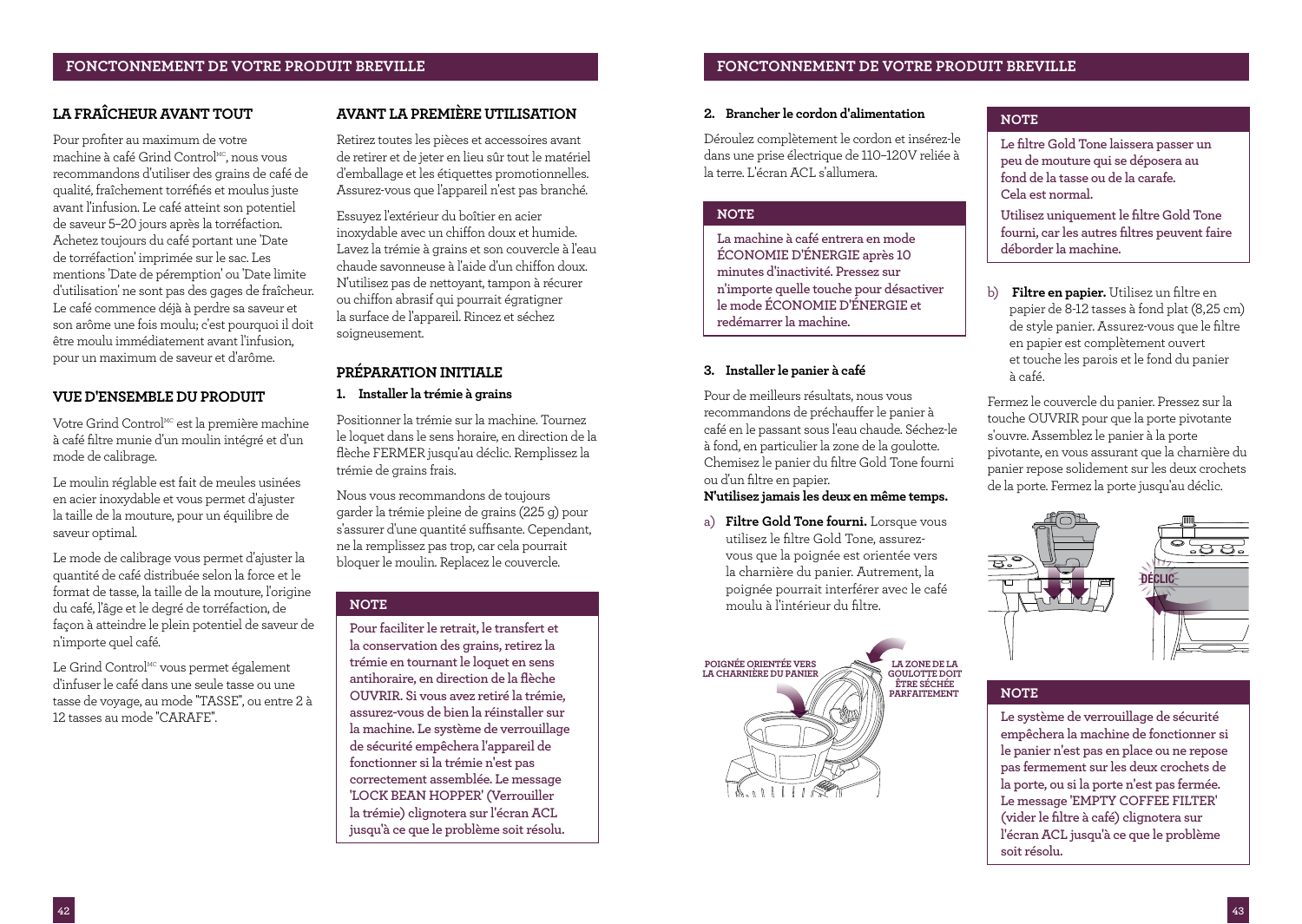### **UTILISER LE GRIND CONTROLMC - MODE CARAFE**

### **Première utilisation seulement**

Nous vous recommandons de purger la machine afin d'enlever les résidus ou particules de poussière provenant du processus de fabrication. Suivez les instructions décrites ci-dessous. Remplissez le réservoir d'eau (étape 1), sélectionnez '12 TASSES' (étape 2) et le réglage 'PRE-GROUND' (prémoulu) (étape 4). **Cela doit se faire sans café dans le panier.** Une fois le cycle terminé, videz la carafe et répétez l'opération, pour de meilleurs résultats. La machine est maintenant prête à être utilisée.

## **1. Remplir le réservoir d'eau**

Pressez sur le couvercle rabattable pour l'ouvrir. Remplissez le réservoir de la quantité d'eau froide requise, préférablement filtrée, en utilisant un pichet ou la carafe fournie. **N'utilisez jamais d'eau distillée,** 

**déminéralisée ou hautement filtrée, car cela affectera l'électronique et le goût du café.**

Si vous utilisez la carafe, assurez-vous qu'elle est propre et que le couvercle est bien verrouillé. L'écran ACL indiquera la quantité d'eau dans le réservoir, à mesure qu'il se remplit. Une fois plein, la machine bipera et l'indicateur de niveau d'eau flottera pour indiquer le niveau maximum. N'excédez pas le maximum de 12 tasses, sinon la carafe débordera ou l'eau se répandra à l'arrière de la machine. Fermez le couvercle rabattable.

## **NOTE**

**Assurez-vous toujours que la carafe est propre avant l'infusion, car les résidus de café affecteront le goût du prochain café.**

## **NOTE**

**Avant l'usage, vérifiez le niveau d'eau sur l'écran ACL. Nous vous recommandons de toujours garder le réservoir plein. Remplissez-le avec de l'eau froide, préférablement filtrée. N'utilisez jamais d'eau déminéralisée ou tout autre liquide.**

## **NOTE**

**Ne versez jamais d'eau dans la trémie ou la chambre d'infusion, car cela pourrait bloquer le moulin. Ne reprenez l'opération que lorsque la chambre d'infusion et les meules seront complètement sèches. Consultez le guide de dépannage en page 56 - 'De l'humidité bouche le moulin'.**

### **NOTE**

**Ne remplissez jamais le réservoir une fois que le cycle d'infusion aura débuté. Cela pourrait affecter le volume distribué dans la carafe.**

## **2. Préchauffer la carafe**

Une carafe chaude maintiendra la température optimale du café et le gardera chaud plus longtemps. Pour retirer le couvercle de la carafe, tournez-le en sens antihoraire et soulevez-le.

Remplissez la carafe d'eau chaude, laissez-la reposer environ 30 secondes, puis jetez l'eau. Pour remettre le couvercle en place, alignez la flèche du couvercle à la flèche ALIGN de la carafe. Tournez en sens horaire jusqu'à ce que la flèche du couvercle soit alignée à la flèche LOCK (FERMER) de la carafe. Le couvercle sera ainsi fermé et bien positionné pour l'infusion et l'écoulement. Placez la carafe en place sous la sortie antigoutte.



## **NOTE**

**Assurez-vous que la carafe est propre et parfaitement sèche et que le couvercle est bien verrouillé avant de la placer sous la sortie antigoutte. Si le cycle d'infusion commence et qu'il y a de l'eau ou du café dans la carafe, elle débordera.**

## **3. Sélectionner le mode 'Carafe'**

Pressez sur le bouton TASSE|CARAFE. L'écran ACL affichera le symbole de la carafe et le nombre actuel de tasses sélectionné. Tournez le bouton TASSE|CARAFE pour choisir le nombre de tasses de votre choix. Vous pouvez choisir un volume réduit (2 tasses minimum) ou jusqu'à 12 tasses, volume maximum du réservoir. Si vous sélectionnez une quantité trop grande pour l'eau contenue dans le réservoir, l'écran ACL affichera FILL TANK (Remplir le réservoir) et le symbole du réservoir clignotera.

## **FONCTONNEMENT DE VOTRE PRODUIT BREVILLE FONCTONNEMENT DE VOTRE PRODUIT BREVILLE**

## **4. Sélectionner la force du café ou le réglage 'PRE-GROUND' (prémoulu)**

Huit réglages sont disponibles. L'écran ACL affichera le réglage actuel de la force. Tournez le bouton pour sélectionner la FORCE requise, le réglage 1 étant le plus faible et le réglage 8, le plus fort. Nous vous recommandons de débuter au réglage 4 pour une force moyenne, et l'ajuster selon vos goûts.

## **NOTE**

**Si vous utilisez du café prémoulu, tourner le bouton FORCE et sélectionnez le réglage 'PRE-GROUND'. Cela désactivera le moulin. Ajoutez le café prémoulu dans le filtre Gold Tone ou un filtre en papier.** 

**Nous suggérons d'utiliser 1 cuillère à soupe rase de café prémoulu par tasse de 150 ml/5 oz 'eau. Ajustez la quantité selon vos goûts. La capacité maximale de café prémoulu est de 12 cuillères à soupe rases. Une quantité excédentaire peut causer un débordement.**

## **5. Amorcer le cycle d'infusion**

Pressez sur la touche MARCHE|ARRÊT. Le moulin commencera à moudre la quantité de café requise pour le format et la force sélectionnés. Si le réglage pour café prémoulu 'PRE-GROUND' a été sélectionné, le moulin sera désactivé.

## **NOTE**

**De la vapeur peut s'émaner de l'évent arrière durant le broyage et l'infusion. Cela est normal.**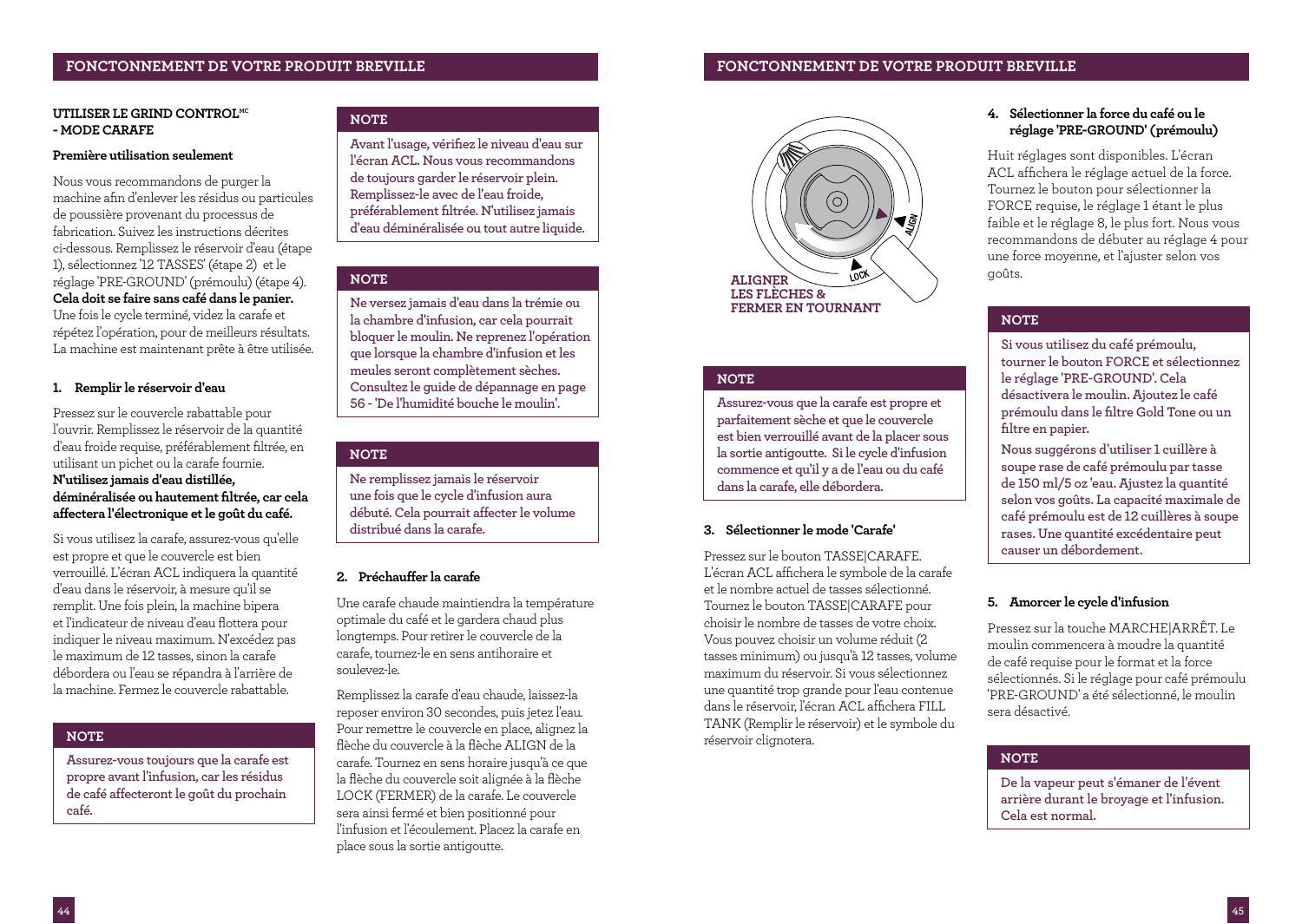Le compte à rebours commencera. Le temps affiché est estimatif et dépendra des réglages de quantité et de force choisis.

## L'écran ACL affichera:

a) 'PRE-HEATING' (préchauffage) pendant que l'eau est chauffée à la température optimale. Le temps de préchauffage dépendra de la température initiale de l'eau dans le réservoir.

## **PRE-HEATING**

b) 'INFUSING' (infusion) pendant que l'eau passe dans le café moulu.

## **INFUSING**

c) 'BREWING' (écoulement) pendant que le café est distribué dans la carafe.

## **BREWING**

Pour arrêter le cycle en tout temps, pressez sur la touche MARCHE|ARRÊT. Vous entendrez un son de frottement. Cela est normal.

## $\sqrt{1}$  *ATTENTION*

*N'ouvrez jamais la porte pivotante et ne retirez pas le panier à café lorsque le café s'écoule. L'eau chaude et le café peuvent causer des blessures.*

*Le panier et le filtre Gold Tone ou en papier restent très chauds après l'opération. Usez de prudence et laissez-les refroidir avant de les retirer.*

*Lorsque vous versez votre café, de la vapeur chaude peut s'en émaner. Le dessous de la carafe reste chaud durant plusieurs minutes après l'opération. Soyez vigilant et assurez-vous de ne pas déposer la carafe sur une surface sensible à la chaleur.* 

## **6. Utiliser la fonction Pause d'écoulement**

La fonction Pause d'écoulement arrête temporairement le débit du café pour retirer la carafe et la remplacer par une tasse. Ne retirez pas la carafe plus de 20 secondes, car le café peut déborder du panier.

## **7. Vider le panier à café**

Une fois le cycle d'infusion terminé, le signal Prêt et un son de frottement se feront entendre. La machine à café s'éteindra automatiquement et l'écran ACL clignotera en affichant 'EMPTY COFFEE FILTER' (Vider le filtre) pour vous rappeler de retirer le panier à café et jeter la mouture usée. Lavez le panier et particulièrement la zone de la goulotte, puis séchez-les soigneusement.

Nous recommandons également de vérifier le disque de la goulotte de café pour tout résidu de café. Ce disque en acier inoxydable est visible lorsque la porte pivotante est ouverte.

Une accumulation de mouture sur le disque peut affecter la performance de la machine. Essuyez-le et séchez-le soigneusement.

## **8. Verser et déguster**

Assurez-vous que le couvercle de la carafe est bien verrouillé. Il n'est pas nécessaire de le tourner ou l'ajuster avant de verser le café. Pour garder le café chaud, il s'ouvrira automatiquement lorsque le café sera versé.

## **UTILISER LE GRIND CONTROLMC - MODE UNE TASSE À LA FOIS**

## **1. Remplir le réservoir d'eau**

Pressez sur le couvercle rabattable pour l'ouvrir. Remplissez le réservoir de la quantité d'eau froide requise , préférablement filtrée, en utilisant un pichet ou la carafe fournie. **N'utilisez jamais d'eau distillée, déminéralisée ou hautement filtrée, car cela affectera l'électronique et le goût du café.**

L'écran ACL indiquera la quantité d'eau dans le réservoir, à mesure qu'il se remplit. Une fois plein, la machine bipera et l'indicateur de niveau d'eau flottera pour indiquer le niveau maximum. N'excédez pas le maximum de 12 tasses, car l'eau se répandra à l'arrière de la machine. Fermez le couvercle rabattable.

## **NOTE**

**Avant l'usage, vérifiez le niveau d'eau sur l'écran ACL. Nous vous recommandons de toujours garder le réservoir plein. Remplissez-le avec de l'eau froide, préférablement filtrée, mais aucun autre liquide.** 

## **NOTE**

**Ne versez jamais d'eau dans la trémie ou la chambre d'infusion, car cela pourrait bloquer le moulin. Ne reprenez l'opération que lorsque la chambre d'infusion et les meules seront complètement séchées. Consultez le guide de dépannage en page 56 - 'De l'humidité obstrue le moulin'.**

**Ne remplissez jamais le réservoir une fois que le cycle d'infusion aura débuté. Cela pourrait affecter le volume distribué dans la carafe.**

## **2. Préchauffer la tasse ou chope de voyage**

Une tasse chaude maintiendra la température optimale du café et le gardera chaud plus longtemps. Remplissez la tasse d'eau chaude, laissez-la reposer environ 30 secondes, puis jetez l'eau. Placez la tasse sous la sortie antigoutte.

## **TRUC**

**Pour les grandes tasses ou les chopes de voyage, retirer le plateau d'égouttage à la base de la machine. Pressez sur le bouton OUVRIR pour que la porte pivotante s'ouvre. Insérez la tasse/chope dans la cavité du plateau et fermez la porte. La tasse ne doit pas dépasser 19 cm de hauteur et 7 cm de diamètre.**



**RETIRER LE PLATEAU, OUVRIR LA PORTE, INSÉRER LA TASSE, REFERMER LA PORTE.**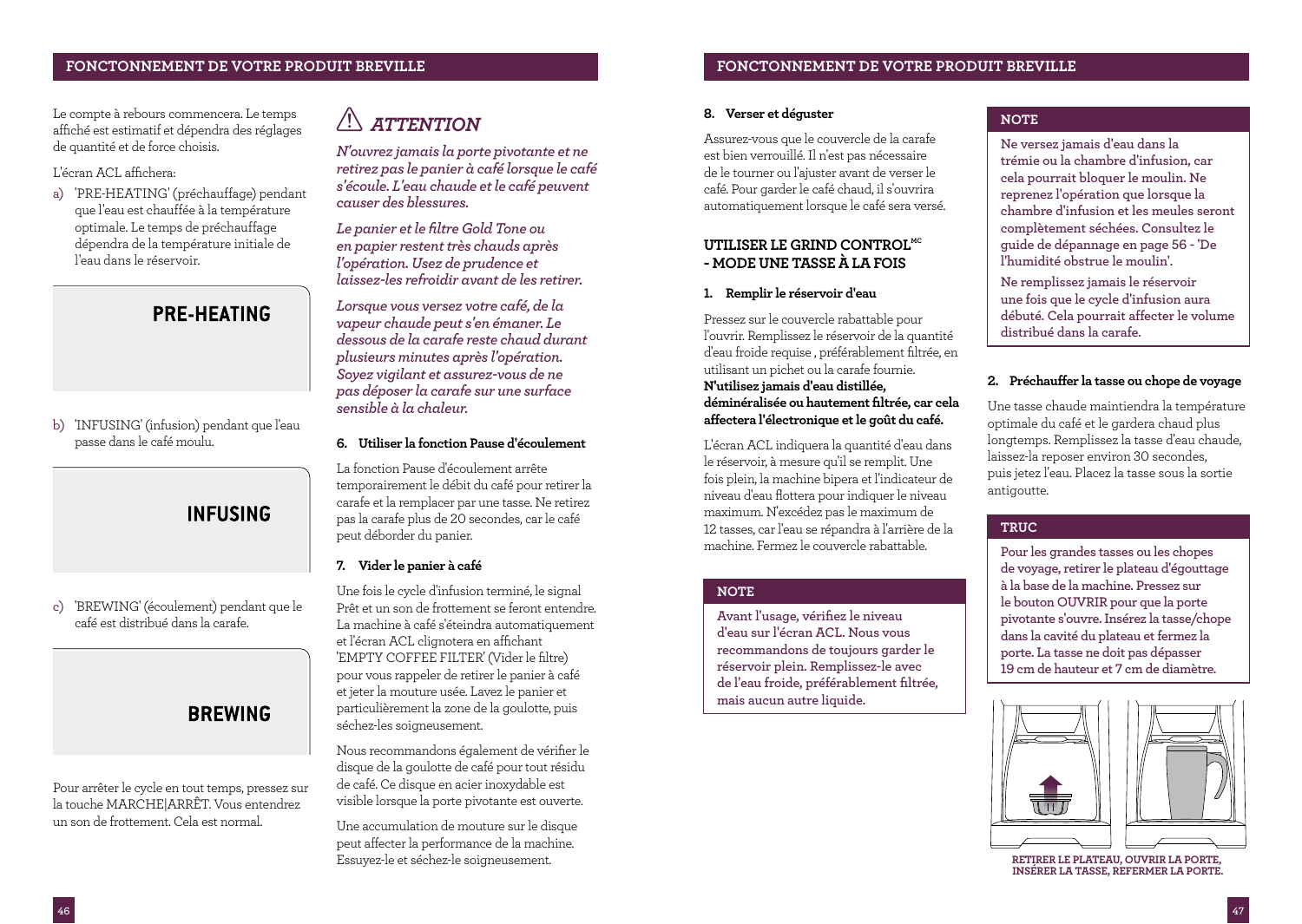## **FONCTONNEMENT DE VOTRE PRODUIT BREVILLE FONCTONNEMENT DE VOTRE PRODUIT BREVILLE**

## **3. Sélectionner le mode 'Une tasse à la fois'**

Pressez sur le bouton CUP | CARAFE jusqu'à ce que l'écran ACL affiche le symbole de la TASSE et le format actuel de tasse en onces. Tournez le bouton CUP | CARAFE pour choisir le format requis.

Sept options de format sont disponibles pour convenir à différentes quantités de lait, de moitié-moitié ou de crème. Assurez-vous que votre tasse est de format adéquat pour le réglage sélectionné.

Les quantités affichées sur l'écran ACL sont approximatives. Les quantités réelles dépendront du type de filtre utilisé, de la taille de la mouture, de la torréfaction, du mélange et de la fraîcheur des grains ou de la quantité et du type de café prémoulu utilisé.

## **4. Sélectionner la force du café ou le réglage 'PRE-GROUND' (prémoulu)**

Huit réglages sont disponibles. L'écran ACL affichera le réglage actuel de la force. Tournez le bouton pour sélectionner la FORCE requise, le réglage 1 étant le plus faible et le réglage 8, le plus fort. Nous vous recommandons de débuter au réglage 4 pour une force moyenne, et l'ajuster selon vos goûts.

## **NOTE**

**Si vous utilisez du café prémoulu, sélectionnez le réglage 'PRE-GROUND'. Cela désactivera le moulin. Ajoutez le café prémoulu dans le filtre Gold Tone ou le filtre en papier. Nous suggérons d'utiliser 1 cuillère à soupe rase de café prémoulu par tasse de 150ml/5 oz d'eau. Ajustez la quantité selon vos goûts. La capacité maximale de café prémoulu est de 12 cuillères à soupe rases. Une quantité excédentaire peut causer un débordement.**

### **5. Amorcer le cycle d'infusion**

Pressez sur la touche MARCHE|ARRÊT. Le moulin commencera à moudre la quantité de café correspondant au format de tasse et à la force sélectionnés. Si le réglage 'PRE-GROUND' (prémoulu) a été sélectionné, le moulin sera désactivé.

## **NOTE**

**De la vapeur peut s'émaner de l'évent arrière durant le broyage et l'infusion. Cela est normal.**

Le compte à rebours débutera. Le temps affiché est estimatif et dépendra des réglages de quantité et de force sélectionnés. L'écran ACL affichera :

a) 'PRE-HEATING' (préchauffage) pendant que l'eau est chauffée à la température optimale. Le temps de préchauffage dépendra de la température initiale de l'eau dans le réservoir.



b) INFUSING' (infusion) pendant que l'eau passe dans le café moulu.

> **INFUSING** 658

c) 'BREWING' (écoulement) pendant que le café est distribué dans la tasse..



Pour arrêter le cycle en tout temps, pressez sur la touche MARCHE|ARRÊT. Vous entendrez un son de frottement. Cela est normal.

# *ATTENTION*

*N'ouvrez jamais la porte pivotante et ne retirez jamais le panier à café durant l'écoulement. L'eau chaude et le café peuvent causer des blessures.* 

## **6. Vider le panier à café**

Une fois le cycle d'infusion terminé, le signal Prêt et un son de frottement se feront entendre. Cela est normal.

La machine à café s'éteindra automatiquement. Cependant, le message 'EMPTY COFFEE FILTER' (Vider le filtre) clignotera sur l'écran ACL pour vous rappeler de retirer le panier à café et jeter la mouture usée. Lavez le panier et particulièrement la zone de la goulotte, puis séchez-les à fond.

Nous recommandons également de vérifier le disque de la goulotte pour tout résidu de café. Ce disque en acier inoxydable est visible lorsque la porte pivotante est ouverte. Une accumulation de mouture sur le disque peut affecter la performance de la machine. Essuyezle et séchez-le soigneusement.

# $\sqrt{2}$  *ATTENTION*

*Le panier à café et le filtre Gold Tone ou en papier restent chauds après l'infusion. Soyez vigilant et laissez-les refroidir avant de les retirer.* 

## **NOTE**

**Si vous utilisez le filtre Gold Tone, il se peut que le cycle d'infusion finisse avant que le signal Prêt ne se fasse entendre. Cela est normal. Le temps total affiché sur l'écran ACL est calculé en fonction d'un filtre en papier à travers duquel le café passe plus lentement.** 

## **PROGRAMMER L'HEURE (OPTIONNEL)**

- 1. Pressez sur la touche MENU|EXIT.
- 2. Pressez sur le bouton FORCE. L'heure actuelle clignotera sur l'écran ACL.



3. Tournez le bouton FORCE pour ajuster l'heure.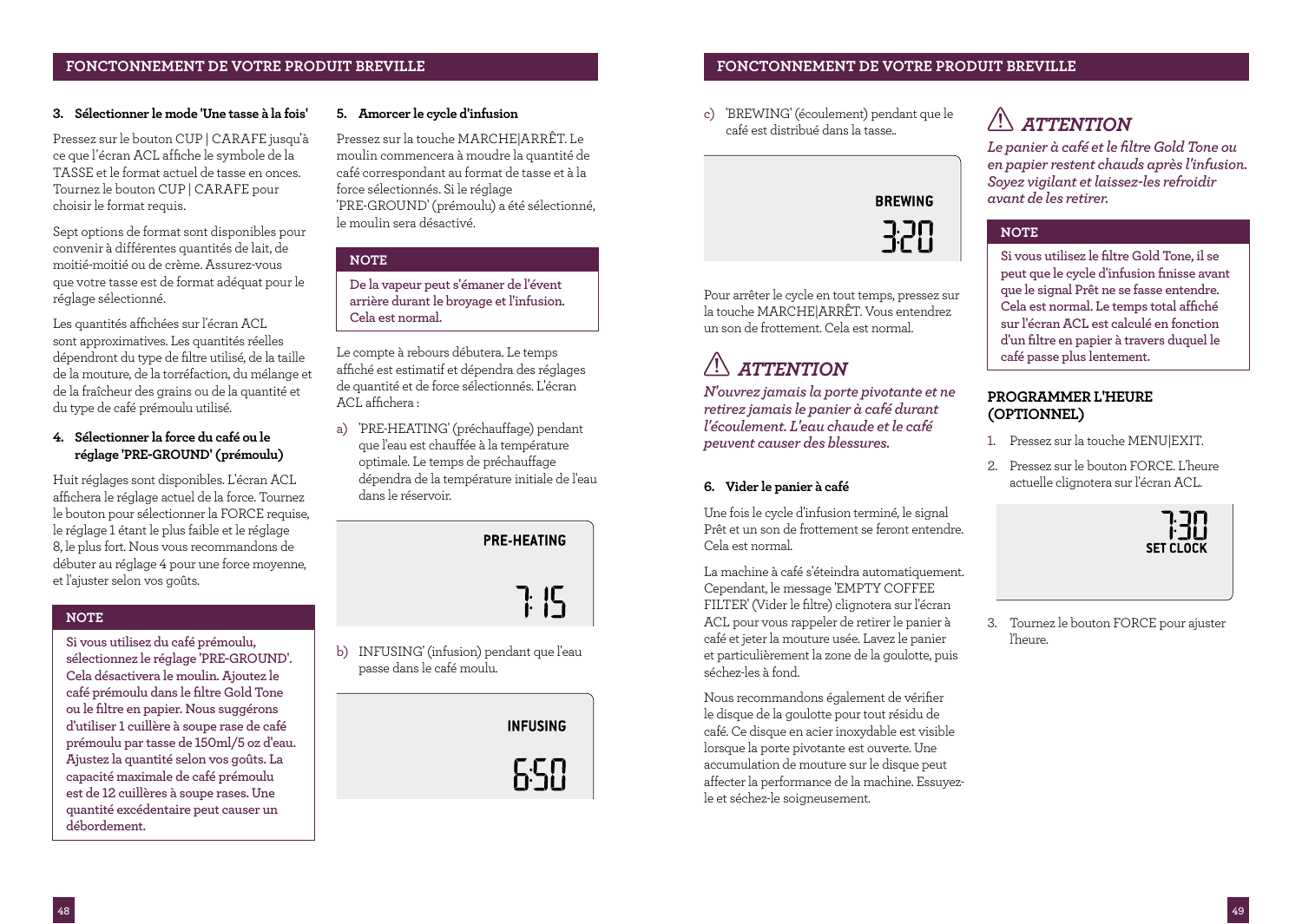## **FONCTONNEMENT DE VOTRE PRODUIT BREVILLE FONCTONNEMENT DE VOTRE PRODUIT BREVILLE**

- 4. Pressez sur le bouton FORCE pour enregistrer. La machine bipera pour confirmer le réglage.
- 5. L'écran ACL retournera au menu principal lorsque l'heure aura été programmée.

## **PROGRAMMER LE DÉMARRAGE AUTOMATIQUE (OPTIONNEL)**

La fonction de démarrage automatique permet de programmer l'heure spécifique à laquelle vous désirez que la machine démarre et amorce les cycles de broyage et d'infusion.

Vous devez régler l'heure afin d'activer la fonction de démarrage automatique. N'oubliez pas de la réinitialiser lorsqu'il y a un changement d'heure, une panne de courant ou si vous avez débranché la machine.

- 1. Pressez sur la touche AUTO DÉMARRAGE. L'heure actuelle de démarrage automatique clignotera sur l'écran ACL.
- 2. Tournez le bouton FORCE pour sélectionner l'heure de démarrage de votre choix.
- 3. Pressez sur le bouton FORCE pour régler l'heure de démarrage automatique. La machine bipera pour confirmer le réglage.

## **NOTE**

**Si vous n'avez pas réglé l'heure, veuillez suivre les instructions ci-dessous.**

- 4. L'heure actuelle clignotera sur l'écran ACL. Tournez le bouton FORCE pour régler l'heure réelle. Pressez à le bouton FORCE pour confirmer le réglage.
- 5. La machine amorcera automatiquement le cycle d'infusion à l'heure réglée.
- 6. Assurez-vous d'avoir :
	- rempli suffisamment le réservoir
	- sélectionné le nombre de tasses à infuser
	- réglé la force
	- rempli la trémie de grains frais
	- inséré un filtre en papier non utilisé dans le panier et fermé le tiroir
	- placé la carafe propre et vide sous le panier à café.
- 7. Si le message 'AUTO START ON' n'apparaît pas, c'est que la fonction de démarrage automatique n'a pas été activée.
- 8. Pour annuler le démarrage automatique après l'avoir programmé, pressez une fois sur la touche AUTO DÉMARRAGE.



### **NOTE**

**La fonction de démarrage automatique doit être sélectionnée chaque fois que vous désirez programmer une infusion. Pressez sur la touche AUTO DÉMARRAGE et l'heure programmée s'affichera sur l'écran ACL.**

### **NOTE**

**N'oubliez pas de régler l'heure et l'heure de démarrage automatique lorsqu'il y a un changement d'heure, une panne de courant ou que vous avez débranché la machine.**

## **CHANGER LE VOLUME DU SIGNAL 'PRÊT'**

Le volume du signal 'Prêt' peut être modifié selon vos goûts. Voici les 3 options :



- 1. Pressez sur la touche MENU|EXIT.
- 2. Tourner le bouton FORCE à SOUND (son).
- 3. Pressez sur le bouton FORCE pour sélectionner le son.
- 4. Le message SOUND et le réglage actuel s'afficheront en clignotant.
- 5. Tourner le bouton FORCE pour sélectionner le réglage de votre choix.
- 6. Pressez sur le bouton FORCE pour confirmer. La machine bipera pour confirmer votre réglage.
- 7. L'écran ACL retournera au menu principal.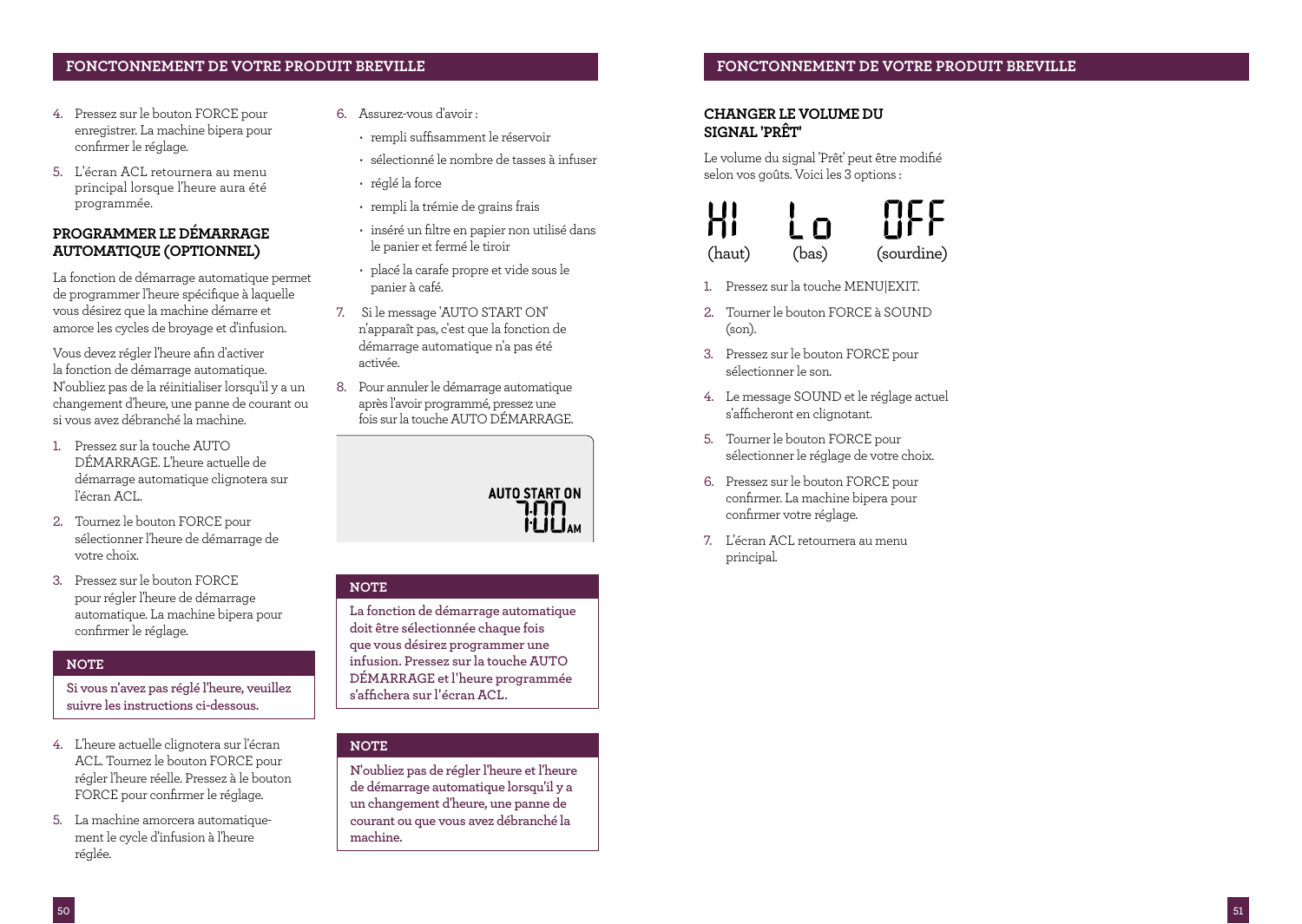## **FONCTIONS AVANCÉES TRUCS UTILES**

Votre machine à café Grind Control<sup>MC</sup> est munie de fonctions avancées qui peuvent être utilisées à l'occasion. En voici les détails ci-dessous :

## **AJUSTEMENT DU MOULIN**

Le moulin de votre machine à café Grind  $Control^{MC}$  est muni de meules ajustables en acier inoxydable. Ces meules plates distribuent des particules de café de format optimal pour un infuseur à café filtre. Vous devrez peutêtre ajuster la taille de la mouture selon les différentes origines du café, la qualité, l'âge et le degré de torréfaction. Le réglage 3 devrait convenir à la plupart des cafés sur le marché mais, en certaines circonstances, la taille de la mouture devrait être ajustée.

Nous vous recommandons d'évaluer en premier lieu la taille de la mouture, en broyant une petite quantité de grains. Pour une tasse de petit format (300 ml/10 oz), une mouture fine conviendra (réglage 2-3). Pour un plus grand format (carafe de 12 tasses), une mouture moyenne est préférable (réglage 3-5). Cependant, ces mesures dépendent fortement de nombreux facteurs.

Nous vous suggérons de faire un seul ajustement à la fois et d'évaluer les résultats sur l'infusion et le goût du café.

Pour ce faire, tournez la molette de réglage de mouture qui traverse le couvercle de la trémie, en direction de la flèche pour choisir la taille de la mouture. L'écran ACL affichera votre réglage en temps réel. Tournez lentement jusqu'à ce que la taille requise soit affichée.

## **NOTE**

**Un réglage entre 2 et 4 devrait convenir à la plupart des cafés, peu importe leur origine ou leur format. Si un tel réglage ne vous satisfait pas, vérifiez la fraîcheur de vos grains. Assurez-vous aussi que le panier à café et la carafe sont propres.**

### **FONCTION DE CALIBRAGE**

Cette fonction est utilisée pour régler le temps de broyage selon les différentes origines, l'âge, le degré de torréfaction et la taille des grains. Pour utiliser cette fonction, vous devrez peser la quantité exacte de mouture distribuée par la machine sur une balance de précision qui calcule en grammes. Faites fonctionner le moulin durant 10 secondes, puis pesez la mouture.

Nous vous recommandons d'évaluer en premier lieu la taille de la mouture, en broyant une petite quantité de grains. Pour une tasse de petit format (300 ml/10 oz), une mouture fine conviendra (réglage 2–3). Pour un plus grand format (carafe de 12 tasses), une mouture moyenne est préférable (réglage 3–5).

- 1. Réglez la taille de la mouture.
- 2. Assurez-vous qu'il y a suffisamment de grains dans la trémie.
- 3. Assurez-vous que le filtre Gold Tone ou un filtre en papier est placé dans le panier.
- 4. Assurez-vous que le panier à café est bien en place sur la porte pivotante et que la porte est fermée.
- 5. Pressez sur la touche MENU|EXIT.
- 6. Tournez le bouton FORCE pour calibrer.
- 7. Pressez sur le bouton FORCE pour activer le moulin.
- 8. Une fois le broyage terminé, ouvrez la porte pivotante.
- 9. Pesez la quantité de mouture.
- 10. Tournez le bouton FORCE jusqu'à ce que le chiffre corresponde au poids de la mouture.
- 11. Pressez sur le bouton FORCE pour confirmer.

Le moulin est maintenant recalibré pour que le débit convienne aux grains choisis selon leur origine, âge et degré de torréfaction. Vous pouvez faire l'expérience avec différents réglages de force et de taille de mouture jusqu'à ce que vous obteniez un café à votre goût.

## **FONCTION DE RÉINITIALISATION**

Cela sert à réinitialiser les fonctions par défaut de la machine, soit l'HEURE, l'heure de DÉMARRAGE AUTOMATIQUE et le temps de broyage. Si vous avez utilisé la fonction CALIBRAGE et que le débit de mouture ne vous convient pas, RÉINITIALISEZ la machine pour rétablir le temps de broyage par défaut.

- 1. Pressez sur la touche MENU|EXIT .
- 2. Tournez le bouton FORCE pour RÉINITIALISER.
- 3. Pressez sur le bouton FORCE pour sélectionner.
- 4. Le message YES (oui) clignotera sur l'écran ACL.
- 5. Pressez sur le bouton FORCE pour confirmer.
- 6. La machine bipera pour confirmer la réinitialisation.

## **GRAINS ENTIERS**

• LA FRAÎCHEUR AVANT TOUT! Un café savoureux dépend de la fraîcheur et de la qualité des grains fraîchement torréfiés. Le café atteint son maximum de saveur 5-20 jours après la torréfaction. Achetez toujours du café avec une 'Date de torréfaction' inscrite sur le sac. Évitez les mentions 'Date de péremption' ou 'Date limite d'utilisation' qui ne sont pas des gages de fraîcheur.

- L'arôme ou la force du café est une question de goût. Variez le type de grains et les réglages de force pour obtenir le goût que vous préférez.
- Les grains fraîchement moulus assureront un café avec plus de saveur et de corps. Comme le café prémoulu aura perdu beaucoup de saveur et d'arôme, broyez toujours les grains immédiatement avant l'infusion pour obtenir un café au goût supérieur.
- Gardez les grains de café dans un endroit sombre, frais et sec et scellés sous vide, si possible.
- Pour réduire le temps de stockage, achetez des grains de café en petite quantité et n'en gardez que la quantité requise pour une semaine à la fois.
- Ne gardez pas les grains dans la trémie pour une période de temps prolongée.
- Nettoyez régulièrement la trémie et les meules.

## **CAFÉ PRÉMOULU**

• Nous recommandons d'utiliser 1 cuillère à soupe rase de café prémoulu par tasse de 150 ml/5 oz d'eau. Ajustez la quantité selon vos goûts personnels. La quantité maximale de café prémoulu est de 12 cuillères à soupe. Une quantité excédentaire peut faire déborder le panier.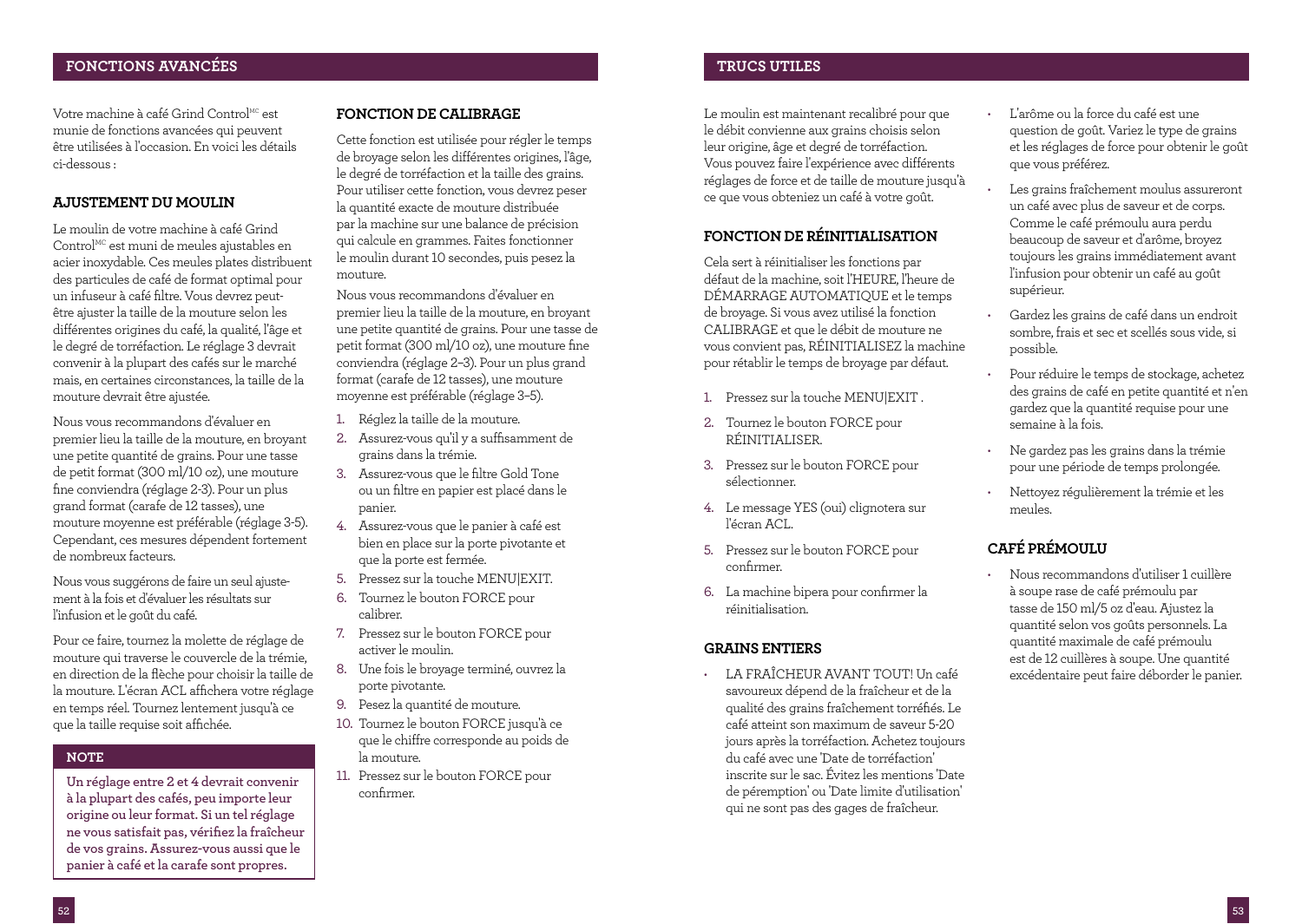- La taille de la mouture affectera le débit d'eau passant dans le panier à café et, de ce fait, le goût du café. Si la mouture est trop fine, l'eau ne traversera pas le café et pourrait bloquer ou faire déborder le panier. Par contre, elle pourrait traverser le filtre Gold Tone et laisser des sédiments dans la tasse ou la carafe. Il en résultera un café surextrait, trop foncé et amer. Si la mouture est trop grossière, l'eau traversera le café trop rapidement et cela se traduira par un café sous-extrait et peu savoureux.
- Utilisez toujours une 'mouture pour machine à café filtre'. N'utilisez jamais de mouture à espresso, car les grains plus fins peuvent faire déborder le panier.

## **CAFÉ TRÈS CHAUD**

• Pour de meilleurs résultats, préchauffez la carafe ou la tasse. Une carafe ou une tasse préchauffée maintiendra la température optimale du café et le gardera chaud plus longtemps. Remplissez la tasse ou la carafe d'eau chaude, laissez reposer 30 secondes, puis jetez l'eau.

## **QUALITÉ DE L'EAU**

• Le café idéal est fait d'eau fraîche et insipide. Si votre eau contient trop de sédiments ou a une saveur ou un goût 'douteux', nous recommandons d'utiliser de l'eau filtrée. N'utilisez jamais d'eau distillée ou déminéralisée, car elle affectera l'électronique et le goût du café.

## **CAFÉ GLACÉ**

- Le café glacé est meilleur s'il est fait de café fort, car les glaçons diluent la saveur en fondant. Nous recommandons de sélectionner '9 TASSES' et la force 8. Cela donnera environ 1,5 L de café infusé, assez pour 4-6 portions. Une fois le cycle d'infusion terminé, versez le café dans un pichet à l'épreuve de la chaleur et laissezle refroidir à la température de la pièce. Réfrigérez au moins 2 heures ou toute la nuit. Remplissez les verres de glaçons et versez-y le café jusqu'à 4 cm du bord. Ajoutez un peu de crème, de lait, de sirop ou d'édulcorant de votre goût.
- Si vous utilisez du sucre granulé, ajoutez-le quand le café est chaud pour permettre aux cristaux de se dissoudre complètement.
- Pour éviter que le café ait un goût fade, utilisez du café régulier et servez-le sur des cubes de café glacé. Pour les préparer, versez le café refroidi dans un bac à glaçons et congelez.

Éteignez toujours la machine à café et débranchez-la avant de la nettoyer.

## **NETTOYER LE PANIER À CAFÉ ET LE FILTRE GOLD TONE**

Après chaque utilisation, pressez sur la touche OUVRIR pour que la porte pivotante s'ouvre. Retirez le panier et jetez le marc de café et le filtre en papier. Le panier et le filtre Gold Tone peuvent être rincés à l'eau courante. Assurez-vous de rincer soigneusement la zone de la goulotte du panier et de vérifier que les minuscules pores du filtre Gold Tone sont dégagés. Pour un nettoyage approfondi, lavez le panier à café et le filtre Gold Tone à l'eau chaude savonneuse, à l'aide d'une brosse à poils doux.

## **NOTE**

**La languette latérale du panier à café est un déflecteur de vapeur qui est utile en cas de débordement d'eau, si le panier se bloque. Munie d'une charnière, elle s'abaisse pour faciliter le nettoyage. Abaissez-la, procédez au nettoyage et replacez-la en vous assurant de bien la clipper avant l'usage.**

# *ATTENTION*

*Le panier à café, le filtre Gold Tone ou le filtre en papier peuvent être encore très chauds après l'infusion. Soyez prudent et laissez-les refroidir avant de les retirer.*

## **NETTOYER LA CARAFE**

Après chaque usage, videz la carafe. N'y laissez pas de café infusé toute la nuit, car cela laissera des taches. Rincez la carafe et son couvercle à l'eau courante. Pour un nettoyage approfondi, nous recommandons de laver régulièrement la carafe à l'eau chaude savonneuse, à l'aide d'une brosse à poils doux (que vous pourrez vous procurer chez Breville, si vous ne disposez d'aucune brosse convenable). N'utilisez pas de nettoyant, tampon à récurer ou chiffon abrasif qui pourrait égratigner la surface de la carafe. Rincez et séchez soigneusement.

## **NETTOYER LA TRÉMIE À GRAINS**

Retirez le couvercle de la trémie et tournez le loquet en sens antihoraire, en direction de la flèche OUVRIR. La trémie et son couvercle peuvent être lavés à l'eau chaude savonneuse. N'utilisez pas de nettoyant, tampon à récurer ou chiffon abrasif qui pourrait égratigner la surface. Rincez et séchez soigneusement.

## **NOTE**

**Ne mettez aucune pièce ou accessoire dans le lave-vaisselle.**

## **NETTOYER LES MEULES ET LA GOULOTTE**

L'écran ACL affichera 'CLEAN COFFEE CHUTE' (Nettoyer la goulotte) lorsque les meules et la goulotte le nécessiteront. Nous recommandons de procéder immédiatement au nettoyage afin de prévenir le blocage ou le débordement du panier. Selon la fréquence d'utilisation, vous pourrez choisir de le faire toutes les 2–3 semaines.

- 1. Déverrouillez et retirez la trémie.
- 2. Ouvrez la porte pivotante. La goulotte se tournera en position ouverte. Un son de frottement pourrait se faire entendre, cela est normal.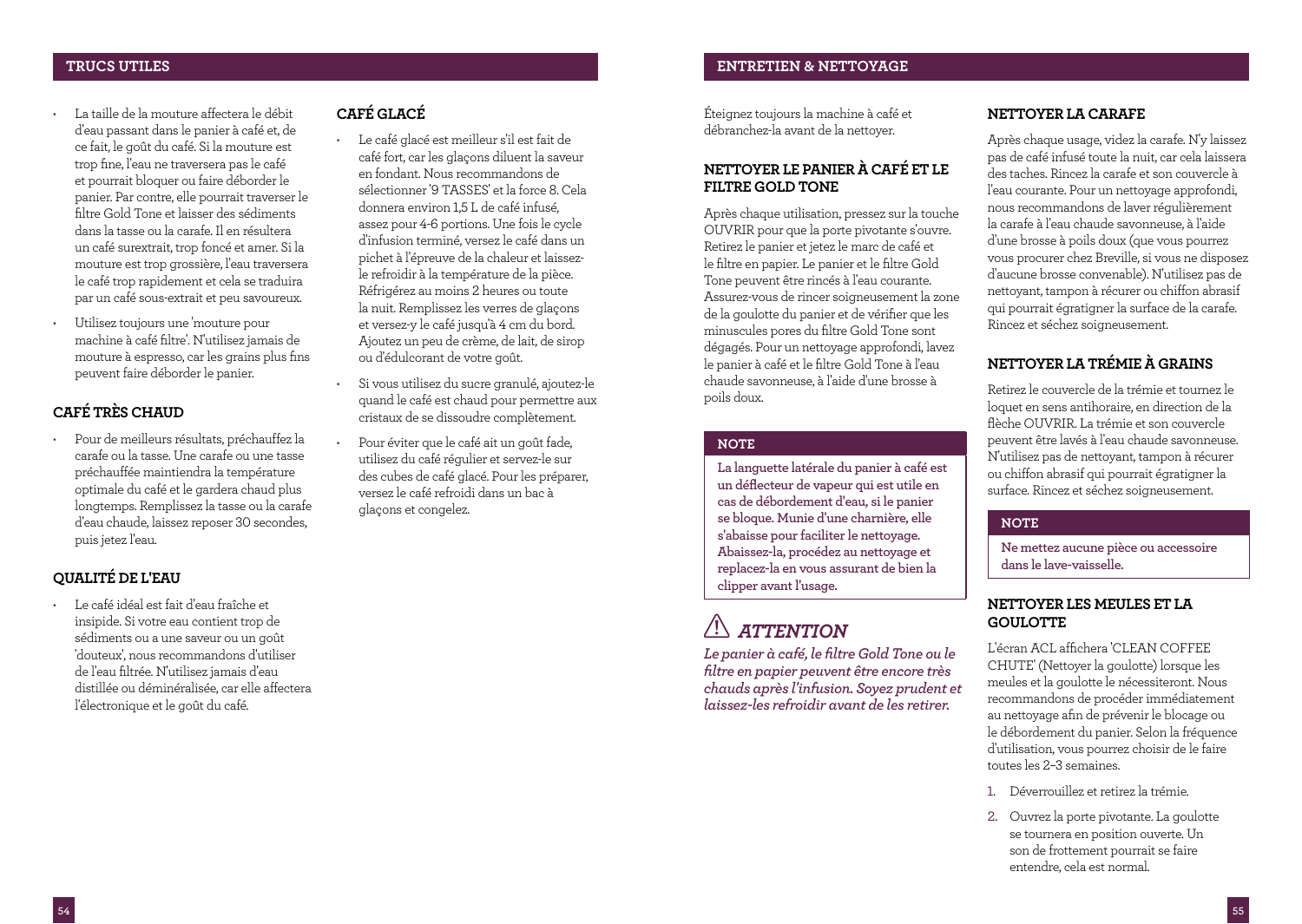## **ENTRETIEN & NETTOYAGE ENTRETIEN & NETTOYAGE**



- 3. Débranchez l'appareil.
- 4. Retirez tous les grains qui sont restés dans la chambre d'infusion et autour de la meule supérieure.
- 5. Retirez la meule supérieure en tournant la poignée en sens horaire.



6. À l'aide de la brosse de nettoyage fournie, nettoyez à fond toute accumulation de grains de café autour des meules ou de la goulotte. Assurezvous que le ramasse-grains est bien en place pour récupérer les résidus de grains.



**LA GOUL.OTTE**

**NETTOYER LES MEULES**

- 7. Essuyez le disque de la goulotte (toute la partie en acier inoxydable) pour enlever les résidus de grains accumulés sur la surface. Asséchez correctement.
- 8. Replacez la meule supérieure en alignant la flèche de la meule avec la marque 'ALIGN' de la chambre d'infusion. La meule supérieure doit reposer à plat. Tournez la poignée en sens antihoraire jusqu'à ce qu'elle clippe.
- 9. Replacez la trémie et verrouillez-la en place.
- 10. Replacez la panier à café sur la porte pivotante et fermez-la. La goulotte se refermera. Un son de frottement peut se faire entendre, cela est normal.
- 11. L'écran ACL n'affichera plus 'CLEAN COFFEE CHUTE' (Nettoyer la goulotte). Votre machine est maintenant prête à être utilisée.

## **NETTOYER LE RAMASSE-GRAINS ET LE PLATEAU D'ÉGOUTTAGE**

Pressez sur la touche OUVRIR pour que la porte pivotante s'ouvre. Retirez le ramassegrains logé sous la goulotte et les deux pièces du plateau d'égouttage situé sous la machine. Lavez-les à l'eau chaude savonneuse. N'utilisez pas de nettoyant, tampon à récurer ou chiffon abrasif qui pourrait égratigner la surface. Rincez et séchez soigneusement.

## **NETTOYER LE BOÎTIER**

Le boîtier et l'écran ACL peuvent être nettoyés avec un chiffon doux et humide. Enduisez le chiffon (et non la surface de l'écran) d'un produit nettoyant. Essuyez avec un chiffon doux et sec. N'utilisez pas de papier essuie-tout ou de chiffon ou produit nettoyant abrasif qui pourrait égratigner la surface.

## **ENLEVER LES DÉPÔTS CALCAIRES**

Des résidus calcaires et minéraux contenus dans l'eau peuvent s'accumuler dans votre machine à café. Le 'tartre' ou dépôt minéral peut affecter la performance de votre machine et la qualité du café. Il est essentiel d'enlever ces dépôts accumulés. La fréquence de détartrage dépendra de la dureté de l'eau et de l'utilisation de la machine. Pour de meilleurs résultats, Breville recommande un détartrage mensuel, si votre eau est douce, et plus souvent, si l'eau est dure.

S'il y a un dépôt excessif de minéraux, le message ''dESC'' (Détartrer) défilera sur l'écran  $ACI$ 



**Suivez les instructions ci-dessous, étape par étape. Le processus complet de détartrage prendra environ 30-40 minutes.**

- **1. Vider le réservoir**
- Pressez sur le bouton TASSE|CARAFE et tournez-le pour sélectionner le volume d'eau indiqué sur le réservoir.
- Tournez le bouton FORCE pour sélectionner le réglage PRE-GROUND (prémoulu). Cependant, ne mettez pas de café dans le panier.
- Assurez-vous que la carafe est vide et que le couvercle est bien verrouillé. Placez la carafe sous la sortie antigoutte.
- Pressez sur la touche MARCHE|ARRÊT.
- Une fois le cycle terminé, videz la carafe. Le réservoir d'eau est maintenant vide.

## **2. Détartrer la machine**

- Versez environ 600 ml (20 oz) de vinaigre blanc dans le réservoir, jusqu'à ce que l'écran ACL affiche '4 CUPS' (4 tasses). Puis versez de l'eau froide, préférablement filtrée, dans le réservoir jusqu'à ce que l'écran ACL affiche '12 CUPS' (12 tasses). Le réservoir est maintenant rempli de 4 tasses de vinaigre et de 8 tasses d'eau froide.
- Mettez la carafe en place sous la sortie antigoutte (en vous assurant qu'elle est vide et que le couvercle est bien verrouillé).
- Pressez et tenez le bouton FORCE durant 5 secondes pour amorcer le processus de détartrage.

### **NOTE**

**Vous ne pouvez interrompre le processus de détartrage à mi-temps, sauf si vous débranchez le cordon de la prise électrique.**

• Une fois le processus de détartrage terminé, l'écran ACI affichera READY (prêt).

## **READY**

- Jetez l'eau de la carafe et rincez correctement.
- Pressez sur la touche MENU|EXIT pour retourner au menu principal.

## **3. Rincer la machine**

• Remplissez le réservoir d'eau froide (préférablement filtrée) jusqu'à ce que l'écran ACL affiche '12 CUPS' (12 tasses).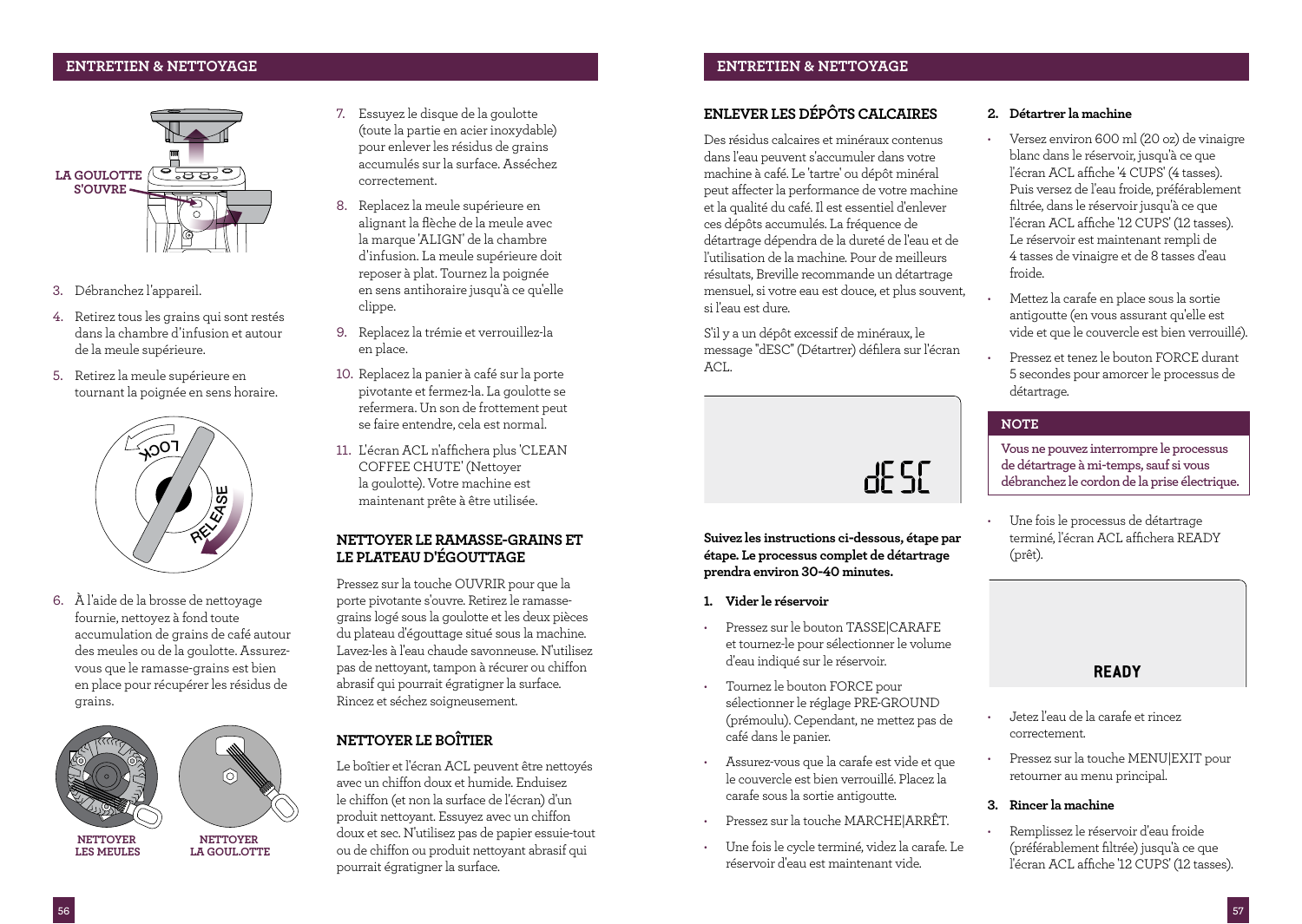## **ENTRETIEN & NETTOYAGE GUIDE DE DÉPANNAGE**

- Tournez le bouton TASSE|CARAFE pour sélectionner 12 CUPS (12 tasses).
- Tournez le bouton FORCE pour sélectionner le réglage PRE-GROUND (prémoulu). Cependant, ne mettez pas de café dans le panier.
- Mettez la carafe en place sous la sortie antigoutte (en vous assurant qu'elle est vide et que le couvercle est bien verrouillé).
- Pressez sur la touche MARCHE|ARRÊT.
- Une fois le cycle terminé, videz l'eau de la carafe.
- Répétez l'étape 3 jusqu'à ce qu'il n'y ait plus de trace de vinaigre. La machine est maintenant prête à être utilisée.

## **TRUC**

**Vous pouvez utiliser un agent détartrant domestique plutôt qu'un mélange de vinaigre et d'eau. Procurez-vous un détartrant conçu spécialement pour machine à café filtre et suivez à la lettre les instructions fournies par le fabricant.** 

| <b>PROBLÈME</b>                                                                      | <b>CAUSES POSSIBLES</b>                                                                           | <b>QUE FAIRE</b>                                                                                                                                                                                                                                                                                                                             |
|--------------------------------------------------------------------------------------|---------------------------------------------------------------------------------------------------|----------------------------------------------------------------------------------------------------------------------------------------------------------------------------------------------------------------------------------------------------------------------------------------------------------------------------------------------|
| 'LOCK BEAN<br>HOPPER' affiché<br>sur l'écran ACL                                     | La trémie n'est pas bien<br>verrouillée.                                                          | Tourner le loquet en sens horaire vers<br>la flèche FERMER jusqu'au déclic.                                                                                                                                                                                                                                                                  |
| Incapable de<br>verrouiller la<br>trémie                                             | Des grains de café<br>obstruent le dispositif<br>de verrouillage de la<br>trémie.                 | Retirer la trémie. Enlever les grains<br>de café de la chambre d'infusion et<br>autour de la meule supérieure. Tenter<br>de reverrouiller la trémie.                                                                                                                                                                                         |
| 'FILL TANK'<br>affiché sur l'écran<br>ACL                                            | Le réservoir est vide<br>ou il n'y a pas assez<br>d'eau pour infuser votre<br>volume sélectionné. | Presser pour ouvrir le couvercle<br>rabattable du réservoir. Verser<br>la quantité désirée d'eau froide,<br>préférablement filtrée.                                                                                                                                                                                                          |
| 'EMPTY COFFEE<br>FILTER' affiché sur<br>l'écran ACL                                  | Le panier à café n'est<br>pas en place ou est mal<br>assemblé.                                    | Vérifier si le couvercle du panier est<br>fermé et qu'il repose solidement sur<br>les deux crochets de la porte.                                                                                                                                                                                                                             |
|                                                                                      | La porte pivotante n'est<br>pas bien fermée.                                                      | Fermer la porte jusqu'au déclic.                                                                                                                                                                                                                                                                                                             |
|                                                                                      | Il y a encore du marc de<br>café dans le panier.                                                  | Retirer le panier et jeter le marc de<br>café. Laver le panier, en prenant soin<br>de bien rincer la zone de la goulotte.<br>Sécher soigneusement (spécialement<br>la zone de la goulotte). Assembler le<br>panier à la porte pivotante. Fermer la<br>porte jusqu'au déclic.                                                                 |
| Le moulin démarre<br>mais fait beaucoup<br>de bruit. Il n'y a<br>pas de café dans le | Le moulin est bloqué<br>avec un objet étranger.                                                   | Vérifier s'il y a un corps étranger dans<br>la trémie. Sinon, consulter 'Nettoyer<br>les meules et la goulotte' en page 55.                                                                                                                                                                                                                  |
| panier.                                                                              | De l'humidité obstrue<br>le moulin.                                                               | Nettoyer et sécher à fond les meules<br>et la goulotte. Consulter 'Nettoyer les<br>meules et la goulotte' en page 55.<br>Un séchoir à cheveux peut être utilisé<br>pour sécher la chambre d'infusion<br>et la meule inférieure. Reprendre<br>l'opération une fois que la chambre<br>d'infusion et les meules seront<br>parfaitement séchées. |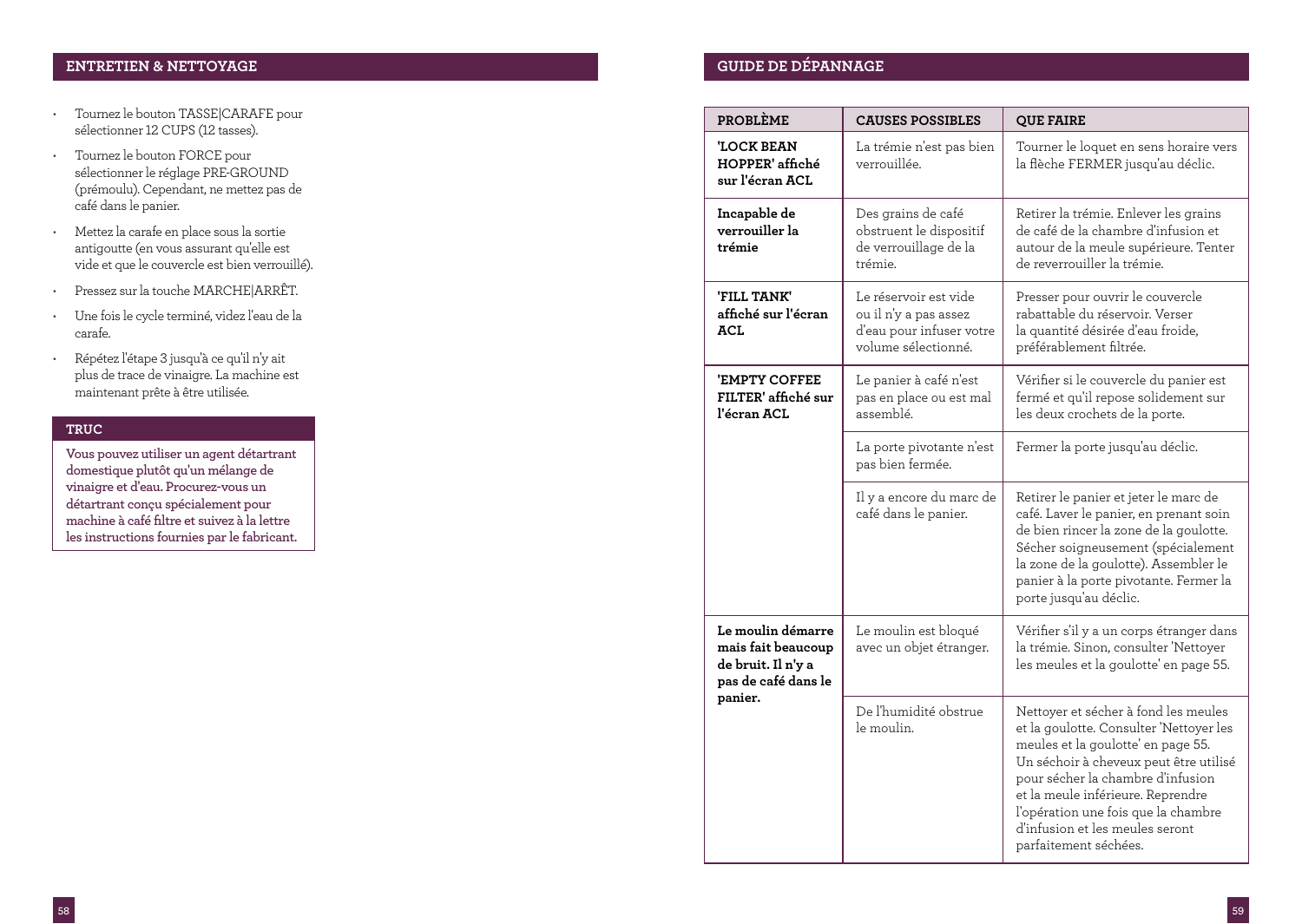## **GUIDE DE DÉPANNAGE GUIDE DE DÉPANNAGE**

| <b>PROBLÈME</b>                                                          | <b>CAUSES POSSIBLES</b>                                                                                                                             | <b>QUE FAIRE</b>                                                                                                                                                                                                                                                                                                                                                                                                                                                                                                                                                                                                                                           |
|--------------------------------------------------------------------------|-----------------------------------------------------------------------------------------------------------------------------------------------------|------------------------------------------------------------------------------------------------------------------------------------------------------------------------------------------------------------------------------------------------------------------------------------------------------------------------------------------------------------------------------------------------------------------------------------------------------------------------------------------------------------------------------------------------------------------------------------------------------------------------------------------------------------|
| Il y a des grains<br>dans la tasse                                       | Le filtre Gold Tone est<br>utilisé.                                                                                                                 | Le filtre Gold Tone peut laisser<br>s'échapper des sédiments de grains<br>de café dans la tasse. Cela est normal.<br>Pour contrer la situation, remplacer<br>par un filtre en papier de 8-12<br>tasses, de style panier avec fond plat<br>d'environ 81/4 cm/31/4 po.                                                                                                                                                                                                                                                                                                                                                                                       |
|                                                                          | Le filtre n'a pas été<br>correctement nettoyé.<br>Il reste des grains d'une<br>utilisation précédente.                                              | Après chaque usage, laver le panier<br>en prenant soin de bien rincer la zone<br>de la goulotte. Sécher soigneusement<br>(spécialement la zone de la goulotte).<br>Vérifier qu'il n'y a aucun grain de café<br>dans le panier avant d'y placer le filtre<br>Gold Tone ou le filtre en papier.                                                                                                                                                                                                                                                                                                                                                              |
| Le panier à café<br>déborde                                              | Le panier à café est<br>obstrué pour plusieurs<br>raisons.                                                                                          | Si du café prémoulu est utilisé,<br>s'assurer qu'il convient à une<br>machine à café filtre et n'est pas<br>trop fin. Ne jamais utiliser de<br>mouture à espresso.<br>Vérifier que le panier à café est<br>chemisé d'un seul filtre en papier.<br>Vérifier lequel des filtres est<br>$\bullet$<br>utilisé. Ne jamais utiliser le filtre<br>Gold Tone et le filtre en papier<br>simultanément.<br>Vérifier que la mèche du filtre<br>Gold Tone est propre et n'est pas<br>bloquée.<br>Nettoyer la goulotte de café.<br>¥<br>Consulter 'Nettoyer les meules et la<br>goulotte' en page 55.<br>La mouture est trop fine; choisir un<br>réglage plus grossier. |
| Impossible de<br>sélectionner une<br>certaine quantité<br>pour la carafe | La quantité minimale<br>pour une carafe est de<br>2 tasses: le maximum<br>est le nombre de tasses<br>d'eau dans le réservoir,<br>jusqu'à 12 tasses. | Presser pour ouvrir le couvercle<br>rabattable. Verser la quantité requise<br>d'eau froide, préférablement filtrée.                                                                                                                                                                                                                                                                                                                                                                                                                                                                                                                                        |

| <b>PROBLÈME</b>                                             | <b>CAUSES POSSIBLES</b>                                                                                                                                                                                                                                                                                                                    | <b>QUE FAIRE</b>                                                                                                                                                                                                                                                           |
|-------------------------------------------------------------|--------------------------------------------------------------------------------------------------------------------------------------------------------------------------------------------------------------------------------------------------------------------------------------------------------------------------------------------|----------------------------------------------------------------------------------------------------------------------------------------------------------------------------------------------------------------------------------------------------------------------------|
| Le panier à café<br>dégoutte                                | Le panier n'a pas été<br>bien nettoyé. Il reste des<br>grains d'une utilisation<br>précédente.                                                                                                                                                                                                                                             | Après chaque usage, laver le panier à café<br>et rincer à fond la zone de la goulotte.<br>Sécher à fond (particulièrement la zone<br>de la goulotte). Vérifier qu'il n'y a pas de<br>grains dans le panier avant d'y placer le<br>filtre Gold Tone ou le filtre en papier. |
| La carafe déborde                                           | La carafe n'a pas été<br>vidée complètement<br>avant l'infusion.                                                                                                                                                                                                                                                                           | La carafe doit être complètement vide<br>avant l'infusion.                                                                                                                                                                                                                 |
| La machine prend<br>du temps à infuser                      | Le système intelligent<br>du Grind Control <sup>MC</sup><br>préchauffe la machine et<br>dose les grains, pour une<br>température et un goût<br>optimum. Les temps de<br>préchauffage, de broyage<br>et d'infusion peuvent<br>être un peu plus longs<br>que la normale.                                                                     |                                                                                                                                                                                                                                                                            |
| La machine utilise<br>beaucoup de café                      | Le système du Grind<br>Control <sup>MC</sup> a été calibré<br>pour doser le meilleur<br>radio eau/café et obtenir<br>une saveur optimale.<br>Selon le réglage de force<br>sélectionné, la quantité<br>de café à moudre peut<br>être supérieure à la<br>normale habituelle.<br>Cependant, il en<br>résultera un café riche et<br>savoureux. | Pour utiliser moins de grains de café,<br>sélectionner un réglage de force plus<br>bas.                                                                                                                                                                                    |
| Je ne peux insérer<br>ma tasse sous la<br>sortie antigoutte | Le format maximal d'une<br>tasse ou tasse de voyage<br>est de 19 cm/7½ po de<br>hauteur et 7 cm/2 <sup>3</sup> /4 po<br>de diamètre.                                                                                                                                                                                                       | Retirer le plateau d'égouttage à la<br>base de la machine. Presser la touche<br>OUVRIR pour que la porte pivotante<br>s'ouvre. Insérer la tasse/chope de voyage<br>dans la cavité du plateau d'égouttage et<br>refermer la porte.                                          |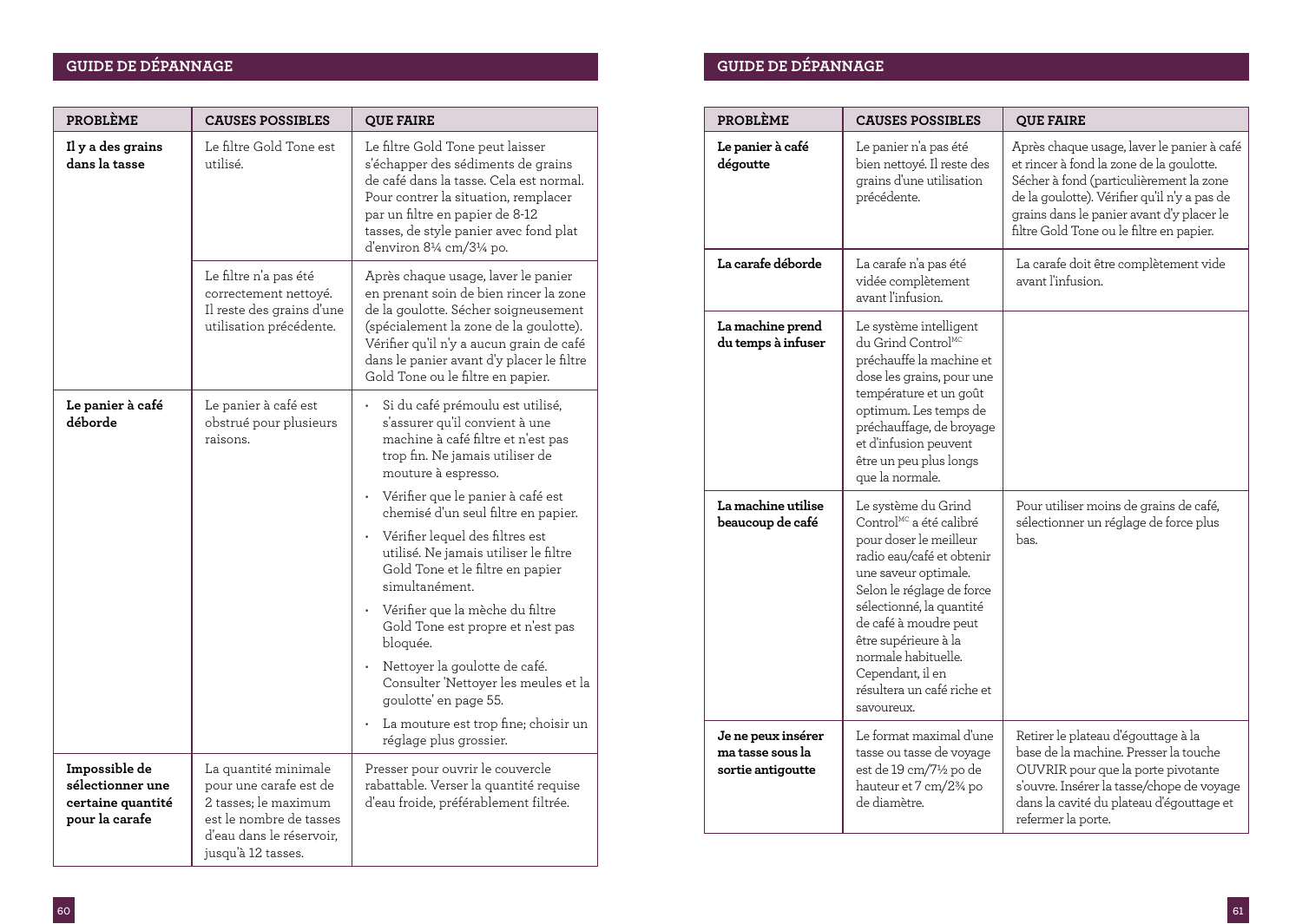## **GUIDE DE DÉPANNAGE GUIDE DE DÉPANNAGE**

| PROBLÈME                                              | <b>CAUSES POSSIBLES</b>                                                                                                                                                                                                                                                                                                                            | <b>QUE FAIRE</b>                                                                                                                                                                   |
|-------------------------------------------------------|----------------------------------------------------------------------------------------------------------------------------------------------------------------------------------------------------------------------------------------------------------------------------------------------------------------------------------------------------|------------------------------------------------------------------------------------------------------------------------------------------------------------------------------------|
| La quantité infusée<br>est trop petite/trop<br>grande | Une accumulation<br>de minéraux affecte<br>la performance de la<br>machine.                                                                                                                                                                                                                                                                        | Détartrer la machine. Consulter 'Enlever<br>les dépôts calcaires' en page 57.                                                                                                      |
|                                                       | Le calibrage du volume<br>doit être réinitialisé.                                                                                                                                                                                                                                                                                                  | Recalibrer la machine en la purgeant<br>deux fois. Consulter 'Utiliser le Grind<br>Control <sup>MC</sup> - Mode Carafe - Première<br>utilisation seulement', en page 44.           |
|                                                       | Le réservoir d'eau a été<br>rempli après le début du<br>cycle d'infusion.                                                                                                                                                                                                                                                                          | Toujours remplir le réservoir d'eau avant<br>de débuter l'infusion.                                                                                                                |
|                                                       | Les formats d'infusion<br>sont approximatifs.<br>Les quantités réelles<br>peuvent varier selon le<br>type de filtre utilisé, la<br>grosseur des grains, la<br>torréfaction, le mélange<br>et la fraîcheur ou la<br>quantité et le type de<br>café prémoulu utilisé.<br>Ces facteurs affectent la<br>quantité d'eau retenue<br>par le marc de café. |                                                                                                                                                                                    |
| 'DE-SCALE' affiché<br>sur l'écran ACL<br>(Détartrer)  | Une accumulation<br>de minéraux affecte<br>la performance de la<br>machine.                                                                                                                                                                                                                                                                        | Enlever l'icône 'DE-SCALE' en pressant<br>simultanément les boutons SINGLE<br>CUP et CARAFE, puis détartrer la<br>machine. Consulter 'Enlever les dépôts<br>calcaires' en page 57. |
| Je veux vider le<br>réservoir d'eau                   |                                                                                                                                                                                                                                                                                                                                                    | Sélectionner la quantité d'eau<br>indiquée sur l'écran ACL.<br>Sélectionner le réglage<br>PRE-GROUND (prémoulu).                                                                   |
|                                                       |                                                                                                                                                                                                                                                                                                                                                    | S'assurer que la carafe est bien en<br>place.                                                                                                                                      |
|                                                       |                                                                                                                                                                                                                                                                                                                                                    | Jeter l'eau, une fois terminé.                                                                                                                                                     |

| <b>PROBLÈME</b>                                                                                       | <b>CAUSES POSSIBLES</b>                                                                                                                                                                                                                | <b>QUE FAIRE</b>                                                                                                                                                                                                                                                   |
|-------------------------------------------------------------------------------------------------------|----------------------------------------------------------------------------------------------------------------------------------------------------------------------------------------------------------------------------------------|--------------------------------------------------------------------------------------------------------------------------------------------------------------------------------------------------------------------------------------------------------------------|
| L'eau coule à<br>l'arrière de la<br>machine                                                           | Le réservoir est trop<br>rempli.                                                                                                                                                                                                       | Ne pas excéder le maximum de 12<br>tasses. La machine bipera lorsque le<br>réservoir sera plein et l'indicateur de<br>niveau d'eau se soulèvera pour indiquer<br>le niveau maximal.                                                                                |
| Le cycle d'infusion<br>se termine avant<br>que le signal Prêt ne<br>se fasse entendre                 | Cela est normal avec<br>l'utilisation du filtre<br>Gold Tone. Le temps<br>d'infusion total affiché<br>sur l'écran ACL est<br>calculé en fonction d'un<br>filtre en papier à travers<br>duquel le café passe plus<br>lentement.         |                                                                                                                                                                                                                                                                    |
| De la vapeur<br>s'échappe durant<br>le broyage et<br><i>l'infusion</i>                                | Cela est normal, car la<br>vapeur s'échappe par<br>l'évent arrière.                                                                                                                                                                    |                                                                                                                                                                                                                                                                    |
| Le temps d'infusion<br>total sur l'écran<br>ACL change à mi-<br>temps ou diffère à<br>chaque infusion | Le temps d'infusion<br>total affiché au début<br>du cycle est à titre<br>informatif seulement et<br>peut changer à mi-temps<br>ou varier à chaque<br>infusion en fonction de<br>la température initiale de<br>l'eau dans le réservoir. |                                                                                                                                                                                                                                                                    |
| 'CLEAN COFFEE<br>CHUTE' affiché sur<br>l'écran ACL                                                    | Les meules et la goulotte<br>doivent être nettoyées.<br>Nous recommandons de<br>le faire immédiatement<br>afin d'empêcher le panier<br>de se bloquer et de<br>déborder.                                                                | Nettoyer à fond le panier à café et le<br>filtre Gold Tone pour s'assurer qu'ils<br>sont propres et exempts de grains<br>de café.<br>Vérifier qu'il n'y a aucun corps<br>étranger dans la trémie.<br>Consulter 'Nettoyer les meules et la<br>goulotte' en page 55. |